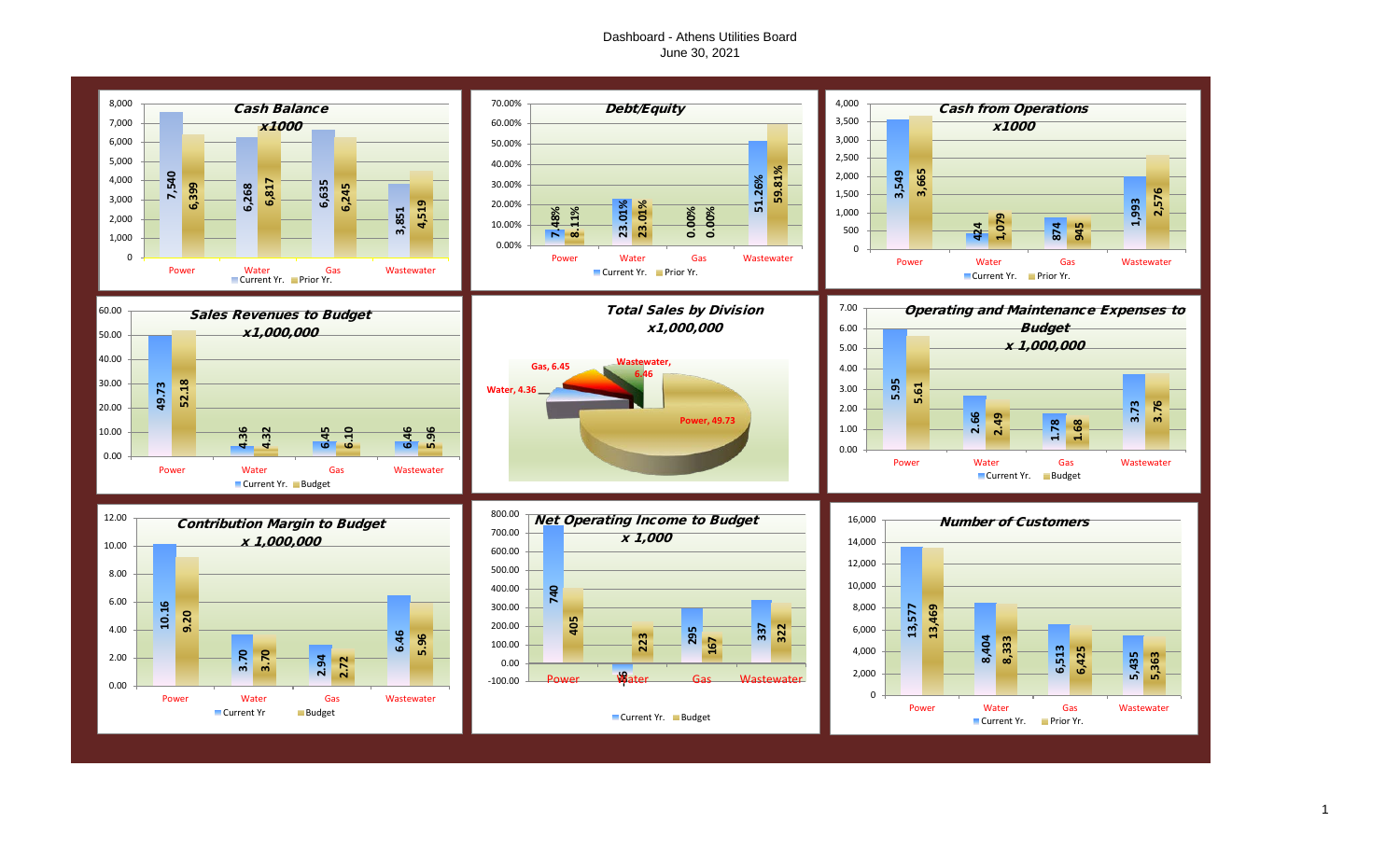#### **Athens Utilities Board Combined Balance Sheet (000 Omitted) June 30, 2021**

|                                         | June 30, 2021          | <b>Prior Year</b>      | <b>Change</b>    |
|-----------------------------------------|------------------------|------------------------|------------------|
| <b>Current Assets</b>                   | \$32,948               | \$31,893               | \$1,055          |
| Long-Term Assets<br><b>Total Assets</b> | \$118,960<br>\$151,908 | \$118,209<br>\$150,102 | \$751<br>\$1,806 |
| <b>Current Liabilities</b>              | \$6,159                | \$6,031                | \$128            |
| Long-Term Liabilities                   | \$27,009               | \$27,123               | (\$114)          |
| Net Assets                              | \$118,740              | \$116.948              | \$1,792          |
| <b>Total Liabilities and Net Assets</b> | \$151,908              | \$150.102              | \$1,806          |

#### **Athens Utilities Board Combined Profit and Loss Statement (000 Omitted)**

# **June 30, 2021**

|                                       |                      | YEAR-TO-DATE      |                 |                      | <b>CURRENT MONTH</b> |                 |               |               |                 |  |
|---------------------------------------|----------------------|-------------------|-----------------|----------------------|----------------------|-----------------|---------------|---------------|-----------------|--|
|                                       | <b>YTD</b>           | <b>YTD</b>        | <b>Variance</b> | Month                | Month                | <b>Variance</b> | Annual        | <b>YTD</b>    | <b>Variance</b> |  |
|                                       | <b>June 30, 2021</b> | <b>Prior Year</b> |                 | <b>June 30, 2021</b> | <b>Prior Year</b>    |                 | <b>Budget</b> | <b>Budget</b> |                 |  |
| <i>Sales Revenue</i>                  | \$66,406             | \$66,546          | (\$139)         | \$5,225              | \$4,899              | \$326           | \$68,435      | \$68,556      | (\$2,150)       |  |
| Cost of Goods Sold                    | \$43,748             | \$44,455          | \$707           | \$3,933              | \$3,605              | (\$328)         | \$47,125      | \$46,979      | \$3,231         |  |
| <b>Contribution Margin</b>            | \$22,658             | \$22,091          | \$567           | \$1,291              | \$1,294              | ( \$3)          | \$21,309      | \$21,577      | \$1,081         |  |
| Operating and Maintenance Expenses    | \$13,676             | \$13,345          | (\$331)         | \$1,407              | \$1,238              | (\$169)         | \$13,110      | \$13,912      | \$236           |  |
| Depreciation and Taxes Equivalents    | \$7,608              | \$6,861           | (\$748)         | \$652                | \$624                | (\$28)          | \$6,256       | \$6,547       | (\$1,061)       |  |
| <b>Total Operating Expenses</b>       | \$21,285             | \$20,206          | (\$1,079)       | \$2,059              | \$1,862              | ( \$197)        | \$19,366      | \$20,459      | (\$825)         |  |
| <b>Net Operating Income</b>           | \$1,373              | \$1,885           | (\$511)         | (\$768)              | ( \$568)             | ( \$199)        | \$1,943       | \$1,118       | \$256           |  |
| Grants, Contributions & Extraordinary | \$139                | \$399             | (\$260)         | \$43                 | \$76                 | (\$33)          | \$504         | \$37          | \$102           |  |
| <b>Change in Net Assets</b>           | \$1,512              | \$2,283           | (\$771)         | (\$725)              | (\$493)              | ( \$232)        | \$2,447       | \$1,155       | \$358           |  |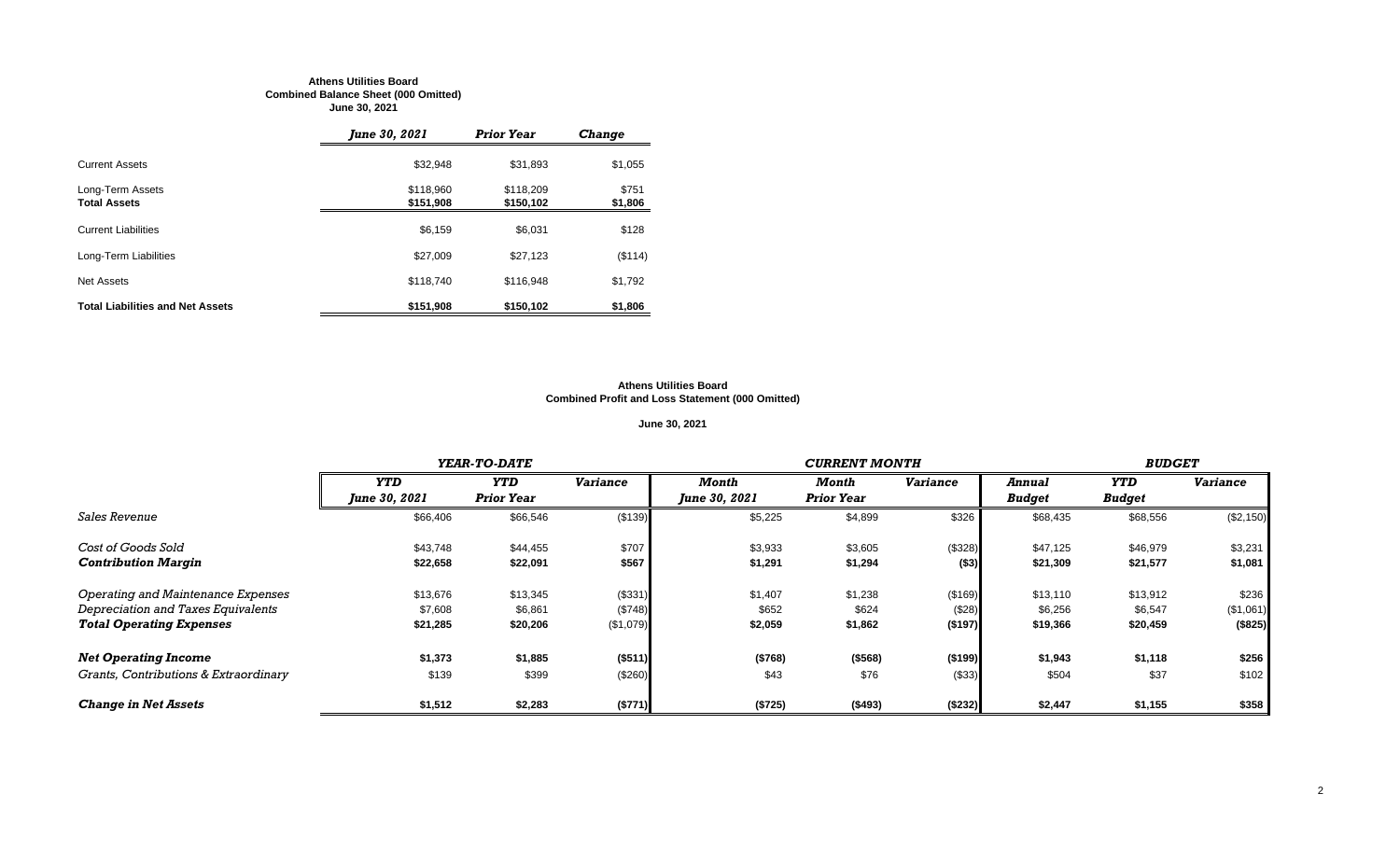# **Athens Utilities Board Financial Statement Synopsis 6/30/2021**

|                                             |                  |                      |                  |                      |             |                            | (000 Omitted) |          |              |                                                                                            |             |          |             |          |             |                            |                         |                      |         |                              |
|---------------------------------------------|------------------|----------------------|------------------|----------------------|-------------|----------------------------|---------------|----------|--------------|--------------------------------------------------------------------------------------------|-------------|----------|-------------|----------|-------------|----------------------------|-------------------------|----------------------|---------|------------------------------|
|                                             |                  |                      | <b>Power</b>     |                      |             | <b>Water</b>               |               |          |              | Gas                                                                                        |             |          |             |          | Wastewater  |                            |                         | <b>Total</b>         |         |                              |
|                                             | Y-T-D<br>Current | $Y-T-D$<br>Prior Yr. | M-T-D<br>Current | $M-T-D$<br>Prior Yr. | Y-T-D       | Y-T-D<br>Current Prior Yr. | M-T-D         | $M-T-D$  | Y-T-D        | $Y-T-D$<br>Current   Prior Yr. Current   Prior Yr. Current   Prior Yr. Current   Prior Yr. | $M-T-D$     | M-T-D    | Y-T-D       | $Y-T-D$  | M-T-D       | M-T-D<br>Current Prior Yr. | /-T-D<br><b>Current</b> | $Y-T-D$<br>Prior Yr. | $M-T-D$ | $M-T-D$<br>Current Prior Yr. |
| Cash Balance                                | 7,540            | 6,399                |                  |                      | 6,268       | 6,817                      |               |          | 6,635        | 6,245                                                                                      |             |          | 3,851       | 4,519    |             |                            | 24,294                  | 23,980               |         |                              |
| <b>Working Capital</b>                      | 8,085            | 9,002                |                  |                      | 7,537       | 7,571                      |               |          | 7,418        | 6,784                                                                                      |             |          | 5.383       | 5,249    |             |                            | 28,423                  | 28,605               |         |                              |
| <b>Plant Assets</b>                         | 73,811           | 72,681               |                  |                      | 34,025      | 33,355                     |               |          | 24,490       | 24,177                                                                                     |             |          | 57,916      | 56,802   |             |                            | 190,241                 | 187,015              |         |                              |
| Debt                                        | 3,784            | 4,040                |                  |                      | 4,927       | 4,939                      |               |          |              | $\Omega$                                                                                   |             |          | 14,364      | 15,040   |             |                            | 23,075                  | 24,019               |         |                              |
| Net Assets (Net Worth)                      | 50,622           | 49,814               |                  |                      | 21,409      | 21,461                     |               |          | 20,837       | 20,527                                                                                     |             |          | 25,535      | 25,146   |             |                            | 118,404                 | 116,948              |         |                              |
| <b>Cash from Operations</b>                 | 3,549            | 3,665                | 81               | 249                  | 424         | 1,079                      | 164           | 123      | 874          | 945                                                                                        | (4)         | 36       | 1,993       | 2,576    | 358         | 387                        | 6,839                   | 8,264                | 598     | 796                          |
| <b>Net Pension Liability</b>                | 3,191            | 2,431                |                  |                      | 903         | 707                        |               |          | 647          | 516                                                                                        |             |          | 1,244       | 727      |             |                            | 5,984                   | 4,380                |         |                              |
| Principal Paid on Debt {Lease Included} (1) | 248              | 154                  | 248              | 154                  | 170         | 161                        | 14            | 16       | $\mathbf{0}$ | $\Omega$                                                                                   | $\Omega$    | C        | 1,179       | 642      | 11          | 11                         | 1,597                   | 957                  | 273     | 181                          |
| <b>New Debt-YTD</b>                         | $\overline{0}$   | $\mathbf 0$          | $\mathbf 0$      | $\Omega$             | $\mathbf 0$ | $\mathbf 0$                | $\mathbf 0$   |          | $\mathbf 0$  | $\overline{0}$                                                                             | $\mathbf 0$ | $\Omega$ | $\mathbf 0$ | $\Omega$ | $\mathbf 0$ | -0                         | $\mathbf 0$             | $\Omega$             | $\sim$  |                              |
| <b>Cash Invested in Plant</b>               | 2,129            | 3,617                | 146              | 346                  | 784         | 566                        | 45            | 85       | 500          | 603                                                                                        | 44          | 71       | 1,527       | 1,701    | 163         | 172                        | 4,940                   | 6,487                | 398     | 674                          |
| Cash Flow                                   | 1,141            | (201)                | (66)             | (99)                 | (548)       | 327                        | 107           | 22       | 390          | 342                                                                                        | (49)        | (35)     | (668)       | 69       | 208         | 275                        | 314                     | 537                  | 201     | 163                          |
| Sales                                       | 49,730           | 50,456               | 4,095            | 3,766                | 4,362       | 4,405                      | 374           | 380      | 6,452        | 5,881                                                                                      | 306         | 271      | 6,461       | 6,619    | 504         | 542                        | 67,005                  | 67,361               | 5,280   | 4,959                        |
| Cost of Goods Sold {COGS}                   | 39,575           | 40,801               | 3,668            | 3,415                | 666         | 661                        | 55            | 56       | 3,507        | 2,993                                                                                      | 211         | 134      |             |          |             |                            | 43,748                  | 44,455               | 3,933   | 3,605                        |
| O&M Expenses-YTD {minus COGS}               | 9,374            | 8,872                | 953              | 808                  | 3,662       | 3,516                      | 297           | 307      | 2,672        | 2,675                                                                                      | 239         | 275      | 6,019       | 5,729    | 630         | 529                        | 21,726                  | 20,792               | 2,120   | 1,918                        |
| <b>Net Operating Income</b>                 | 740              | 759                  | (506)            | (453)                | (56)        | 170                        | 12            | 11       | 295          | 243                                                                                        | (145)       | (135)    | 337         | 712      | (133)       | -9                         | 1,317                   | 1,885                | (772)   | (568)                        |
| <b>Interest on Debt</b>                     | 17               | 54                   |                  |                      | 100         | 106                        | 8             |          | $\Omega$     | $\Omega$                                                                                   | $\Omega$    |          | 71          | 224      | -5          |                            | 188                     | 384                  | 13      | 15                           |
| Variable Rate Debt Interest Rate            | 0.22%            | 0.27%                |                  |                      |             |                            |               |          |              |                                                                                            |             |          | 0.22%       | 0.27%    |             |                            |                         |                      |         |                              |
| Grants, Contributions, Extraordinary        | 67               | 22                   | 13               | .5                   | 5           | $\Omega$                   | -5            | $\Omega$ | 16           | $\Omega$                                                                                   | $\mathbf 0$ | - 0      | 51          | 377      | 26          | 71                         | 139                     | 399                  | 43      | 76                           |
| Net Income                                  | 808              | 781                  | (493)            | (448)                | (52)        | 170                        | 17            | 11       | 311          | 243                                                                                        | (145)       | (135)    | 389         | 1,089    | (108)       | 80                         | 1,456                   | 2,283                | (729)   | (493)                        |
| <b># Customers</b>                          | 13,577           | 13,469               |                  |                      | 8,404       | 8,333                      |               |          | 6,513        | 6,425                                                                                      |             |          | 5,435       | 5,363    |             |                            | 33,929                  | 33,590               |         |                              |
| Sales Volume                                | 649,563          | 647,157              | 52,195           | 49,930               | 9,355       | 9,478                      | 827           | 796      | 8,369        | 7,945                                                                                      | 372         | 370      | 4,526       | 4,478    | 404         | 376                        |                         |                      |         |                              |
| Revenue per Unit Sold (2)                   | 0.077            | 0.078                | 0.078            | 0.075                | 0.47        | 0.46                       | 0.45          | 0.48     | 0.77         | 0.74                                                                                       | 0.82        | 0.73     | 1.43        | 1.48     | 1.25        | 1.44                       |                         |                      |         |                              |
| Natural Gas Market Price (Dth)              |                  |                      |                  |                      |             |                            |               |          |              |                                                                                            | 2.95        | 1.70     |             |          |             |                            |                         |                      |         |                              |
| Natural Gas Total Unit Cost (Dth)           |                  |                      |                  |                      |             |                            |               |          | 4.14         | 3.53                                                                                       | 5.02        | 3.38     |             |          |             |                            |                         |                      |         |                              |
| <b>Full Time Equivalent Employees</b>       | 59.7             | 59.46                | 64.67            | 61.47                | 14.77       | 14.79                      | 14.58         | 14.68    | 9.45         | 9.34                                                                                       | 11.08       | 9.55     | 19.91       | 19.91    | 18.92       | 18.86                      | 103.83                  | 103.50               | 109.25  | 104.56                       |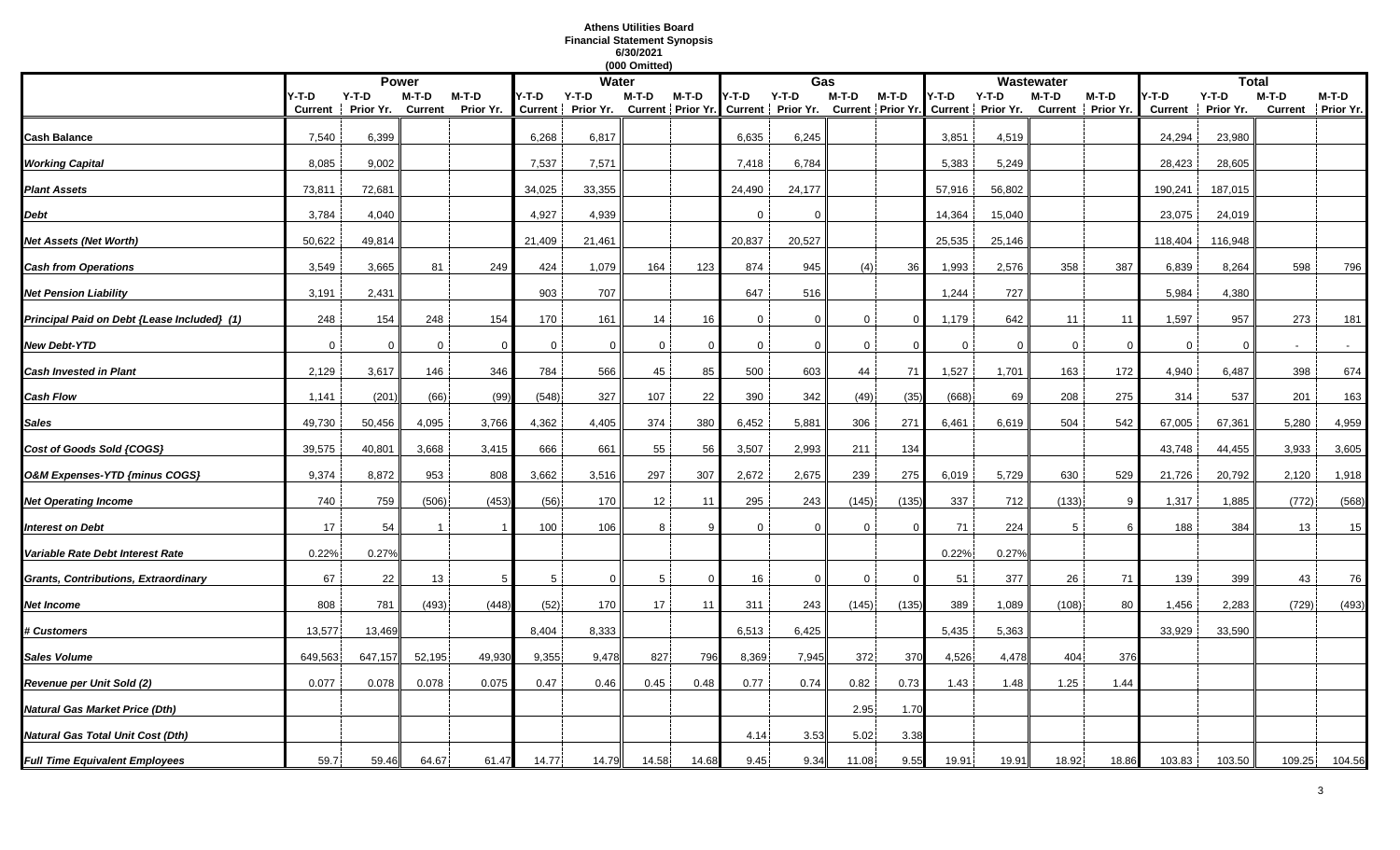|                                        |                     |                                         | ו טוטויוע וח אים א<br><b>BALANCE SHEET</b>     |                                        |                       |                                      |
|----------------------------------------|---------------------|-----------------------------------------|------------------------------------------------|----------------------------------------|-----------------------|--------------------------------------|
|                                        |                     |                                         | June 30, 2021                                  |                                        |                       |                                      |
| <b>Current Period</b><br>June 30, 2021 | <b>Prior Year</b>   | <b>Change from</b><br><b>Prior Year</b> |                                                | <b>Current Period</b><br>June 30, 2021 | Prior<br><b>Month</b> | Change<br>from prior<br><b>Month</b> |
|                                        |                     |                                         | Assets:                                        |                                        |                       |                                      |
| 7,539,559.66                           | 6,398,684.82        | 1,140,874.84                            | Cash and Cash Equivalents                      | 7,539,559.66                           | 7,605,924.11          | (66, 364.45)                         |
| 0.00                                   | 0.00                | 0.00                                    | <b>Bond Funds Available</b>                    | 0.00                                   | 0.00                  | 0.00                                 |
| 2,165,075.25                           | 2,956,089.21        | (791, 013.96)                           | <b>Customer Receivables</b>                    | 2,165,075.25                           | 1,758,315.95          | 406,759.30                           |
| 0.00                                   | 0.00                | 0.00                                    | Due from (to) Other Divisions                  | 0.00                                   | 0.00                  | 0.00                                 |
| 416.229.89                             | 191.441.05          | 224,788.84                              | <b>Other Receivables</b>                       | 416,229.89                             | 395,832.05            | 20,397.84                            |
| 30,252.17                              | 50,797.68           | (20, 545.51)                            | <b>Prepaid Expenses</b>                        | 30,252.17                              | 50,826.82             | (20, 574.65)                         |
| 1,108,108.37                           | 1,086,212.33        | 21,896.04                               | <b>Unbilled Revenues</b>                       | 1,108,108.37                           | 1,086,212.33          | 21,896.04                            |
| 1,861,423.28                           | 1,588,586.91        | 272,836.37                              | Materials and Supplies Inventory               | 1,861,423.28                           | 1,857,781.61          | 3,641.67                             |
| 13,120,648.62                          | 12,271,812.00       | 848,836.62                              | <b>Total Current Assets</b>                    | 13,120,648.62                          | 12,754,892.87         | 365,755.75                           |
| 0.00                                   | 0.00                | 0.00                                    | <b>Unamortized Debt Expense</b>                | 0.00                                   | 0.00                  | 0.00                                 |
| 0.00                                   | 0.00                | 0.00                                    | TVA Heat Pump Loans Receivable                 | 0.00                                   | 0.00                  | 0.00                                 |
| 2,054,298.23                           | 1,452,810.95        | 601,487.28                              | Deferred Pension Outflows                      | 2,054,298.23                           | 1,557,494.07          | 496,804.16                           |
| 73,810,558.73                          | 72,681,306.85       | 1,129,251.88                            | Electric Utility Plant, at Cost                | 73,810,558.73                          | 73,826,379.35         | (15,820.62)                          |
| (26, 272, 641.21)                      | (25, 150, 067.15)   | (1, 122, 574.06)                        | Less: Accumulated Depreciation                 | (26, 272, 641.21)                      | (26, 261, 998.61)     | (10,642.60)                          |
| 47,537,917.52                          | 47,531,239.70       | 6.677.82                                | <b>Net Electric Utility Plant</b>              | 47,537,917.52                          | 47,564,380.74         | (26, 463.22)                         |
| 49,592,215.75                          | 48,984,050.65       | 608,165.10                              | <b>Total Long Term Assets</b>                  | 49,592,215.75                          | 49,121,874.81         | 470,340.94                           |
| 62,712,864.37                          | 61,255,862.65<br>\$ | \$<br>1,457,001.72                      | <b>Total Assets</b>                            | \$<br>62,712,864.37                    | 61,876,767.68<br>S.   | \$<br>836,096.69                     |
|                                        |                     |                                         | <b>Liabilities and Retained Earnings:</b>      |                                        |                       |                                      |
| 3,895,551.16                           | 3,642,345.63        | 253,205.53                              | <b>Accounts Payable</b>                        | 3,895,551.16                           | 3,210,663.43          | 684,887.73                           |
| 573,871.51                             | 575,771.51          | (1,900.00)                              | <b>Customer Deposits</b>                       | 573,871.51                             | 571,071.51            | 2,800.00                             |
| 0.00                                   | 0.00                | 0.00                                    | Deferred Income                                | 0.00                                   | 0.00                  | 0.00                                 |
| 566,376.09                             | 622,579.88          | (56, 203.79)                            | <b>Other Current Liabilities</b>               | 566,376.09                             | 573,964.91            | (7,588.82)                           |
| 5,035,798.76                           | 4,840,697.02        | 195,101.74                              | <b>Total Current Liabilities</b>               | 5,035,798.76                           | 4,355,699.85          | 680,098.91                           |
| 0.00                                   | 0.00                | 0.00                                    | <b>Bonds Payable</b>                           | 0.00                                   | 0.00                  | 0.00                                 |
| 0.00                                   | 0.00                | 0.00                                    | Long-Term Leases Payable                       | 0.00                                   | 0.00                  | 0.00                                 |
| 3,784,090.80                           | 4,039,511.63        | (255, 420.83)                           | Notes Payable                                  | 3,784,090.80                           | 3,784,090.80          | 0.00                                 |
| 3,190,559.64                           | 2,430,598.58        | 759,961.06                              | Net Pension Liability                          | 3,190,559.64                           | 2,491,316.89          | 699,242.75                           |
| 80,168.74                              | 130,580.80          | (50, 412.06)                            | <b>Deferred Pension Inflows</b>                | 80,168.74                              | 130,580.80            | (50, 412.06)                         |
| 0.00                                   | 0.00                | 0.00                                    | TVA Advances, Energy Right Loans               | 0.00                                   | 0.00                  | 0.00                                 |
| 7,054,819.18                           | 6,600,691.01        | 454,128.17                              | <b>Total Long Term Liabilities</b>             | 7,054,819.18                           | 6,405,988.49          | 648,830.69                           |
| 50,622,246.43                          | 49,814,474.62       | 807,771.81                              | <b>Net Position</b>                            | 50,622,246.43                          | 51,115,079.34         | (492, 832.91)                        |
| 62,712,864.37<br>-\$                   | 61,255,862.65<br>S. | 1,457,001.72<br>\$                      | <b>Total Liabilities and Retained Earnings</b> | 62,712,864.37<br>\$                    | 61,876,767.68<br>\$   | 836,096.69<br>\$                     |
|                                        |                     |                                         |                                                |                                        |                       |                                      |

# **ATHENS UTILITIES BOARD POWER DIVISION**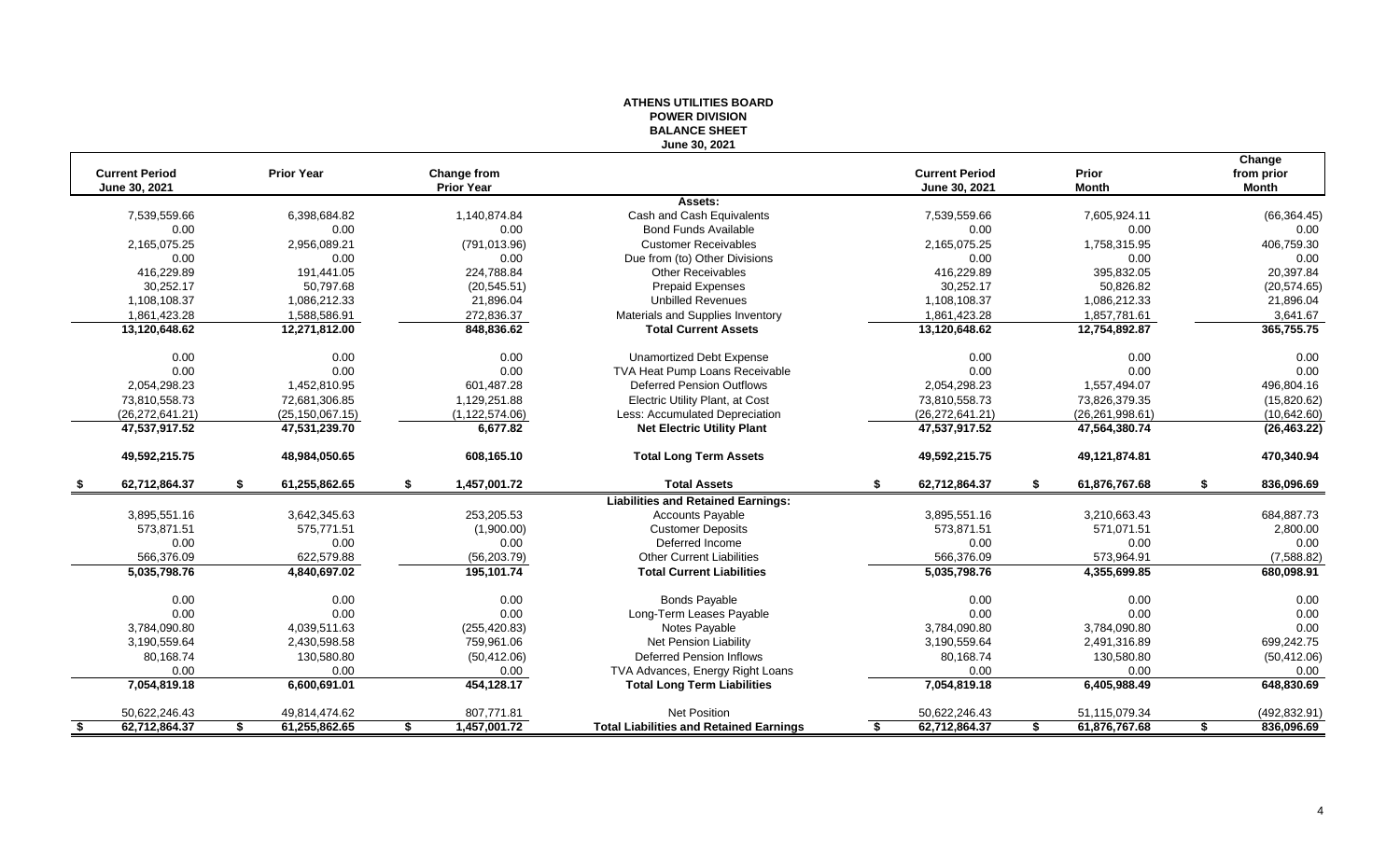|                               |                                   |                                        | <b>Athens Utilities Board</b><br><b>Profit and Loss Statement - Power</b> |                                   |                                              |                                        |
|-------------------------------|-----------------------------------|----------------------------------------|---------------------------------------------------------------------------|-----------------------------------|----------------------------------------------|----------------------------------------|
| Year-to-Date<br>June 30, 2021 | Year-to-Date<br><b>Prior Year</b> | Variance<br>Favorable<br>(Unfavorable) | June 30, 2021<br><b>Description</b>                                       | Current<br>Month<br>June 30, 2021 | Current<br><b>Month</b><br><b>Prior Year</b> | Variance<br>Favorable<br>(Unfavorable) |
|                               |                                   |                                        | <b>REVENUE:</b>                                                           |                                   |                                              |                                        |
| 15.838.998.81                 | 15.948.997.44                     | (109.998.63)                           | <b>Residential Sales</b>                                                  | 1,121,882.81                      | 1.099.475.41                                 | 22.407.40                              |
| 3,989,650.68                  | 4,087,526.33                      | (97, 875.65)                           | <b>Small Commercial Sales</b>                                             | 329,228.43                        | 258,836.75                                   | 70,391.68                              |
| 27,843,293.08                 | 28,710,115.02                     | (866, 821.94)                          | Large Commercial Sales                                                    | 2,505,696.70                      | 2,274,201.08                                 | 231,495.62                             |
| 401,227.80                    | 419,732.46                        | (18,504.66)                            | Street and Athletic Lighting                                              | 32,629.62                         | 31,745.08                                    | 884.54                                 |
| 583,511.46                    | 581,325.47                        | 2,185.99                               | Outdoor Lighting                                                          | 50,090.63                         | 49,132.85                                    | 957.78                                 |
| 1,073,517.94                  | 708,493.60                        | 365,024.34                             | <b>Revenue from Fees</b>                                                  | 55,966.77                         | 52,705.81                                    | 3,260.96                               |
| 49,730,199.77                 | 50,456,190.32                     | (725, 990.55)                          | <b>Total Revenue</b>                                                      | 4,095,494.96                      | 3,766,096.98                                 | 329,397.98                             |
| 39,575,178.55                 | 40,801,243.08                     | 1,226,064.53                           | Power Costs                                                               | 3,668,327.49                      | 3,414,990.84                                 | (253, 336.65)                          |
| 10,155,021.22                 | 9,654,947.24                      | 500,073.98                             | <b>Contribution Margin</b>                                                | 427, 167. 47                      | 351,106.14                                   | 76,061.33                              |
|                               |                                   |                                        | <b>OPERATING EXPENSES:</b>                                                |                                   |                                              |                                        |
| 6,318.91                      | 4,796.69                          | (1,522.22)                             | <b>Transmission Expense</b>                                               | 400.00                            | (11, 450.37)                                 | (11, 850.37)                           |
| 1,241,769.12                  | 1,151,881.81                      | (89, 887.31)                           | <b>Distribution Expense</b>                                               | 173,881.77                        | 131,006.30                                   | (42, 875.47)                           |
| 916.016.87                    | 1.108.680.67                      | 192.663.80                             | <b>Customer Service and Customer Acct. Expense</b>                        | 76.493.59                         | 77.068.44                                    | 574.85                                 |
| 2,440,894.10                  | 2,020,724.86                      | (420, 169.24)                          | Administrative and General Expenses                                       | 292,358.77                        | 216,301.97                                   | (76,056.80)                            |
| 4,604,999.00                  | 4,286,084.03                      | (318, 914.97)                          | <b>Total Operating Expenses</b>                                           | 543,134.13                        | 412,926.34                                   | (130, 207.79)                          |
|                               |                                   |                                        | <b>Maintenance Expenses</b>                                               |                                   |                                              |                                        |
| 14,045.96                     | 379.55                            | (13,666.41)                            | <b>Transmission Expense</b>                                               | 0.00                              | 0.00                                         | 0.00                                   |
| 1,295,505.86                  | 1,237,123.56                      | (58, 382.30)                           | <b>Distribution Expense</b>                                               | 107,921.80                        | 112,330.15                                   | 4,408.35                               |
| 39,389.56                     | 59,025.83                         | 19,636.27                              | Administrative and General Expense                                        | 2,924.26                          | 3,672.87                                     | 748.61                                 |
| 1,348,941.38                  | 1,296,528.94                      | (52, 412.44)                           | <b>Total Maintenance Expenses</b>                                         | 110,846.06                        | 116,003.02                                   | 5,156.96                               |
|                               |                                   |                                        | <b>Other Operating Expense</b>                                            |                                   |                                              |                                        |
| 2,461,797.52                  | 2.268.003.59                      | (193, 793.93)                          | <b>Depreciation Expense</b>                                               | 227,708.42                        | 190,023.60                                   | (37, 684.82)                           |
| 958,046.45                    | 1,021,614.54                      | 63,568.09                              | <b>Tax Equivalents</b>                                                    | 71,202.10                         | 88,760.69                                    | 17,558.59                              |
| 3,419,843.97                  | 3,289,618.13                      | (130, 225.84)                          | <b>Total Other Operating Expenses</b>                                     | 298,910.52                        | 278,784.29                                   | (20, 126.23)                           |
| 48,948,962.90                 | 49,673,474.18                     | 724,511.28                             | <b>Total Operating and Maintenance Expenses</b>                           | 4,621,218.20                      | 4,222,704.49                                 | (398, 513.71)                          |
| 781.236.87                    | 782,716.14                        | (1,479.27)                             | <b>Operating Income</b>                                                   | (525, 723.24)                     | (456, 607.51)                                | (69, 115.73)                           |
| (10,983.72)                   | 63,130.64                         | (74, 114.36)                           | Other Income                                                              | (267.52)                          | 5,571.18                                     | (5,838.70)                             |
| 770,253.15                    | 845,846.78                        | (75, 593.63)                           | <b>Total Income</b>                                                       | (525,990.76)                      | (451, 036.33)                                | (74, 954.43)                           |
| 13,401.84                     | 32,563.23                         | 19.161.39                              | Miscellaneous Income Deductions                                           | (20, 487.90)                      | 1,193.00                                     | 21,680.90                              |
| 756,851.31                    | 813,283.55                        | (56, 432.24)                           | Net Income Before Debt Expenses                                           | (505, 502.86)                     | (452, 229.33)                                | (53, 273.53)                           |
|                               |                                   |                                        | <b>DEBT RELATED EXPENSES:</b>                                             |                                   |                                              |                                        |
| 0.00                          | 0.00                              | 0.00                                   | Amortization of Debt Related Expenses                                     | 0.00                              | 0.00                                         | 0.00                                   |
| 16,502.32                     | 53,946.56                         | 37,444.24                              | Interest Expense                                                          | 538.07                            | 788.20                                       | 250.13                                 |
| 16,502.32                     | 53,946.56                         | 37,444.24                              | <b>Total debt related expenses</b>                                        | 538.07                            | 788.20                                       | 250.13                                 |
| 740,348.99                    | 759,336.99                        | (18,988.00)                            | Net Income before Extraordinary Exp.                                      | (506, 040.93)                     | (453, 017.53)                                | (53,023.40)                            |
| 67,422.82                     | 21,754.23                         | 45,668.59                              | Extraordinary Income (Expense)                                            | 13,208.02                         | 5,130.29                                     | 8,077.73                               |
| 807,771.81                    | 781,091.22<br>-S.                 | 26,680.59<br>\$                        | <b>CHANGE IN NET ASSETS</b>                                               | (492, 832.91)<br>s.               | (447, 887.24)<br>S                           | (44, 945.67)<br>s.                     |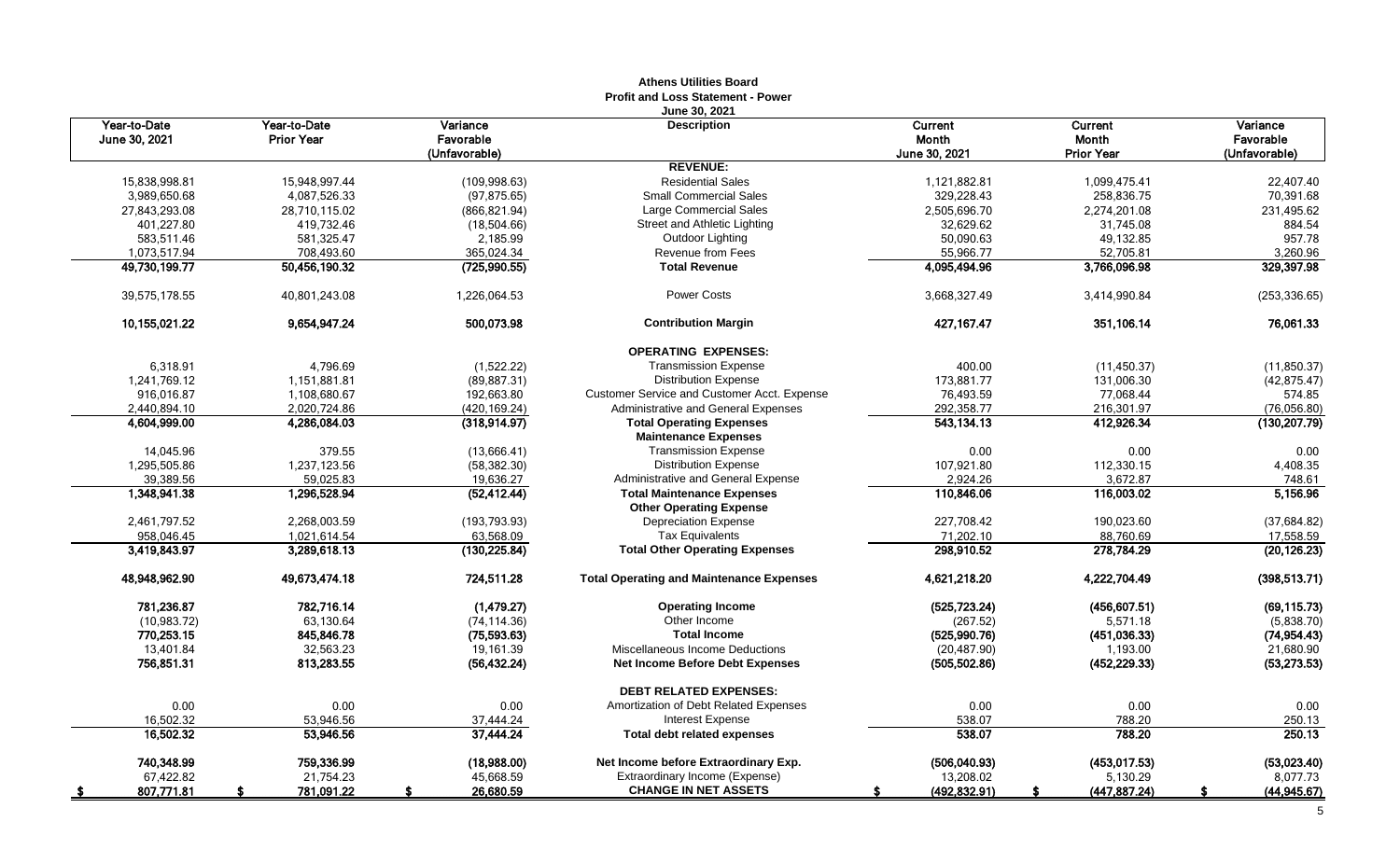|                               |                               |                     | <b>Athens Utilities Board</b><br><b>Budget Comparison - Power</b>       |                                       |                                 |                           |
|-------------------------------|-------------------------------|---------------------|-------------------------------------------------------------------------|---------------------------------------|---------------------------------|---------------------------|
| Year-to-Date<br>June 30, 2021 | Year-to-Date<br><b>Budget</b> | $Y-T-D$<br>Variance | June 30, 2021<br><b>Description</b>                                     | <b>Current Month</b><br>June 30, 2021 | <b>Monthly</b><br><b>Budget</b> | <b>Budget</b><br>Variance |
|                               |                               |                     | <b>REVENUE:</b>                                                         |                                       |                                 |                           |
| 15,838,998.81                 | 16,400,000.00                 | (561,001.19)        | <b>Residential Sales</b>                                                | 1,121,882.81                          | 1,192,123.38                    | (70, 240.57)              |
| 3,989,650.68                  | 4,300,000.00                  | (310, 349.32)       | <b>Small Commercial Sales</b>                                           | 329,228.43                            | 360,514.53                      | (31, 286.10)              |
| 27,843,293.08                 | 29,800,000.00                 | (1,956,706.92)      | Large Commercial Sales                                                  | 2,505,696.70                          | 2,652,554.11                    | (146, 857.41)             |
| 401,227.80                    | 415,000.00                    | (13,772.20)         | Street and Athletic Lighting                                            | 32,629.62                             | 35,185.30                       | (2,555.68)                |
| 583,511.46                    | 550,000.00                    | 33,511.46           | Outdoor Lighting                                                        | 50,090.63                             | 46,310.16                       | 3,780.47                  |
| 1,073,517.94                  | 710,000.00                    | 363,517.94          | <b>Revenue from Fees</b>                                                | 55,966.77                             | 49,733.39                       | 6,233.38                  |
| 49,730,199.77                 | 52,175,000.00                 | (2,444,800.23)      | <b>Total Revenue</b>                                                    | 4,095,494.96                          | 4,336,420.87                    | (240, 925.91)             |
| 39,575,178.55                 | 42,973,275.00                 | 3,398,096.45        | <b>Power Costs</b>                                                      | 3,668,327.49                          | 4,017,993.97                    | 349,666.48                |
| 10,155,021.22                 | 9,201,725.00                  | 953,296.22          | <b>Contribution Margin</b><br><b>OPERATING EXPENSES:</b>                | 427, 167. 47                          | 318,426.90                      | 108,740.57                |
| 6,318.91                      | 4,000.00                      | (2,318.91)          | <b>Transmission Expense</b>                                             | 400.00                                | 85.47                           | (314.53)                  |
| 1,241,769.12                  | 1,080,007.01                  | (161, 762.11)       | <b>Distribution Expense</b>                                             | 173,881.77                            | 95,793.11                       | (78,088.66)               |
| 916.016.87                    | 780.510.38                    | (135, 506.49)       | <b>Customer Service and Customer Acct. Expense</b>                      | 76,493.59                             | 59,857.53                       | (16,636.06)               |
| 2,440,894.10                  | 2,436,000.00                  | (4,894.10)          | Administrative and General Expenses                                     | 292,358.77                            | 178,236.13                      | (114, 122.64)             |
| 4,604,999.00                  | 4,300,517.39                  | (304, 481.61)       | <b>Total Operating Expenses</b>                                         | 543,134.13                            | 333,972.24                      | (209, 161.89)             |
|                               |                               |                     | <b>Maintenance Expenses</b>                                             |                                       |                                 |                           |
| 14,045.96                     | 0.00                          | (14,045.96)         | <b>Transmission Expense</b>                                             | 0.00                                  | 0.00                            | 0.00                      |
| 1,295,505.86                  | 1,253,000.94                  | (42, 504.92)        | <b>Distribution Expense</b>                                             | 107,921.80                            | 107,820.02                      | (101.78)                  |
| 39,389.56                     | 52,300.51                     | 12,910.95           | Administrative and General Expense                                      | 2,924.26                              | 3,935.50                        | 1,011.24                  |
| 1,348,941.38                  | 1,305,301.45                  | (43, 639.93)        | <b>Total Maintenance Expenses</b>                                       | 110,846.06                            | 111,755.52                      | 909.46                    |
|                               |                               |                     | <b>Other Operating Expense</b>                                          |                                       |                                 |                           |
| 2,461,797.52                  | 2,180,000.00                  | (281, 797.52)       | <b>Depreciation Expense</b>                                             | 227,708.42                            | 178,599.82                      | (49, 108.60)              |
| 958,046.45                    | 980,000.00                    | 21,953.55           | <b>Tax Equivalents</b>                                                  | 71,202.10                             | 79,758.84                       | 8,556.74                  |
| 3,419,843.97                  | 3,160,000.00                  | (259, 843.97)       | <b>Total Other Operating Expenses</b>                                   | 298,910.52                            | 258,358.66                      | (40, 551.86)              |
| 48,948,962.90                 | 51,739,093.83                 | 2,790,130.93        | <b>Total Operating and Maintenance Expenses</b>                         | 4,621,218.20                          | 4,722,080.40                    | 100,862.20                |
| 781,236.87                    | 435,906.17                    | 345,330.70          | <b>Operating Income</b>                                                 | (525, 723.24)                         | (385, 659.52)                   | (140, 063.72)             |
| (10,983.72)                   | 65.000.00                     | (75,983.72)         | Other Income                                                            | (267.52)                              | 1.639.71                        | (1,907.23)                |
| 770,253.15                    | 500,906.17                    | 269,346.98          | <b>Total Income</b>                                                     | (525, 990.76)                         | (384, 019.81)                   | (141, 970.95)             |
| 13,401.84                     | 25,000.00                     | 11,598.16           | Miscellaneous Income Deductions                                         | (20, 487.90)                          | 2,033.68                        | 22,521.58                 |
| 756,851.31                    | 475,906.17                    | 280,945.14          | <b>Net Income Before Debt Expenses</b><br><b>DEBT RELATED EXPENSES:</b> | (505, 502.86)                         | (386,053.50)                    | (119, 449.36)             |
| 0.00                          | 0.00                          | 0.00                | Amortization of Debt Related Expenses                                   | 0.00                                  | 0.00                            | 0.00                      |
| 16,502.32                     | 71.165.00                     | 54,662.68           | <b>Interest Expense</b>                                                 | 538.07                                | 4,593.50                        | 4,055.43                  |
| 16,502.32                     | 71,165.00                     | 54,662.68           | <b>Total debt related expenses</b>                                      | 538.07                                | 4,593.50                        | 4,055.43                  |
| 740,348.99                    | 404,741.17                    | 335.607.82          | Net Income before Extraordinary Exp.                                    | (506, 040.93)                         | (390, 646.99)                   | (115, 393.94)             |
| 67,422.82                     | 15,000.00                     | 52,422.82           | <b>Extraordinary Income (Expense)</b>                                   | 13,208.02                             | 1,250.00                        | 11,958.02                 |
| 807,771.81<br>- \$            | \$<br>419,741.17              | \$<br>388,030.64    | <b>CHANGE IN NET ASSETS</b>                                             | (492, 832.91)<br>\$                   | \$<br>(389, 396.99)             | \$<br>(103, 435.92)       |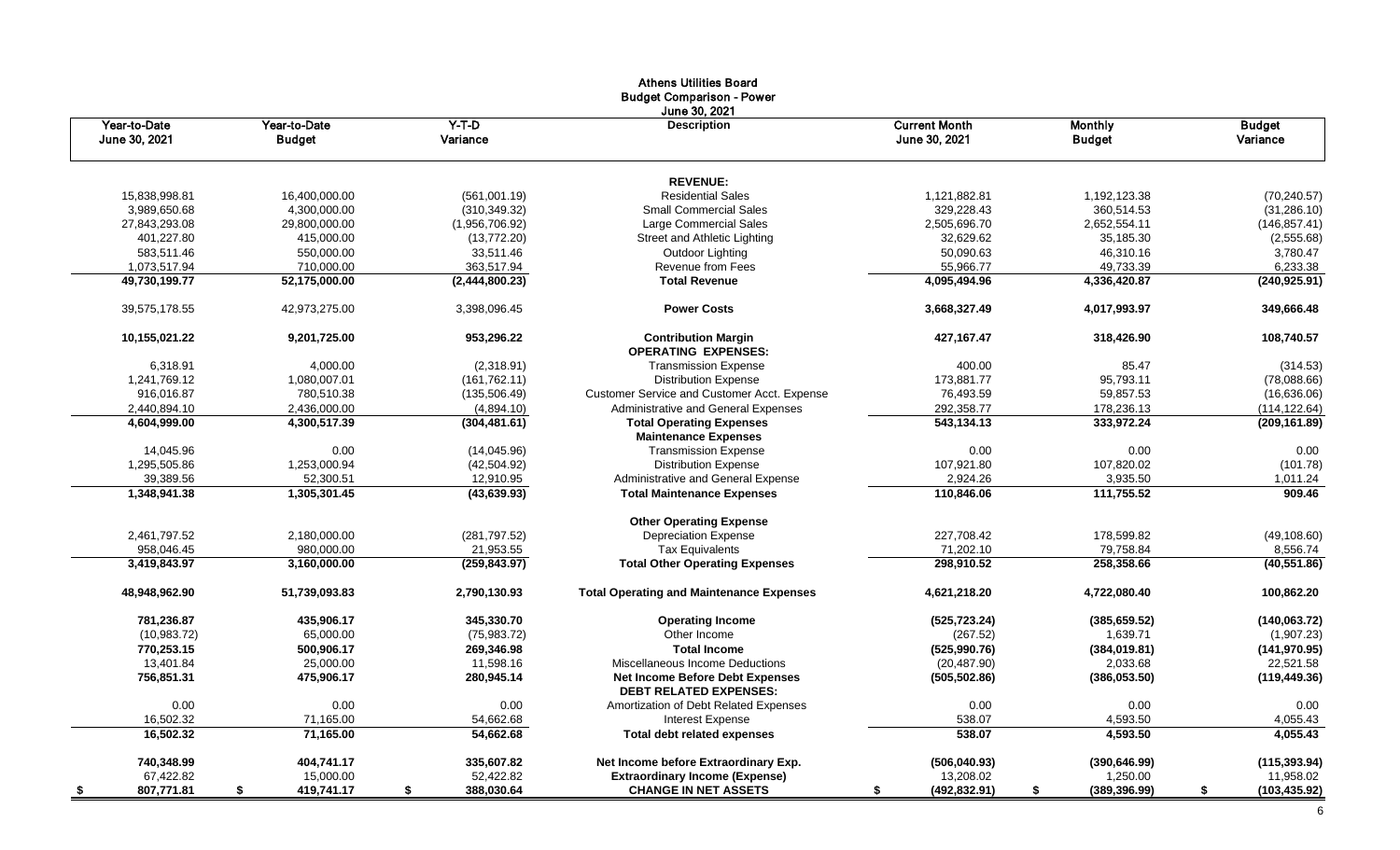|                               |                                   |                    | June 30, 2021                                                             |                                       |                                           |                 |
|-------------------------------|-----------------------------------|--------------------|---------------------------------------------------------------------------|---------------------------------------|-------------------------------------------|-----------------|
| Year-to-Date<br>June 30, 2021 | Year-to-Date<br><b>Prior Year</b> | Variance           |                                                                           | <b>Month to Date</b><br>June 30, 2021 | <b>Month to Date</b><br><b>Prior Year</b> | Variance        |
|                               |                                   |                    | <b>CASH FLOWS FROM OPERATION ACTIVITIES:</b>                              |                                       |                                           |                 |
| 807,771.81                    | 781,091.22                        | 26,680.59          | Net Operating Income                                                      | (492, 832.91)                         | (447, 887.24)                             | (44, 945.67)    |
|                               |                                   |                    | Adjustments to reconcile operating income                                 |                                       |                                           |                 |
|                               |                                   |                    | to net cash provided by operations:                                       |                                       |                                           |                 |
| 2,461,797.52                  | 2,268,003.59                      | 193,793.93         | Depreciation                                                              | 227,708.42                            | 190,023.60                                | 37,684.82       |
|                               |                                   |                    | <b>Changes in Assets and Liabilities:</b>                                 |                                       |                                           |                 |
| 566,225.12                    | 807,983.32                        | (241,758.20)       | <b>Accounts Receivable</b>                                                | (427, 157.14)                         | (771, 519.78)                             | 344,362.64      |
| 0.00                          | 0.00                              | 0.00               | Due from (to) Other Divisions                                             | 0.00                                  | 0.00                                      | 0.00            |
| 20,545.51                     | (19, 248.26)                      | 39,793.77          | <b>Prepaid Expenses</b>                                                   | 20,574.65                             | 1,526.49                                  | 19,048.16       |
| (601, 487.28)                 | 175,457.98                        | (776, 945.26)      | <b>Deferred Pension Outflows</b>                                          | (496, 804.16)                         | 155,143.37                                | (651, 947.53)   |
| (21, 896.04)                  | 101,762.06                        | (123, 658.10)      | Accrued. Unbilled Revenue                                                 | (21, 896.04)                          | 101,762.06                                | (123, 658.10)   |
| (272, 836.37)                 | 41,905.40                         | (314, 741.77)      | Materials and Supplies                                                    | (3,641.67)                            | (11, 857.21)                              | 8,215.54        |
| 253,205.53                    | (901, 911.96)                     | 1,155,117.49       | <b>Accounts Payable</b>                                                   | 684,887.73                            | 866,632.66                                | (181, 744.93)   |
| (33,003.95)                   | (5,797.77)                        | (27, 206.18)       | <b>Other Current Liabilities</b>                                          | (6,023.90)                            | (11, 293.31)                              | 5,269.41        |
| (1,900.00)                    | 150,671.51                        | (152, 571.51)      | <b>Customer Deposits</b>                                                  | 2,800.00                              | 160,291.51                                | (157, 491.51)   |
| 759,961.06                    | 34,133.43                         | 725,827.63         | Net Pension Liability                                                     | 699,242.75                            | (2,619.66)                                | 701,862.41      |
| (50, 412.06)                  | (49, 228.62)                      | (1, 183.44)        | <b>Deferred Pension Inflows</b>                                           | (50, 412.06)                          | (49, 228.62)                              | (1, 183.44)     |
| (339, 339.55)                 | 279,867.20                        | (619, 206.75)      | Retirements and Salvage                                                   | (55, 470.08)                          | 67,988.65                                 | (123, 458.73)   |
| 0.00                          | 0.00                              | 0.00               | Deferred Income                                                           | 0.00                                  | 0.00                                      | 0.00            |
| 3,548,631.30                  | 3,664,689.10                      | (116, 057.80)      | <b>Net Cash from Operating Activities</b>                                 | 80,975.59                             | 248,962.52                                | (167, 986.93)   |
|                               |                                   |                    | <b>CASH FROM NONCAPITAL FINANCING:</b>                                    |                                       |                                           |                 |
| 0.00                          | 0.00                              | 0.00               | Changes in Long-Term Lease Payable                                        | 0.00                                  | 0.00                                      | 0.00            |
| (278, 620.67)                 | (249,062.69)                      | (29.557.98)        | Changes in Notes Payable                                                  | (1,564.92)                            | (2,056.12)                                | 491.20          |
| 0.00                          | 0.00                              | 0.00               | Changes in Bonds Payable                                                  | 0.00                                  | 0.00                                      | 0.00            |
| 0.00                          | 0.00                              | 0.00               | Changes in TVA Loan Program                                               | 0.00                                  | 0.00                                      | 0.00            |
| (278, 620.67)                 | (249,062.69)                      | (29, 557.98)       | <b>Net Cash from Noncapital Financing Activities</b>                      | (1,564.92)                            | (2,056.12)                                | 491.20          |
|                               |                                   |                    | <b>CASH FLOWS FROM CAPITAL AND RELATED</b><br><b>INVESTING ACTIVITIES</b> |                                       |                                           |                 |
| 0.00                          | 0.00                              | 0.00               | Adj.Retained Earnings - TVA loss Adjustment                               | 0.00                                  | 0.00                                      | 0.00            |
| 0.00                          | 0.00                              | 0.00               | <b>Prior Period Adjustment</b>                                            | 0.00                                  | 0.00                                      | 0.00            |
| (2, 129, 135.79)              | (3,616,672.93)                    | 1,487,537.14       | Changes in Electric Plant                                                 | (145, 775.12)                         | (346, 101.63)                             | 200,326.51      |
| (2, 129, 135.79)              | (3,616,672.93)                    | 1,487,537.14       | <b>Capital and Related Investing Activities</b>                           | (145, 775.12)                         | (346, 101.63)                             | 200,326.51      |
| \$<br>1,140,874.84            | \$<br>(201, 046.52)               | \$<br>1,341,921.36 | <b>Net Changes in Cash Position</b>                                       | \$<br>(66, 364.45)                    | \$<br>(99, 195.23)                        | \$<br>32,830.78 |
|                               |                                   |                    |                                                                           |                                       |                                           |                 |
| 6,398,684.82                  | 6,599,731.34                      | (201, 046.52)      | Cash at Beginning of Period                                               | 7,605,924.11                          | 6,497,880.05                              | 1,108,044.06    |
| 7,539,559.66                  | 6,398,684.82                      | 1,140,874.84       | Cash at end of Period                                                     | 7,539,559.66                          | 6,398,684.82                              | 1,140,874.84    |
| \$<br>1,140,874.84            | \$<br>(201, 046.52)               | \$<br>1,341,921.36 | <b>Changes in Cash and Equivalents</b>                                    | \$<br>(66, 364.45)                    | \$<br>(99, 195.23)                        | \$<br>32,830.78 |
|                               |                                   |                    |                                                                           |                                       |                                           |                 |

# **Athens Utilities Board Power Division STATEMENTS OF CASH FLOWS**

**Long-Term Debt** \$3,784,090.80

7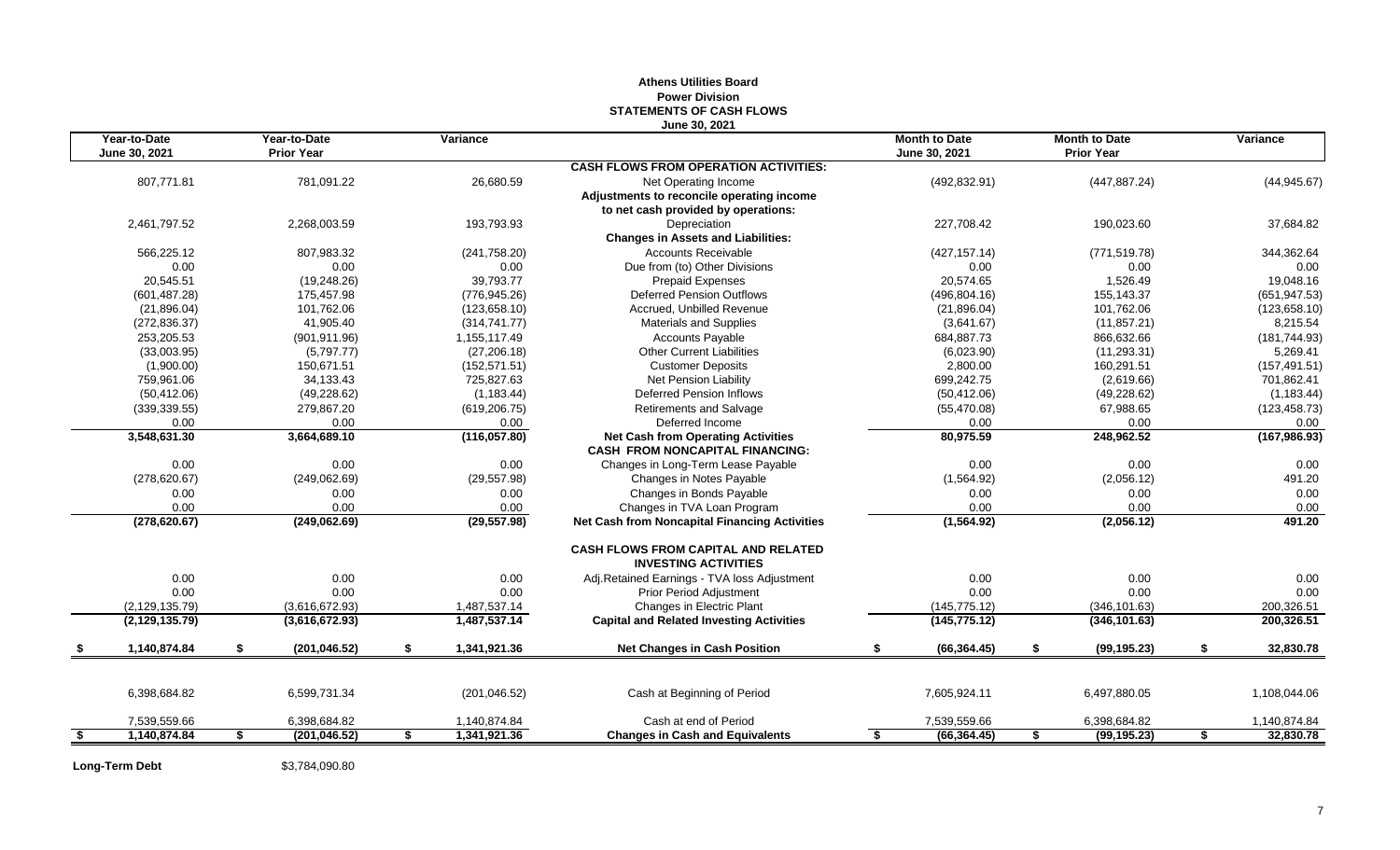## Athens Utilities Board Statistics Report June 30, 2021

| Power:                       |         |        |        |            |
|------------------------------|---------|--------|--------|------------|
|                              | Current | Prior  |        | # Accounts |
| Number of services:          | Month   | Year   | Change | Change     |
| Residential                  | 11,163  | 11,126 | 0.33%  | 37         |
| Small Commercial             | 2,055   | 1,999  | 2.80%  | 56         |
| Large Commercial             | 256     | 268    | -4.48% | $-12$      |
| Street and Athletic Lighting | 19      | 20     | -5.00% | $-1$       |
| Outdoor Lighting             | 84      | 56     | 50.00% | 28         |
| <b>Total Services</b>        | 13,577  | 13,469 | 0.80%  | 108        |

| <b>I</b> ISales Volumes:   |            | <b>Current Month</b> |          | Year-to-Date |                   |           |  |
|----------------------------|------------|----------------------|----------|--------------|-------------------|-----------|--|
| <b>Kwh</b>                 | 6/30/2021  | <b>Prior Year</b>    | Change   | 6/30/2021    | <b>Prior Year</b> | Change    |  |
| Residential                | 10,212,542 | 10.648.171           | -4.09%   | 157,912,705  | 156,184,204       | 1.11%     |  |
| <b>I</b> Small Commercial  | 2,626,344  | 2,397,079            | 9.56%    | 33,481,858   | 33,750,976        | $-0.80\%$ |  |
| Large Commercial           | 38,958,283 | 36,473,097           | 6.81%    | 453,495,041  | 452,109,361       | 0.31%     |  |
| <b>Street and Athletic</b> | 184,079    | 191.177              | $-3.71%$ | 2,291,125    | 2,563,594         | $-10.63%$ |  |
| Outdoor Lighting           | 213.499    | 220,230              | $-3.06%$ | 2,381,922    | 2.548.947         | $-6.55%$  |  |
| Total                      | 52,194,747 | 49.929.754           | 4.54%    | 649.562.651  | 647.157.082       | 0.37%     |  |

| Employment         |               |                   |                   |
|--------------------|---------------|-------------------|-------------------|
|                    | June 30, 2021 | Same Month        | <b>Difference</b> |
|                    |               | <b>Prior Year</b> |                   |
| Employee Headcount | 61.00         | 59.00             | 2.00              |
| <b>IFTE</b>        | 64.67         | 61.47             | 3.2               |
| Y-T-D FTE          | 59.70         | 59.46             | 0.24              |

| Heating/Cooling Degree Days (Calendar Month): |               |                   |                   |
|-----------------------------------------------|---------------|-------------------|-------------------|
|                                               | June 30, 2021 | <b>Prior Year</b> | <b>Difference</b> |
| <b>Heating Degree Days</b>                    |               |                   |                   |
| Cooling Degree Days                           | 305           | 281               | 24                |
|                                               |               |                   |                   |

| Heating/Cooling Degree Days (Billing Period): |               |                   |                   |
|-----------------------------------------------|---------------|-------------------|-------------------|
|                                               | June 30, 2021 | <b>Prior Year</b> | <b>Difference</b> |
| Heating Degree Days                           |               |                   |                   |
| Cooling Degree Days                           | 230           | 252               | $-22$             |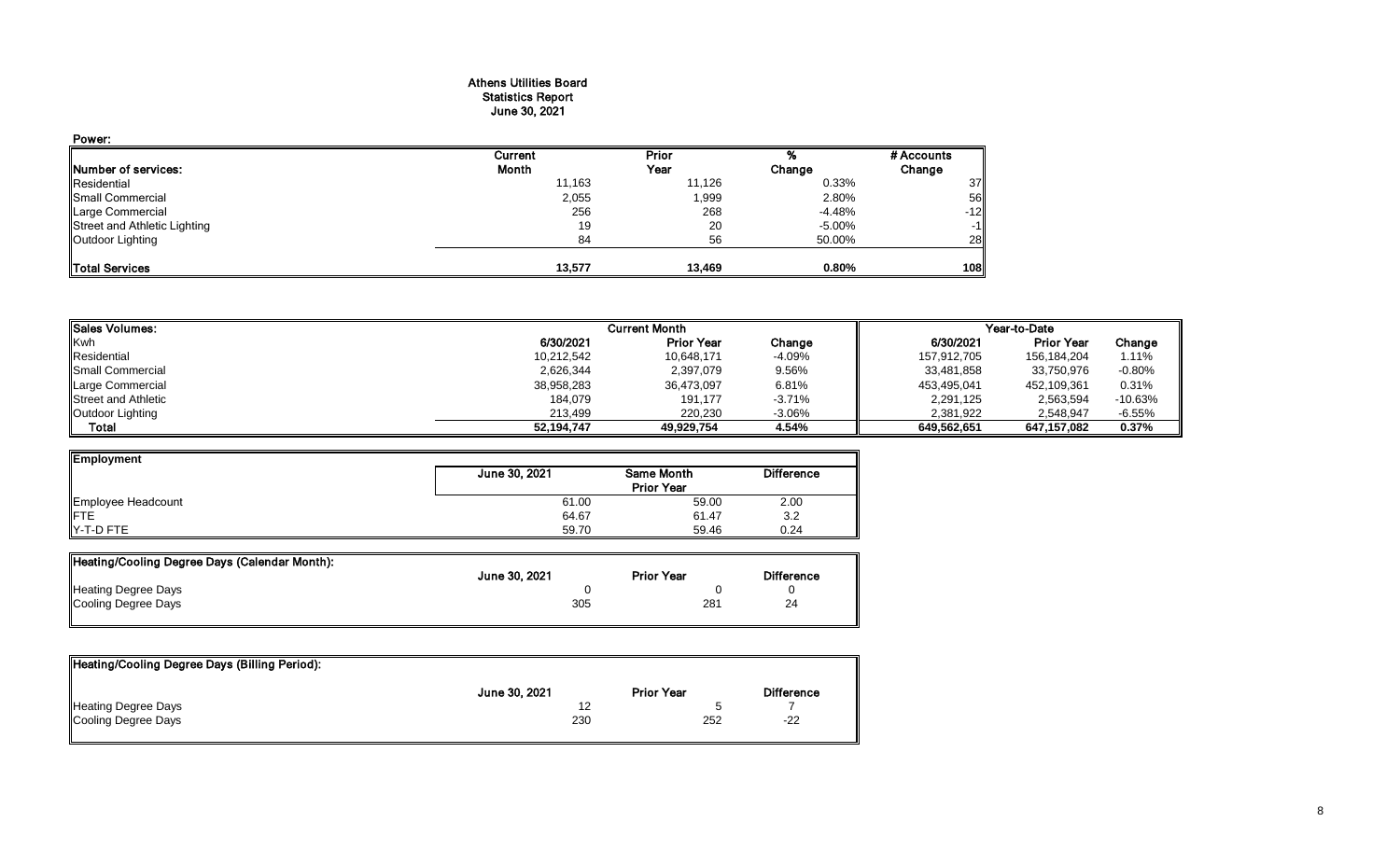### **Athens Utilities Board Power Division Capital Budget Month Ending as of June 30, 2021**

|                                               | <b>Budget</b> | <b>Actual</b> | Variance to date<br>Favorable | <b>Estimated</b><br>% Project | % of Budget<br><b>Expended</b> |
|-----------------------------------------------|---------------|---------------|-------------------------------|-------------------------------|--------------------------------|
| <b>Planned Capital Improvements:</b>          |               |               | (Unfavorable)                 | <b>Completion</b>             |                                |
| Replace Truck 6                               | 300,000       |               | 300,000                       |                               |                                |
| <b>LED Purchases</b>                          | 300,000       | 285,619       | 14,381                        |                               | 95.21%                         |
| NA6-2 swap for industrial load                | 150,000       | 19,645        | 130,355                       | 90.00%                        | 13.10%                         |
| Roof for Building/Warehouse                   | 150,000       | 183,987       | (33, 987)                     | 100.00%                       | 122.66%                        |
| Substation signage                            | 40,000        |               | 40,000                        |                               |                                |
| Voltage Reduction Englewood Sub               | 180,000       | 18,067        | 161,933                       | 100.00%                       | 10.04%                         |
| #6 Change out - CR250                         | 250,000       | 95,305        | 154,695                       | 100.00%                       | 38.12%                         |
| <b>Build out Fiber</b>                        | 50,000        | 50,456        | (456)                         | 50.00%                        | 100.91%                        |
| SCADA improvements - ESS, CVR                 | 20,000        | 22,151        | (2, 151)                      | 100.00%                       | 110.75%                        |
| mPower improvements                           | 20,000        | 4,344         | 15,656                        | 25.00%                        | 21.72%                         |
| Upgrade dispatch console                      | 40,000        | 49,337        | (9, 337)                      | 100.00%                       | 123.34%                        |
| Other System Improvements                     | 380,031       | 350,714       | 29,317                        |                               | 92.29% Continuous              |
| Poles                                         | 342,028       | 185,185       | 156,843                       |                               | 54.14% Continuous              |
| Primary Wire and Underground                  | 500,000       | 538,986       | (38, 986)                     |                               | 107.80% Continuous             |
| Transformers                                  | 506,708       | 205,773       | 300,935                       |                               | 40.61% Continuous              |
| Services                                      | 316,693       | 501,803       | (185, 110)                    |                               | 158.45% Continuous             |
| IT Core (Servers, mainframe, etc.)            | 20,000        |               | 20,000                        |                               | Continuous                     |
| <b>Total Planned Capital Improvements:</b>    | 3,565,460     | 2,511,372     | 1,054,089                     |                               |                                |
| <b>Other Assets:</b>                          |               |               |                               |                               |                                |
| Miami Street Rebuild (FY 2019 Budget Item)    | 250,000       | 146,369       | 103,631                       |                               |                                |
| Physical security substation houses (FY 2020) | 15,000        | 22,578        | (7,578)                       |                               |                                |
| <b>Office Equipment</b>                       |               | 30,931        | (30, 931)                     |                               |                                |
| ESS-Replace Switches, Breakers, etc.          |               | 131,016       | (131, 016)                    |                               |                                |
| Other                                         |               | 4,660         | (4,660)                       |                               |                                |
| <b>Total Other Assets:</b>                    | 265,000       | 335,554       | (70, 554)                     |                               |                                |
| Totals:                                       | 3,830,460 \$  | 2,846,925 \$  | 983,535                       |                               |                                |

Percentage of Budget Spent Year-to-date **74.32%** Fiscal Year **100.00%**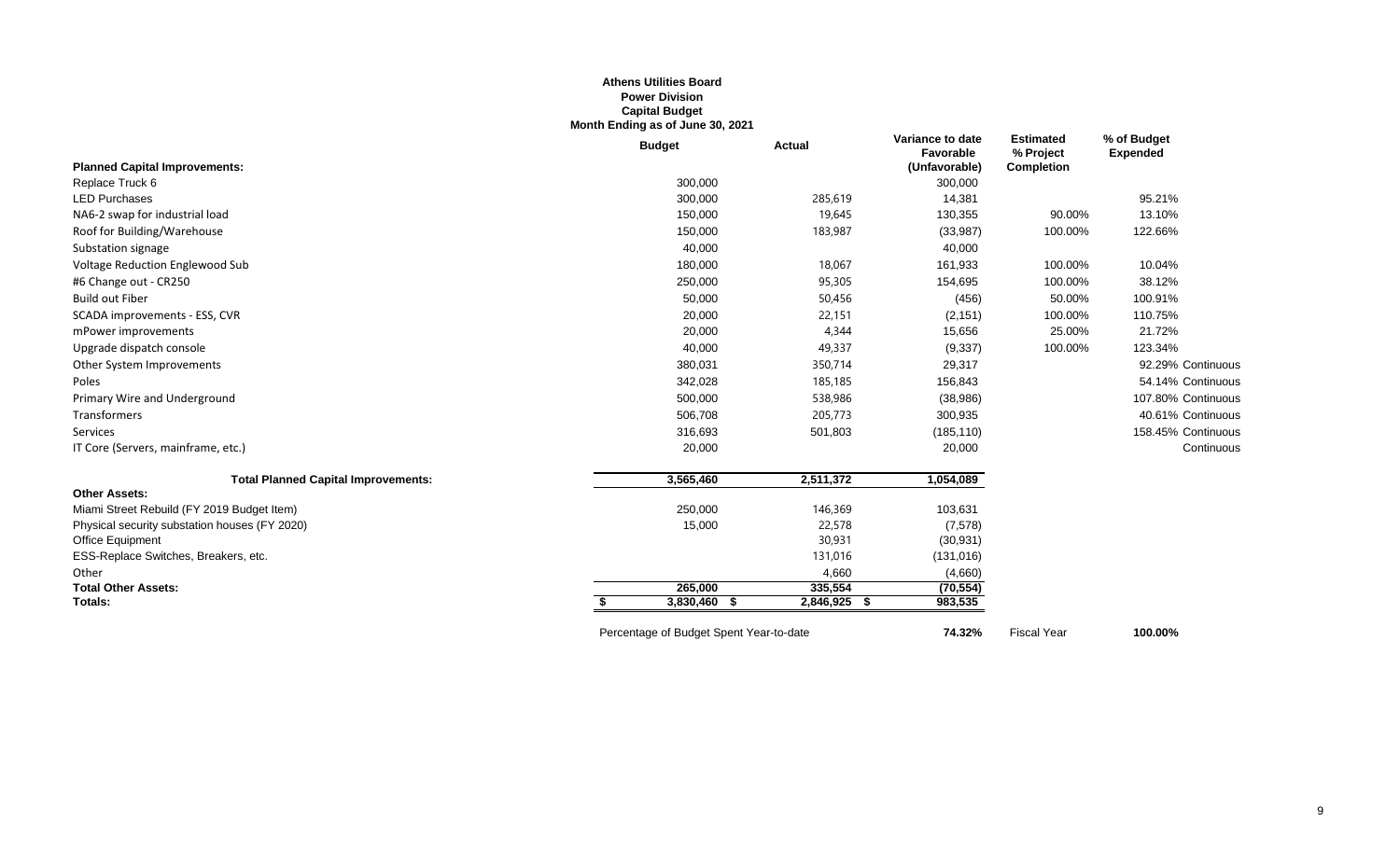# **WATER DIVISION BALANCE SHEET June 30, 2021 Change Current Period Prior Year Change from Current Period Prior from prior June 30, 2021 Prior Year June 30, 2021 Month Month Assets:** 6,268,397.27 6,816,507.42 (548,110.15) Cash and Cash Equivalents 6,268,397.27 6,160,982.38 107,414.89 628,983.08 282,618.21 346,364.87 Customer Receivables 628,983.08 622,164.17 6,818.91 0.00 0.00 0.00 Due to/from Other Divisions 0.00 0.00 0.00 23,870.40 12,995.14 10,875.26 Other Receivables 23,870.40 21,660.23 2,210.17 100,198.45 110,191.65 (9,993.20) Prepaid Expenses 100,198.45 108,826.04 (8,627.59) 220,295.64 238,498.25 (18,202.61) Materials and Supplies Inventory 220,295.64 234,866.20 (14,570.56)<br>201,744.84 7,460,810.67 (219,065.83) Total Current Assets 7,241,744.84 7,148,499.02 93,245.82 **7,241,744.84 7,460,810.67 (219,065.83) Total Current Assets 7,241,744.84 7,148,499.02 93,245.82** 0.00 0.00 0.00 Reserve and Other 0.00 0.00 0.00 **0.00 0.00 0.00 Total Restricted Assets 0.00 0.00 0.00** 0.00 0.00 0.00 0.00 0.00 Debt Issue Costs. Net of Amortization 0.00 0.00 0.00 0.00 0.00 0.00 0.00 581,279.16 422,624.74 158,654.42 Deferred Pension Outflows 581,279.16 458,333.96 122,945.20 34,024,943.52 33,354,916.17 670,027.35 Water Utility Plant, at cost 34,024,943.52 33,979,886.87 45,056.65 (15,225,333.76) (14,525,841.42) (699,492.34) Less: Accumulated Depreciation (15,225,333.76) (15,138,156.93) (87,176.83) **18,799,609.76 18,829,074.75 (29,464.99) Net Water Utility Plant 18,799,609.76 18,841,729.94 (42,120.18) 19,380,888.92 19,251,699.49 129,189.43 Total Long Term Assets 19,380,888.92 19,300,063.90 80,825.02 \$ 26,622,633.76 \$ 26,712,510.16 \$ (89,876.40) Total Assets \$ 26,622,633.76 \$ 26,448,562.92 \$ 174,070.84 Liabilities and Retained Earnings:** 76,585.67 93,550.18 (16,964.51) Cccounts Payable 76,585.67 68,982.48 7,603.19 90,835.14 87,430.14 3,405.00 Customer Deposits 90,835.14 90,400.14 435.00 118,841.57 131,831.72 (12,990.15) Other Current Liabilities 118,841.57 110,588.91 8,252.66 **286,262.38 312,812.04 (26,549.66) Total Current Liabilities 286,262.38 269,971.53 16,290.85** 902,792.88 707,056.42 195,736.46 Net Pension Liability 902,792.88 730,399.66 172,393.22 22,684.35 37,985.70 (15,301.35) Deferred Pension Inflows 22,684.35 37,985.70 (15,301.35) 0.00 0.00 0.00 Bonds Payable 0.00 0.00 0.00 4,001,814.02 4,193,979.75 (192,165.73) Note Payable 4,001,814.02 4,017,937.67 (16,123.65) **4,927,291.25 4,939,021.87 (11,730.62) Total Long Term Liabilities 4,927,291.25 4,786,323.03 140,968.22** 21,409,080.13 21,460,676.25 (51,596.12) Net Position 21,409,080.13 21,392,268.36 16,811.77 **\$ 26,622,633.76 \$ 26,712,510.16 \$ (89,876.40) Total Liabilities and Retained Earnings \$ 26,622,633.76 \$ 26,448,562.92 \$ 174,070.84**

**ATHENS UTILITIES BOARD**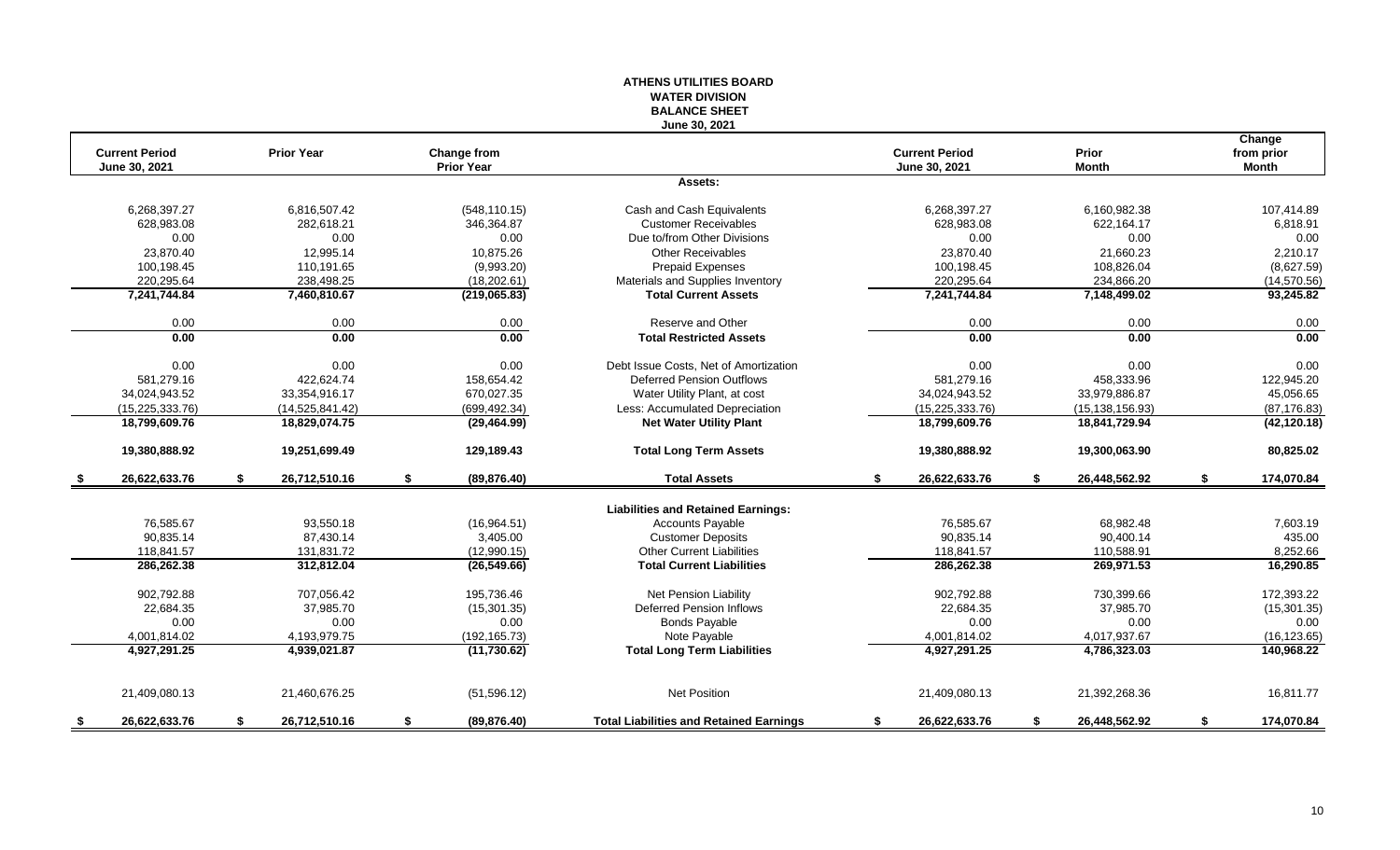|                            |                   |                     | <b>Profit and Loss Statement - Water</b>       |                 |                   |                |
|----------------------------|-------------------|---------------------|------------------------------------------------|-----------------|-------------------|----------------|
|                            |                   |                     |                                                |                 |                   |                |
|                            |                   | Variance            | June 30, 2021                                  | Current         | Current           | Variance       |
| Year-to-Date               | Year-to-Date      | Favorable           | <b>Description</b>                             | <b>Month</b>    | <b>Month</b>      | Favorable      |
| June 30, 2021              | <b>Prior Year</b> | (Unfavorable)       |                                                | June 30, 2021   | <b>Prior Year</b> | (Unfavorable)  |
|                            |                   |                     | <b>REVENUE:</b>                                |                 |                   |                |
| 1,835,850.03               | 1,815,345.18      | 20,504.85           | Residential                                    | 158,896.00      | 156,922.14        | 1,973.86       |
| 1,864,719.51               | 1,919,009.42      | (54, 289.91)        | <b>Small Commercial</b>                        | 169,411.93      | 153,958.97        | 15,452.96      |
| 495,704.53                 | 517,374.29        | (21,669.76)         | Large Commercial                               | 40,911.59       | 49,053.11         | (8, 141.52)    |
| 165.802.58                 | 153,050.41        | 12,752.17           | Other                                          | 5,142.06        | 19,657.22         | (14, 515.16)   |
| 4,362,076.65               | 4,404,779.30      | (42, 702.65)        | <b>Total Revenue</b>                           | 374,361.58      | 379,591.44        | (5,229.86)     |
| 666,116.39                 | 660,971.21        | (5, 145.18)         | <b>Purchased Supply</b>                        | 54,545.82       | 55,756.33         | 1,210.51       |
| 3,695,960.26               | 3,743,808.09      | (47, 847.83)        | <b>Contribution Margin</b>                     | 319,815.76      | 323,835.11        | (4,019.35)     |
|                            |                   |                     | <b>OPERATING EXPENSES:</b>                     |                 |                   |                |
| 394,306.10                 | 444,464.83        | 50,158.73           | Source and Pump Expense                        | 32,659.13       | 41,556.57         | 8,897.44       |
| 248.117.12                 | 218,178.05        | (29, 939.07)        | <b>Distribution Expense</b>                    | 22,392.21       | 15,026.13         | (7,366.08)     |
| 468,590.06                 | 530,270.90        | 61,680.84           | Customer Service and Customer Acct. Expense    | 38,865.03       | 38,932.38         | 67.35          |
| 997,295.85                 | 882,886.40        | (114, 409.45)       | Administrative and General Expense             | 82,179.06       | 85,458.95         | 3,279.89       |
| 2.108.309.13               | 2.075.800.18      | (32,508.95)         | <b>Total operating expenses</b>                | 176,095.43      | 180.974.03        | 4,878.60       |
|                            |                   |                     | <b>Maintenance Expenses</b>                    |                 |                   |                |
| 69.881.64                  | 83.384.08         | 13.502.44           | Source and Pump Expense                        | 5.984.56        | 5.965.92          | (18.64)        |
| 477.289.48                 | 432.040.21        | (45, 249.27)        | <b>Distribution Expense</b>                    | 30.767.35       | 37,170.51         | 6,403.16       |
| 4,000.54                   | 9,388.51          | 5,387.97            | Administrative and General Expense             | 397.81          | 189.12            | (208.69)       |
| 551,171.66                 | 524,812.80        | (26, 358.86)        | <b>Total Maintenance Expense</b>               | 37,149.72       | 43,325.55         | 6,175.83       |
|                            |                   |                     | <b>Other Operating Expenses</b>                |                 |                   |                |
| 1.002.242.15               | 915,571.46        | (86, 670.69)        | <b>Depreciation Expense</b>                    | 84,154.09       | 82,794.02         | (1,360.07)     |
| 1,002,242.15               | 915,571.46        | (86, 670.69)        | <b>Total Other Operating Expenses</b>          | 84,154.09       | 82,794.02         | (1,360.07)     |
| 4,327,839.33               | 4,177,155.65      | (150, 683.68)       | <b>Total Operating and Maintenance Expense</b> | 351,945.06      | 362,849.93        | 10,904.87      |
| 34,237.32                  | 227,623.65        | (193, 386.33)       | <b>Operating Income</b>                        | 22,416.52       | 16,741.51         | 5,675.01       |
| 24,481.24                  | 57,221.19         | (32,739.95)         | Other Income                                   | 1,342.75        | 3,125.67          | (1,782.92)     |
| 58,718.56                  | 284,844.84        | (226, 126.28)       | <b>Total Income</b>                            | 23,759.27       | 19,867.18         | 3,892.09       |
| 14,445.49                  | 8,269.89          | (6, 175.60)         | Other Expense                                  | 3,277.50        | 250.00            | (3,027.50)     |
| 44,273.07                  | 276,574.95        | (232, 301.88)       | Net Income Before Debt Expense                 | 20,481.77       | 19,617.18         | 864.59         |
|                            |                   |                     | <b>DEBT RELATED EXPENSES:</b>                  |                 |                   |                |
| 0.00                       | 0.00              | 0.00                | Amortization of Debt Discount                  | 0.00            | 0.00              | 0.00           |
| 100,369.19                 | 106,338.25        | 5,969.06            | Interest on Long Term Debt                     | 8.170.00        | 8,538.82          | 368.82         |
| 100,369.19                 | 106,338.25        | 5,969.06            | <b>Total debt related expenses</b>             | 8,170.00        | 8,538.82          | 368.82         |
| (56,096.12)                | 170.236.70        | (226, 332.82)       | Net Income Before Extraordinary Income         | 12,311.77       | 11.078.36         | 1.233.41       |
| 4,500.00                   | 0.00              | 4,500.00            | Grants, Contributions, Extraordinary           | 4,500.00        | 0.00              | 4,500.00       |
| (51, 596.12)<br><u>_\$</u> | 170,236.70        | (221, 832.82)<br>\$ | <b>CHANGE IN NET ASSETS</b>                    | 16,811.77<br>-S | 11,078.36<br>S    | 5,733.41<br>-S |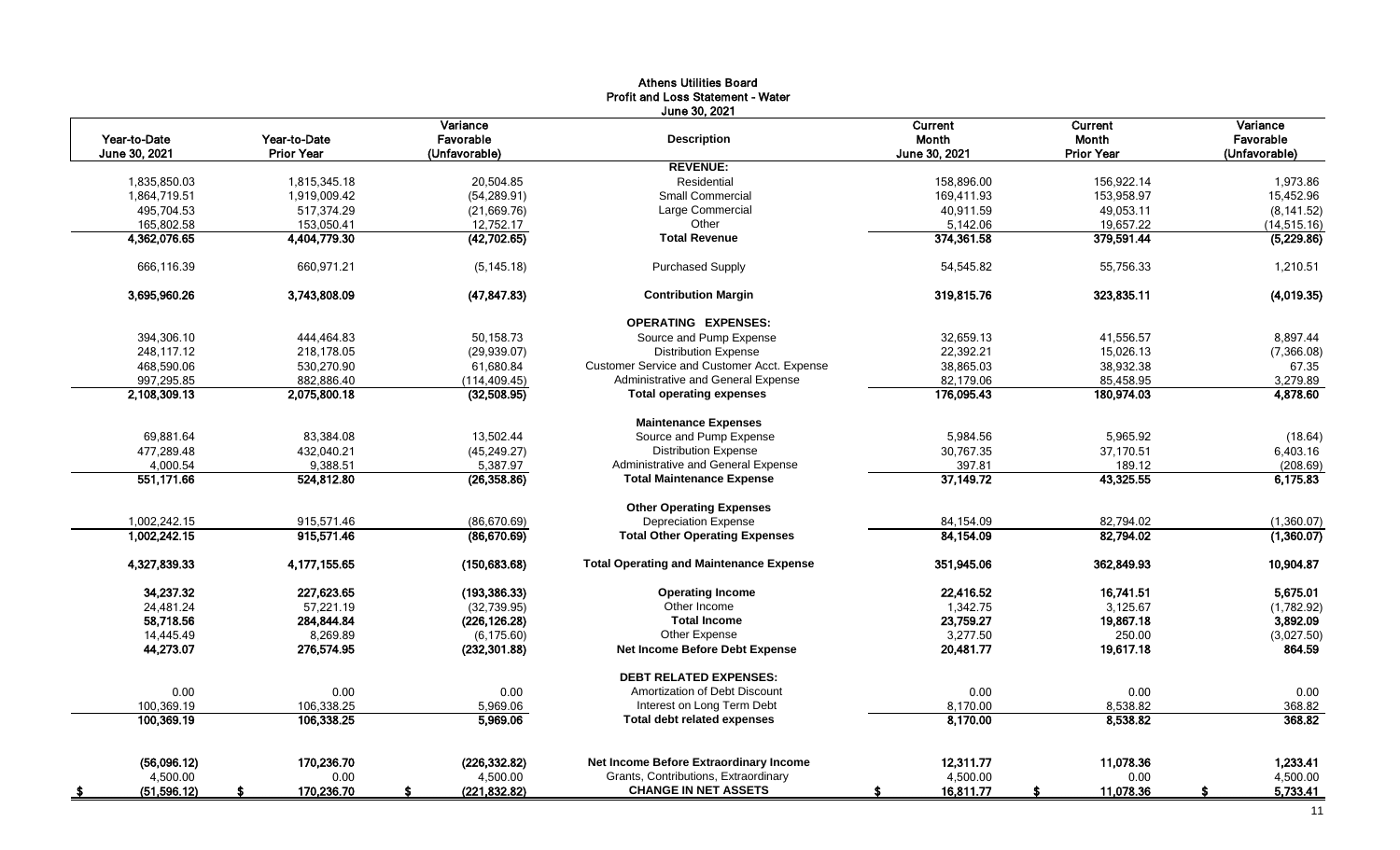|                           |                    |                     | <b>Athens Utilities Board</b>                   |                      |                 |                    |
|---------------------------|--------------------|---------------------|-------------------------------------------------|----------------------|-----------------|--------------------|
|                           |                    |                     | <b>Budget Comparison - Water</b>                |                      |                 |                    |
|                           |                    |                     | June 30, 2021                                   |                      |                 |                    |
| Year-to-Date              | Year-to-Date       | $Y-T-D$             | <b>Description</b>                              | <b>Current Month</b> | <b>Monthly</b>  | <b>Budget</b>      |
| June 30, 2021             | <b>Budget</b>      | Variance            |                                                 | June 30, 2021        | <b>Budget</b>   | Variance           |
|                           |                    |                     |                                                 |                      |                 |                    |
|                           |                    |                     | <b>REVENUE:</b>                                 |                      |                 |                    |
| 1,835,850.03              | 1.770.000.00       | 65.850.03           | Residential                                     | 158.896.00           | 155.089.83      | 3,806.17           |
| 1,864,719.51              | 1,980,000.00       | (115, 280.49)       | <b>Small Commercial</b>                         | 169,411.93           | 170,722.48      | (1,310.55)         |
| 495,704.53                | 450,000.00         | 45,704.53           | Large Commercial                                | 40,911.59            | 36,878.25       | 4,033.34           |
| 165,802.58                | 120,500.00         | 45,302.58           | Other                                           | 5,142.06             | 13,892.66       | (8,750.60)         |
| 4,362,076.65              | 4,320,500.00       | 41,576.65           | <b>Total Revenue</b>                            | 374,361.58           | 376,583.20      | (2,221.62)         |
| 666,116.39                | 623,700.00         | (42, 416.39)        | <b>Purchased Supply</b>                         | 54,545.82            | 52,197.37       | (2,348.45)         |
| 3,695,960.26              | 3,696,800.00       | (839.74)            | <b>Contribution Margin</b>                      | 319,815.76           | 324,385.84      | (4,570.08)         |
|                           |                    |                     | <b>OPERATING EXPENSES:</b>                      |                      |                 |                    |
| 394,306.10                | 414.434.04         | 20,127.94           | Source and Pump Expense                         | 32,659.13            | 40,035.66       | 7,376.53           |
| 248,117.12                | 220,809.57         | (27, 307.55)        | <b>Distribution Expense</b>                     | 22,392.21            | 15,559.96       | (6,832.25)         |
| 468,590.06                | 449,010.26         | (19, 579.80)        | Customer Service and Customer Acct. Expense     | 38,865.03            | 33,217.26       | (5,647.77)         |
| 997,295.85                | 868,581.48         | (128, 714.37)       | Administrative and General Expense              | 82,179.06            | 48,683.01       | (33, 496.05)       |
| 2,108,309.13              | 1,952,835.36       | (155, 473.77)       | <b>Total operating expenses</b>                 | 176,095.43           | 137,495.88      | (38, 599.55)       |
|                           |                    |                     | <b>Maintenance Expenses</b>                     |                      |                 |                    |
| 69,881.64                 | 90,151.78          | 20,270.14           | Source and Pump Expense                         | 5,984.56             | 9,598.86        | 3,614.30           |
| 477,289.48                | 439,395.97         | (37,893.51)         | <b>Distribution Expense</b>                     | 30,767.35            | 34,684.82       | 3,917.47           |
| 4,000.54                  | 7,569.65           | 3,569.11            | Administrative and General Expense              | 397.81               | 450.03          | 52.22              |
| 551,171.66                | 537,117.41         | (14, 054.25)        | <b>Total Maintenance Expense</b>                | 37,149.72            | 44,733.71       | 7,583.99           |
|                           |                    |                     | <b>Other Operating Expenses</b>                 |                      |                 |                    |
| 1.002.242.15              | 918.000.00         | (84, 242.15)        | <b>Depreciation Expense</b>                     | 84.154.09            | 68.322.06       | (15,832.03)        |
| 1,002,242.15              | 918,000.00         | (84, 242.15)        | <b>Total Other Operating Expenses</b>           | 84,154.09            | 68,322.06       | (15, 832.03)       |
| 4,327,839.33              | 4,031,652.77       | (296, 186.56)       | <b>Total Operating and Maintenance Expenses</b> | 351,945.06           | 302,749.02      | (49, 196.04)       |
| 34,237.32                 | 288,847.23         | (254, 609.91)       | <b>Operating Income</b>                         | 22,416.52            | 73,834.19       | (51, 417.67)       |
| 24.481.24                 | 50.000.00          | (25,518.76)         | Other Income                                    | 1,342.75             | 4,227.81        | (2,885.06)         |
| 58,718.56                 | 338,847.23         | (280, 128.67)       | <b>Total Income</b>                             | 23,759.27            | 78,062.00       | (54, 302.73)       |
| 14,445.49                 | 8,500.00           | (5,945.49)          | Other Expense                                   | 3,277.50             | 272.70          | (3,004.80)         |
| 44,273.07                 | 330,347.23         | (286,074.16)        | Net Income Before Debt Expense                  | 20,481.77            | 77,789.30       | (57, 307.53)       |
|                           |                    |                     | <b>DEBT RELATED EXPENSES:</b>                   |                      |                 |                    |
| 0.00                      | 0.00               | 0.00                | Amortization of Debt Discount                   | 0.00                 | 0.00            | 0.00               |
| 100,369.19                | 107,164.00         | 6,794.81            | Interest on Long Term Debt                      | 8,170.00             | 8,306.52        | 136.52             |
| 100,369.19                | 107,164.00         | 6.794.81            | <b>Total debt related expenses</b>              | 8,170.00             | 8,306.52        | 136.52             |
|                           |                    |                     |                                                 |                      |                 |                    |
| (56,096.12)               | 223,183.23         | (279, 279.35)       | Net Income Before Extraordinary Income          | 12,311.77            | 69,482.77       | (57, 171.00)       |
| 4,500.00                  | 22,000.00          | (17,500.00)         | Grants, Contributions, Extraordinary            | 4,500.00             | 1,833.33        | 2,666.67           |
| (51, 596.12)<br><u>\$</u> | 245, 183. 23<br>\$ | \$<br>(296, 779.35) | <b>CHANGE IN NET ASSETS</b>                     | 16,811.77<br>\$      | \$<br>71,316.11 | (54, 504.34)<br>\$ |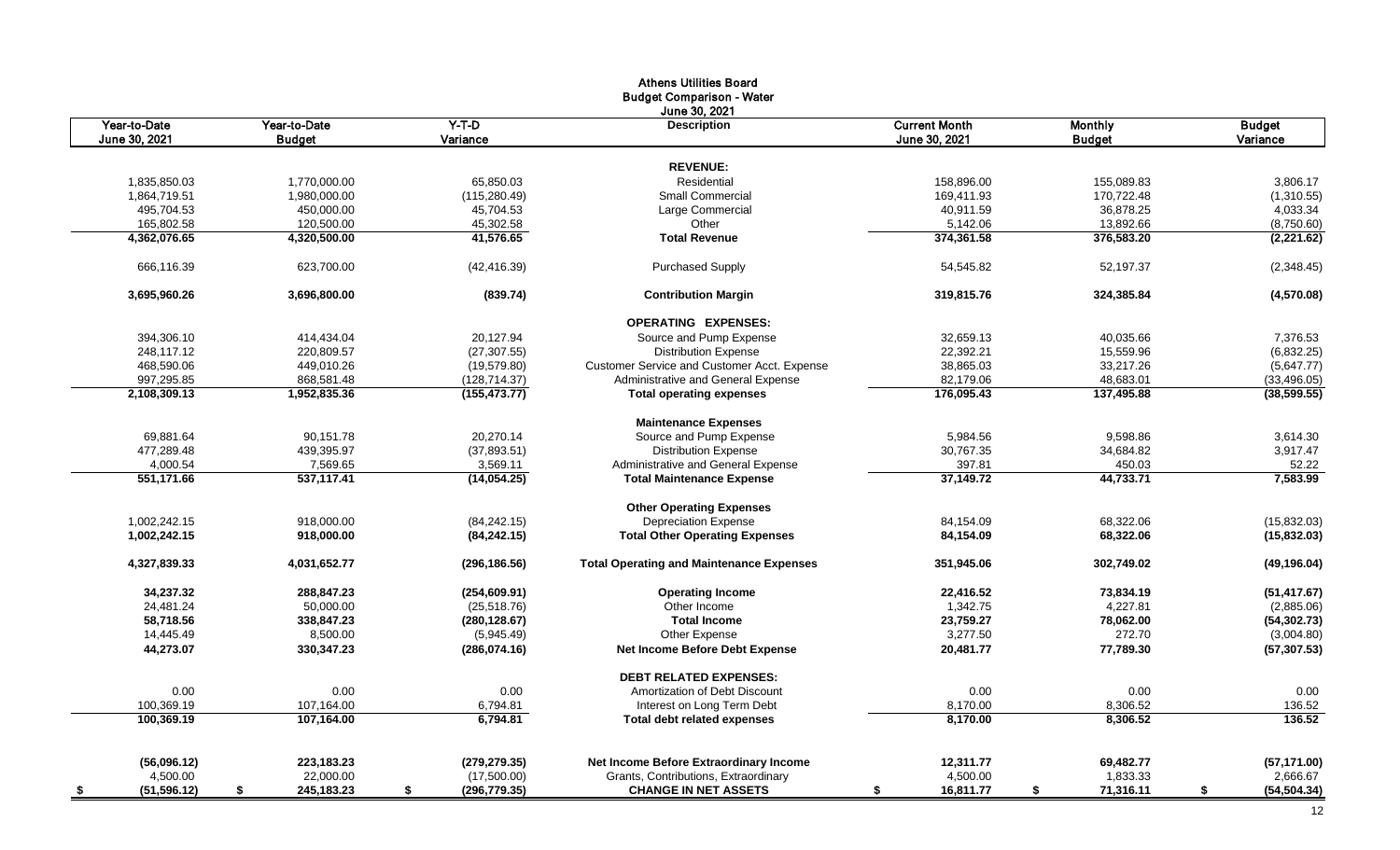# **Athens Utilities Board Water Division STATEMENTS OF CASH FLOWS June 30, 2021**

|    | Year-to-Date  | Year-to-Date      | Variance            |                                                         | <b>Month to Date</b> |    | <b>Month to Date</b> | Variance        |
|----|---------------|-------------------|---------------------|---------------------------------------------------------|----------------------|----|----------------------|-----------------|
|    | June 30, 2021 | <b>Prior Year</b> |                     |                                                         | June 30, 2021        |    | <b>Prior Year</b>    |                 |
|    |               |                   |                     | <b>CASH FLOWS FROM OPERATING ACTIVITIES:</b>            |                      |    |                      |                 |
|    | (56,096.12)   | 170,236.70        | (226, 332.82)       | Net Operating Income                                    | 12,311.77            |    | 11,078.36            | 1,233.41        |
|    |               |                   |                     | <b>Adjustments to Reconcile Operating Income</b>        |                      |    |                      |                 |
|    |               |                   |                     | to Net Cash Provided by Operations                      |                      |    |                      |                 |
|    | 1,002,242.15  | 915,571.46        | 86,670.69           | Depreciation                                            | 84,154.09            |    | 82,794.02            | 1,360.07        |
|    |               |                   |                     | <b>Changes in Assets and Liabilities:</b>               |                      |    |                      |                 |
|    | (357, 240.13) | 64,388.03         | (421, 628.16)       | Receivables                                             | (9,029.08)           |    | (42,003.95)          | 32,974.87       |
|    | 0.00          | 0.00              | 0.00                | Due from (to) Other Divisions                           | 0.00                 |    | 566.90               | (566.90)        |
|    | 9,993.20      | (9,243.77)        | 19,236.97           | <b>Prepaid Expenses</b>                                 | 8,627.59             |    | (3,539.67)           | 12,167.26       |
|    | (158, 654.42) | 51,462.68         | (210, 117.10)       | <b>Deferred Pension Outflows</b>                        | (122, 945.20)        |    | 36,062.66            | (159,007.86)    |
|    | 18,202.61     | 8,581.16          | 9,621.45            | Materials and Supplies                                  | 14,570.56            |    | (914.23)             | 15,484.79       |
|    | (16,964.51)   | (180, 275.32)     | 163,310.81          | <b>Accounts Payable</b>                                 | 7,603.19             |    | 11,060.58            | (3,457.39)      |
|    | (12,990.15)   | (4, 137.37)       | (8,852.78)          | <b>Other Current Liabilities</b>                        | 8.252.66             |    | (1,935.34)           | 10,188.00       |
|    | 195,736.46    | 9,929.35          | 185,807.11          | Net Pension Liability                                   | 172,393.22           |    | (899.85)             | 173,293.07      |
|    | (15, 301.35)  | (14, 747.65)      | (553.70)            | <b>Deferred Pension Inflows</b>                         | (15, 301.35)         |    | (14, 747.65)         | (553.70)        |
|    | (188, 323.38) | 30,632.92         | (218, 956.30)       | Retirements and Salvage                                 | 3,022.74             |    | 6,997.68             | (3,974.94)      |
|    | 3,405.00      | 36,305.14         | (32,900.14)         | <b>Customer Deposits</b>                                | 435.00               |    | 38,370.14            | (37, 935.14)    |
|    | 424,009.36    | 1,078,703.33      | (654, 693.97)       | <b>Net Cash from Operating Activities</b>               | 164,095.19           |    | 122,889.65           | 41,205.54       |
|    |               |                   |                     | <b>CASH FLOWS FROM NONCAPITAL FINANCING ACTIVITIES:</b> |                      |    |                      |                 |
|    | 0.00          | 0.00              | 0.00                | Changes in Bonds Payable                                | 0.00                 |    | 0.00                 | 0.00            |
|    | (192, 165.73) | (185, 941.36)     | (6, 224.37)         | Changes in Notes Payable                                | (16, 123.65)         |    | (15,760.21)          | (363.44)        |
|    | (192, 165.73) | (185, 941.36)     | (6, 224.37)         | <b>Net Cash from Financing Activities</b>               | (16, 123.65)         |    | (15,760.21)          | (363.44)        |
|    |               |                   |                     |                                                         |                      |    |                      |                 |
|    |               |                   |                     | <b>CASH FLOW FROM CAPITAL AND INVESTING ACTIVITIES:</b> |                      |    |                      |                 |
|    | 0.00          | 0.00              | 0.00                | Adjust Net Pension Obligation                           | 0.00                 |    | 0.00                 | 0.00            |
|    | 0.00          | 0.00              | 0.00                | <b>Prior Period Adjustment</b>                          | 0.00                 |    | 0.00                 | 0.00            |
|    | 4,500.00      | 0.00              | 4,500.00            | Grants, Contributions & Other Extraordinary             | 4,500.00             |    | 0.00                 | 4,500.00        |
|    | (784, 453.78) | (566,056.09)      | (218, 397.69)       | <b>Water Utility Plant</b>                              | (45,056.65)          |    | (84,976.80)          | 39,920.15       |
|    | (779, 953.78) | (566, 056.09)     | (213, 897.69)       | <b>Net from Capital and Investing Activities</b>        | (40, 556.65)         |    | (84,976.80)          | 44,420.15       |
|    | (548, 110.15) | \$<br>326,705.88  | \$<br>(874, 816.03) | <b>Net Changes in Cash Position</b>                     | \$<br>107,414.89     | \$ | 22,152.64            | \$<br>85,262.25 |
|    |               |                   |                     |                                                         |                      |    |                      |                 |
|    | 6,816,507.42  | 6,489,801.54      | 326,705.88          | Cash at Beginning of Period                             | 6,160,982.38         |    | 6,794,354.78         | (633, 372.40)   |
|    | 6,268,397.27  | 6,816,507.42      | (548, 110.15)       | Cash at End of Period                                   | 6,268,397.27         |    | 6,816,507.42         | (548, 110.15)   |
| -S | (548, 110.15) | \$<br>326,705.88  | \$<br>(874, 816.03) | <b>Changes in Cash and Equivalents</b>                  | \$<br>107,414.89     | S. | 22,152.64            | \$<br>85,262.25 |
|    |               |                   |                     |                                                         |                      |    |                      |                 |

**Long-Term Debt** 4,001,814.02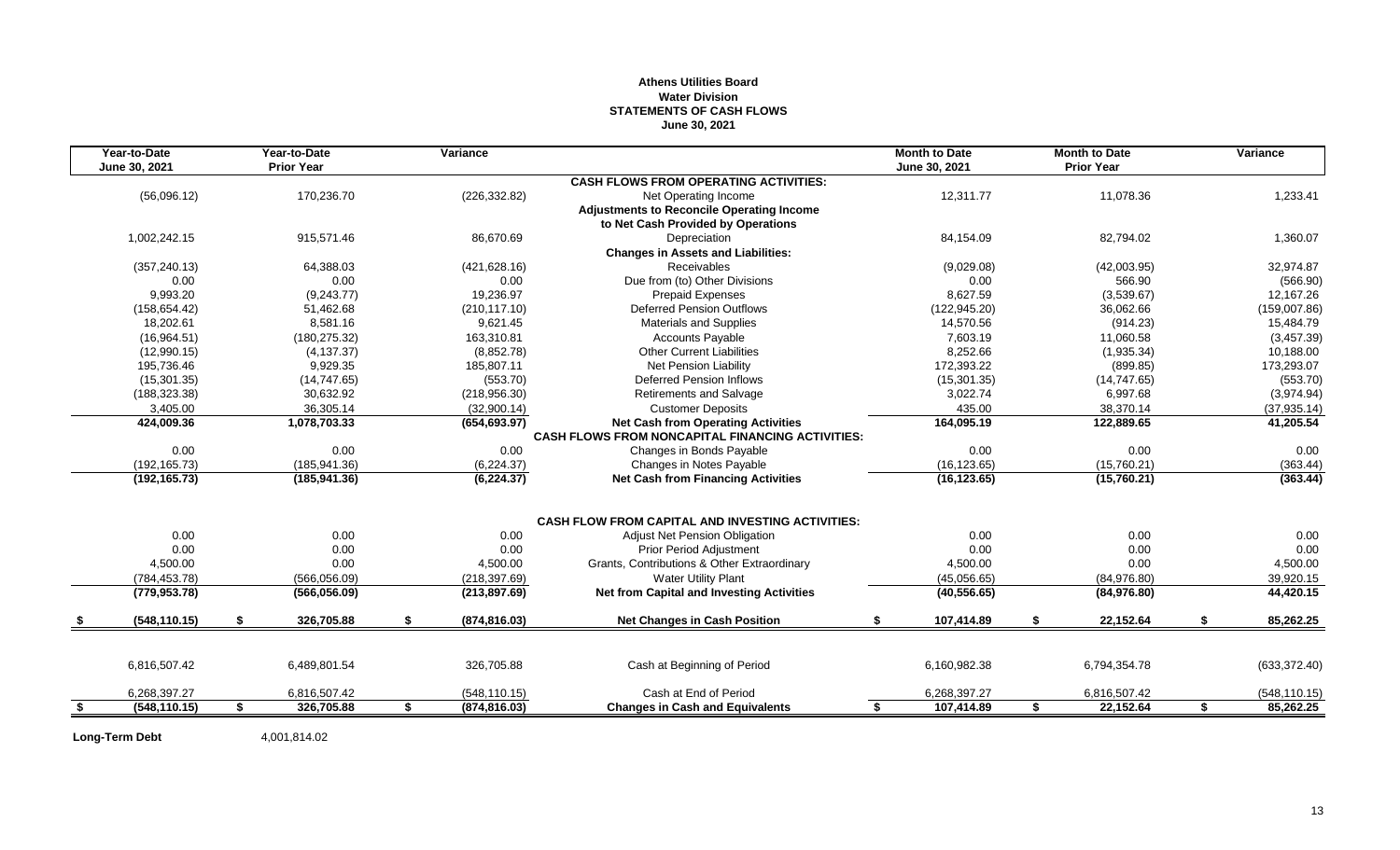# Athens Utilities Board Statistics Report June 30, 2021

| Water:                      |         |       |        |            |
|-----------------------------|---------|-------|--------|------------|
|                             | Current | Prior | %      | # Accounts |
| <b>INumber of services:</b> | Month   | Year  | Change | Change     |
| Residential                 | 7,105   | 7,050 | 0.78%  | 55         |
| <b>Small Commercial</b>     | 1,262   | 1,247 | 1.20%  | 15         |
| Large Commercial            | 37      | 36    | 2.78%  |            |
|                             | 8,404   | 8,333 | 0.85%  | 71         |

| <b>Sales Volumes:</b>   |               | <b>Current Month</b> |            |           |                   | Year-to-Date |  |  |  |
|-------------------------|---------------|----------------------|------------|-----------|-------------------|--------------|--|--|--|
| Gallonsx100             | June 30, 2021 | <b>Prior Year</b>    | Change     | 6/30/2021 | <b>Prior Year</b> | Change       |  |  |  |
| Residential             | 286,684       | 284,798              | $0.66\%$   | 3,285,166 | 3,243,574         | l.28%        |  |  |  |
| <b>Small Commercial</b> | 436,866       | 385,131              | 13.43%     | 4,802,822 | 4,899,228         | $-1.97\%$    |  |  |  |
| Large Commercial        | 103.662       | 126.208              | $-17.86\%$ | 1.266.528 | 1.335.337         | -5.15%       |  |  |  |
|                         | 827.212       | 796.137              | 3.90%      | 9.354.516 | 9,478,139         | 1.30%        |  |  |  |

| <b>Employment</b>  |               |                   |                   |
|--------------------|---------------|-------------------|-------------------|
|                    | June 30, 2021 | <b>Prior Year</b> | <b>Difference</b> |
| Employee Headcount | 14.00         | 14.00             | 0.00              |
| <b>IFTE</b>        | 14.58         | 14.68             | $-0.1$            |
| Y-T-D FTE          | 14.77         | 14.79             | $-0.02$           |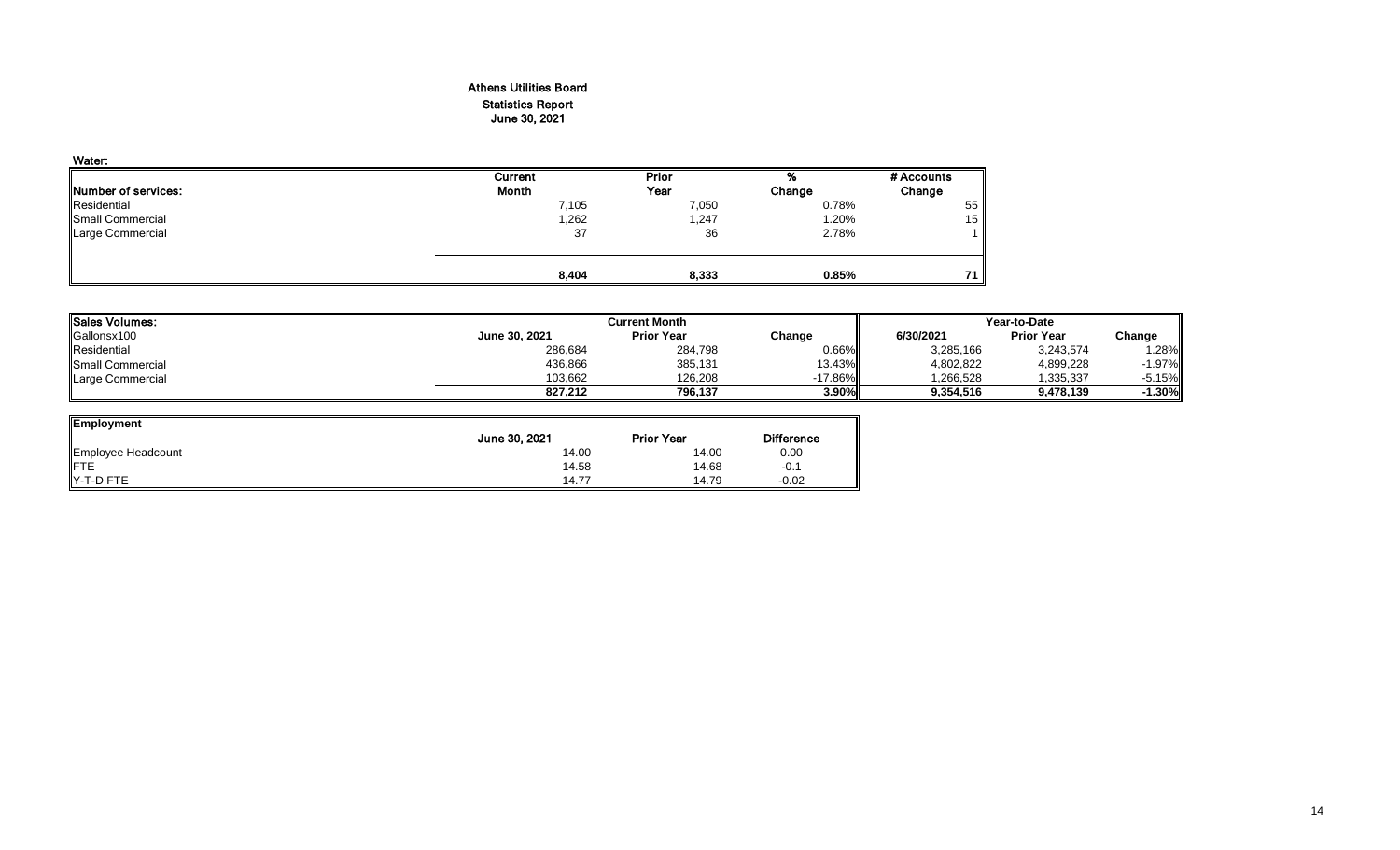|                                                           |                                         | <b>Athens Utilities Board</b><br><b>Water Division</b><br><b>Capital Budget</b><br>Month Ending as of June 30, 2021 |                                                       |                                                    |                                          |
|-----------------------------------------------------------|-----------------------------------------|---------------------------------------------------------------------------------------------------------------------|-------------------------------------------------------|----------------------------------------------------|------------------------------------------|
|                                                           | <b>Budget</b>                           | <b>Actual</b>                                                                                                       | Variance to date<br><b>Favorable</b><br>(Unfavorable) | <b>Estimated</b><br>% Project<br><b>Completion</b> | <b>Percent Budget</b><br><b>Expended</b> |
| <b>Planned Capital Improvements:</b>                      |                                         |                                                                                                                     |                                                       |                                                    |                                          |
| <b>Replace Tractor</b>                                    | 30,000                                  |                                                                                                                     | 30,000                                                |                                                    |                                          |
| Replace Truck #20 -Single Axle Dump (with Small Dump)     | 80,000                                  |                                                                                                                     | 80,000                                                |                                                    |                                          |
| Congress Pkwy-Phase 1(Dennis St. to Decatur Pike          | 396,000                                 | 339,634                                                                                                             | 56,366                                                | 100.00%                                            | 100.00%                                  |
| Water Well VFDs (Changed from well maint.)                | 50,000                                  |                                                                                                                     | 50,000                                                |                                                    |                                          |
| Spring - Air Blast for Screen and Access Ramp             | 50,000                                  |                                                                                                                     | 50,000                                                |                                                    |                                          |
| Water Plant Building Maint and Lab Equipment              | 50,000                                  | 7,441                                                                                                               | 42,559                                                |                                                    | 14.88% Continuous                        |
| Meter Change Out (Large, Small and Testing)               | 40,000                                  | 26,504                                                                                                              | 13,496                                                |                                                    | 66.26% Continuous                        |
| (replace 2" and smaller meters with most gallons)         |                                         |                                                                                                                     | $\Omega$                                              |                                                    |                                          |
| Reservoir and Pump Maintenance                            | 10,000                                  | 6,376                                                                                                               | 3,624                                                 |                                                    | 63.76% Continuous                        |
| <b>Water Line Extensions</b>                              | 300,000                                 | 14,015                                                                                                              | 285,985                                               |                                                    | 4.67% Continuous                         |
| Distribution Rehabilitation                               | 125,000                                 | 126,236                                                                                                             | (1,236)                                               |                                                    | 100.99% Continuous                       |
| Field and Safety Equipment                                | 25,000                                  |                                                                                                                     | 25,000                                                |                                                    | Continuous                               |
| <b>Water Services</b>                                     | 125,000                                 | 188,611                                                                                                             | (63, 611)                                             |                                                    | 150.89% Continuous                       |
| Technology (SCADA, Computers)                             | 35,000                                  | 7,912                                                                                                               | 27,088                                                |                                                    | 22.61% Continuous                        |
| IT Core (Servers, mainframe, etc.)                        | 20,000                                  |                                                                                                                     | 20,000                                                |                                                    | Continuous                               |
| <b>Total Planned Capital Improvements:</b>                | $1,336,000$ \$<br>\$                    | $716,728$ \$                                                                                                        | 619,272                                               |                                                    |                                          |
| <b>Other Assets:</b>                                      |                                         |                                                                                                                     |                                                       |                                                    |                                          |
| Fence Repair                                              |                                         | 5,735                                                                                                               | (5,735)                                               |                                                    |                                          |
| Flash Mixers, Baffling, SCADA at WTP (FY2020 Budget Item) | 100,000                                 | 121,856                                                                                                             | (21, 856)                                             |                                                    |                                          |
| Replace Truck 16 (2011 F450) (FY2020 Budget Item)         | 80,000                                  | 77,464                                                                                                              | 2,536                                                 |                                                    |                                          |
| Replace Truck 16 (2011 F450) (FY2020 Budget Item)         | 80,000                                  | 32,051                                                                                                              | 47,949                                                |                                                    |                                          |
| Replace safety rails around WTP (FY2020 Budget Item)      | 55,000                                  | 61,715                                                                                                              | (6, 715)                                              |                                                    |                                          |
| Other                                                     |                                         |                                                                                                                     | $\sim$                                                |                                                    |                                          |
| <b>Total Other Assets:</b><br>Totals:                     | 315,000<br>1,651,000 \$                 | 298,821<br>$1,015,550$ \$                                                                                           | 16,179<br>635,450                                     |                                                    |                                          |
|                                                           |                                         |                                                                                                                     |                                                       |                                                    |                                          |
|                                                           | Percentage of Budget Spent Year-to-date |                                                                                                                     | 61.51%                                                | <b>Fiscal Year</b>                                 | 100.00%                                  |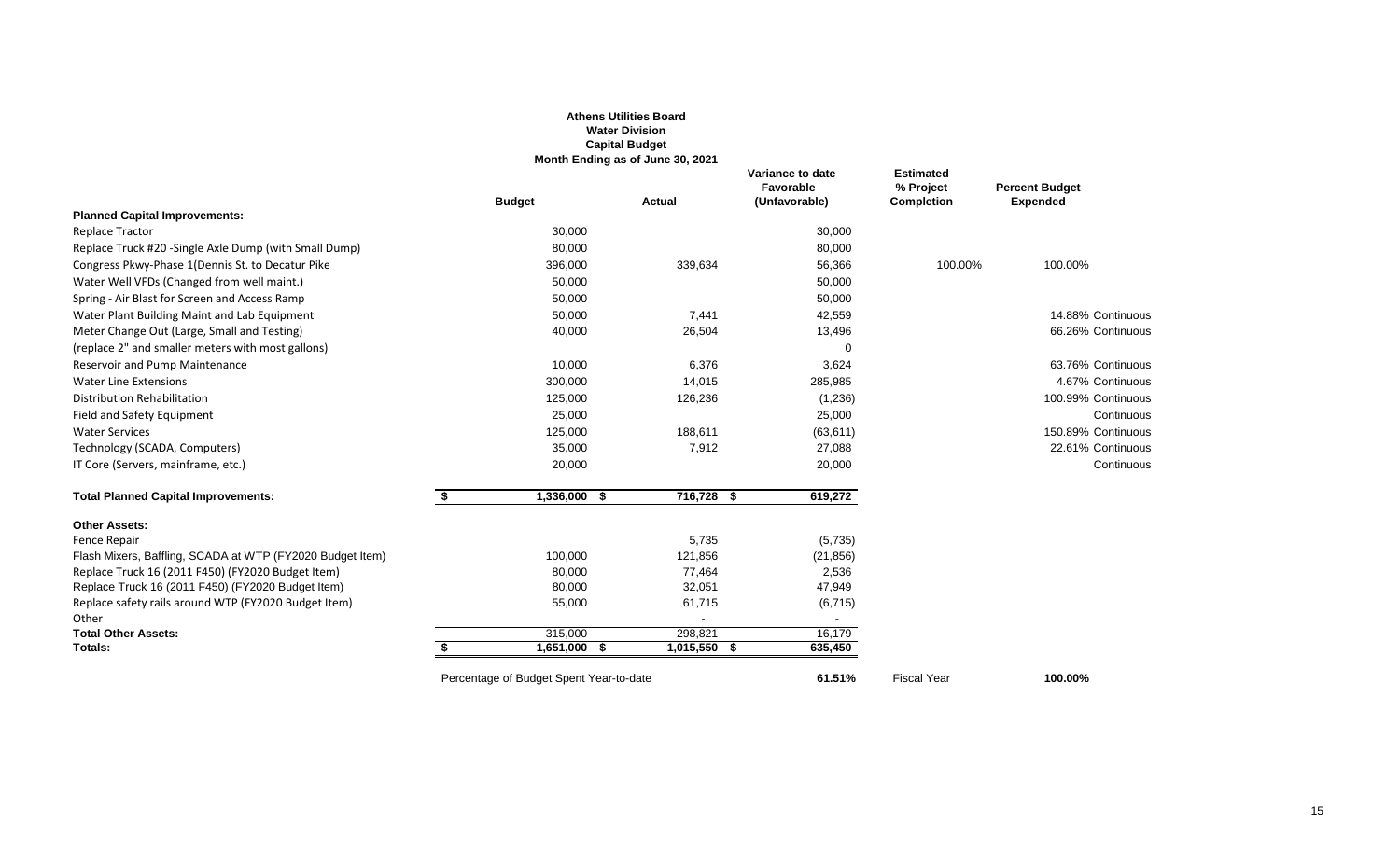#### **ATHENS UTILITIES BOARD GAS DIVISION BALANCE SHEET June 30, 2021**

|                       |                     |                    |                                                |    |                       |                     | Change             |
|-----------------------|---------------------|--------------------|------------------------------------------------|----|-----------------------|---------------------|--------------------|
| <b>Current Period</b> | <b>Prior Year</b>   | <b>Change from</b> |                                                |    | <b>Current Period</b> | <b>Prior</b>        | from prior         |
| June 30, 2021         |                     | <b>Prior Year</b>  |                                                |    | June 30, 2021         | <b>Month</b>        | <b>Month</b>       |
|                       |                     |                    | Assets:                                        |    |                       |                     |                    |
| 6,635,064.80          | 6,245,361.45        | 389,703.35         | Cash and Cash Equivalents                      |    | 6,635,064.80          | 6,683,598.12        | (48, 533.32)       |
| 474.159.10            | 250.780.96          | 223.378.14         | Receivables                                    |    | 474.159.10            | 576.907.67          | (102, 748.57)      |
| 208,773.17            | 212,248.03          | (3,474.86)         | Prepaid Expenses                               |    | 208,773.17            | 164,067.18          | 44,705.99          |
| 0.00                  | 0.00                | 0.00               | Gas Unit Loans                                 |    | 0.00                  | 0.00                | 0.00               |
| 142.570.85            | 124.086.28          | 18,484.57          | Materials and Supplies Inventory               |    | 142.570.85            | 144,669.30          | (2,098.45)         |
| 7,460,567.92          | 6,832,476.72        | 628,091.20         | <b>Total Current Assets</b>                    |    | 7,460,567.92          | 7,569,242.27        | (108, 674.35)      |
| 24.490.144.97         | 24.177.257.14       | 312.887.83         | Gas Utility Plant, at Cost                     |    | 24,490,144.97         | 24.445.886.04       | 44,258.93          |
| (10, 407, 720.30)     | (9,890,898.14)      | (516, 822.16)      | Less: Accumulated Depreciation                 |    | (10, 407, 720.30)     | (10, 349, 321.27)   | (58, 399.03)       |
| 14,082,424.67         | 14,286,359.00       | (203, 934.33)      | <b>Net Gas Utility Plant</b>                   |    | 14,082,424.67         | 14,096,564.77       | (14, 140.10)       |
| 416,499.91            | 310,914.78          | 105,585.13         | <b>Deferred Pension Outflows</b>               |    | 416,499.91            | 322,364.59          | 94,135.32          |
| \$<br>21,959,492.50   | \$<br>21,429,750.50 | \$<br>529,742.00   | <b>Total Assets</b>                            | s. | 21,959,492.50         | \$<br>21,988,171.63 | \$<br>(28, 679.13) |
|                       |                     |                    |                                                |    |                       |                     |                    |
|                       |                     |                    | <b>Liabilities and Retained Earnings:</b>      |    |                       |                     |                    |
| 0.00                  | 0.00                | 0.00               | Short Term Notes Payable                       |    | 0.00                  | 0.00                | 0.00               |
| 273,819.54            | 180,635.29          | 93,184.25          | <b>Accounts Payable</b>                        |    | 273,819.54            | 275,622.56          | (1,803.02)         |
| 114,542.98            | 111,057.98          | 3,485.00           | <b>Customer Deposits</b>                       |    | 114,542.98            | 114,442.98          | 100.00             |
| 70.614.22             | 67,878.21           | 2,736.01           | <b>Accrued Liabilities</b>                     |    | 70.614.22             | 69,663.63           | 950.59             |
| 458,976.74            | 359,571.48          | 99,405.26          | <b>Total Current Liabilities</b>               |    | 458,976.74            | 459,729.17          | (752.43)           |
| 646,871.90            | 515.764.13          | 131.107.77         | Net Pension Liability                          |    | 646,871.90            | 518,217.88          | 128,654.02         |
| 16,253.86             | 27,708.77           | (11, 454.91)       | <b>Deferred Pension Inflows</b>                |    | 16,253.86             | 27,708.77           | (11, 454.91)       |
| 20,837,390.00         | 20,526,706.12       | 310.683.88         | <b>Net Position</b>                            |    | 20,837,390.00         | 20,982,515.81       | (145, 125.81)      |
| 21,959,492.50         | 21,429,750.50       | 529,742.00         | <b>Total Liabilities and Retained Earnings</b> |    | 21,959,492.50         | 21,988,171.63       | (28, 679.13)       |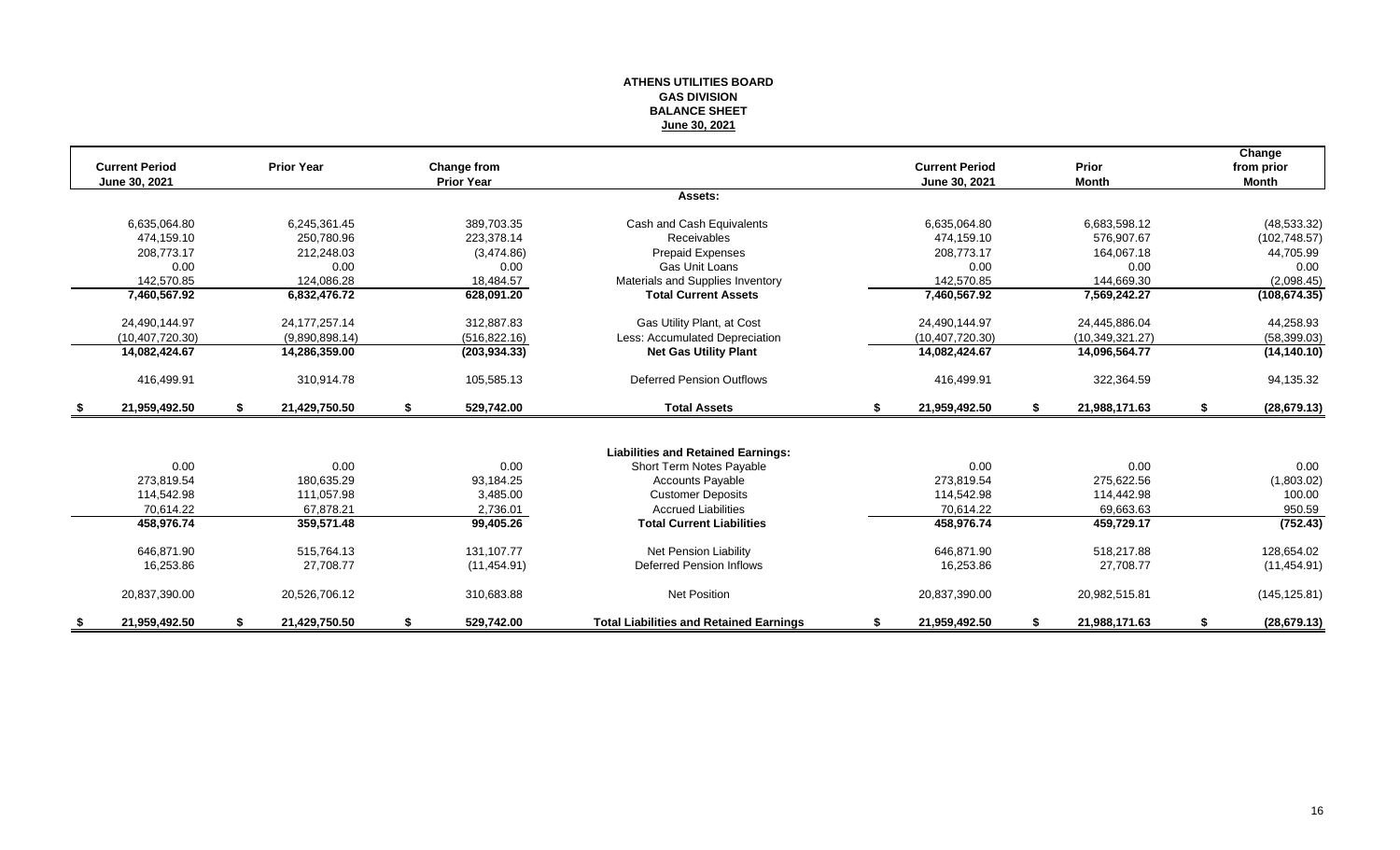# Athens Utilities Board Profit and Loss Statement - Gas June 30, 2021

|               |                   | Variance      |                                           | Current       | <b>Current</b>    | Variance      |
|---------------|-------------------|---------------|-------------------------------------------|---------------|-------------------|---------------|
| Year-to-Date  | Year-to-Date      | Favorable     |                                           | Month         | Month             | Favorable     |
| June 30, 2021 | <b>Prior Year</b> | (Unfavorable) |                                           | June 30, 2021 | <b>Prior Year</b> | (Unfavorable) |
|               |                   |               | <b>REVENUE:</b>                           |               |                   |               |
| 2,559,881.24  | 2,298,195.37      | 261,685.87    | Residential                               | 79,151.79     | 90,458.19         | (11, 306.40)  |
| 1,700,873.09  | 1,584,998.34      | 115.874.75    | <b>Small Commercial</b>                   | 69,559.13     | 60,057.98         | 9,501.15      |
| 906,312.01    | 810,950.38        | 95,361.63     | Large Commercial                          | 58,011.55     | 47,571.46         | 10,440.09     |
| 1,208,881.30  | 1,108,423.12      | 100,458.18    | Interruptible                             | 94,756.23     | 67,162.65         | 27,593.58     |
| 12,640.77     | 10,310.03         | 2,330.74      | CNG                                       | 1,532.23      | 1,192.00          | 340.23        |
| 63,127.56     | 68,070.74         | (4,943.18)    | Fees and Other Gas Revenues               | 3,232.49      | 4,951.38          | (1,718.89)    |
| 6,451,715.97  | 5,880,947.98      | 570,767.99    | <b>Total Revenue</b>                      | 306,243.42    | 271,393.66        | 34,849.76     |
| 3,507,102.40  | 2,992,880.45      | (514, 221.95) | Purchased supply                          | 210,565.52    | 134,270.09        | (76, 295.43)  |
| 2,944,613.57  | 2,888,067.53      | 56,546.04     | <b>Contribution Margin</b>                | 95,677.90     | 137, 123.57       | (41, 445.67)  |
|               |                   |               | <b>OPERATING EXPENSES:</b>                |               |                   |               |
| 378,616.07    | 394,717.91        | 16,101.84     | <b>Distribution Expense</b>               | 39,935.24     | 28,229.67         | (11, 705.57)  |
| 360,049.28    | 392,645.42        | 32,596.14     | Customer Service and Customer Acct. Exp.  | 32,419.50     | 31,615.76         | (803.74)      |
| 768,052.15    | 726,836.16        | (41, 215.99)  | Administrative and General Expense        | 65,303.03     | 115,931.70        | 50,628.67     |
| 1,506,717.50  | 1,514,199.49      | 7,481.99      | <b>Total operating expenses</b>           | 137,657.77    | 175,777.13        | 38,119.36     |
|               |                   |               | <b>Maintenance Expense</b>                |               |                   |               |
| 261,538.15    | 264,980.92        | 3,442.77      | <b>Distribution Expense</b>               | 25,719.58     | 24,778.54         | (941.04)      |
| 10,838.07     | 15.417.21         | 4,579.14      | Administrative and General Expense        | 570.83        | 796.93            | 226.10        |
| 272,376.22    | 280,398.13        | 8,021.91      | <b>Total Maintenance Expense</b>          | 26,290.41     | 25,575.47         | (714.94)      |
|               |                   |               | <b>Other Operating Expenses</b>           |               |                   |               |
| 661,633.70    | 645.241.35        | (16, 392.35)  | Depreciation                              | 55.447.50     | 54,701.56         | (745.94)      |
| 231,477.62    | 234,696.70        | 3,219.08      | <b>Tax Equivalents</b>                    | 19,628.42     | 18,945.45         | (682.97)      |
| 893,111.32    | 879,938.05        | (13, 173.27)  | <b>Total Other Operating Expenses</b>     | 75,075.92     | 73,647.01         | (1,428.91)    |
|               |                   |               |                                           |               |                   |               |
| 6,179,307.44  | 5,667,416.12      | (511, 891.32) | <b>Operating and Maintenance Expenses</b> | 449,589.62    | 409,269.70        | (40, 319.92)  |
| 272,408.53    | 213,531.86        | 58.876.67     | <b>Operating Income</b>                   | (143, 346.20) | (137, 876.04)     | (5,470.16)    |
| 38,374.54     | 55,221.96         | (16, 847.42)  | Other Income                              | 1,434.49      | 2,760.56          | (1,326.07)    |
| 310,783.07    | 268,753.82        | 42,029.25     | <b>Total Income</b>                       | (141, 911.71) | (135, 115.48)     | (6,796.23)    |
| 15,599.19     | 25,604.63         | 10.005.44     | Miscellaneous Income Deductions           | 3,214.10      | 204.90            | (3,009.20)    |
| 295,183.88    | 243,149.19        | 52,034.69     | Net Income Before Extraordinary           | (145, 125.81) | (135, 320.38)     | (9,805.43)    |
| 15,500.00     | 0.00              | 15,500.00     | Grants, Contributions, Extraordinary      | 0.00          | 0.00              | 0.00          |
| 310,683.88    | 243,149.19        | 67,534.69     | <b>Change in Net Assets</b>               | (145, 125.81) | (135, 320.38)     | (9,805.43)    |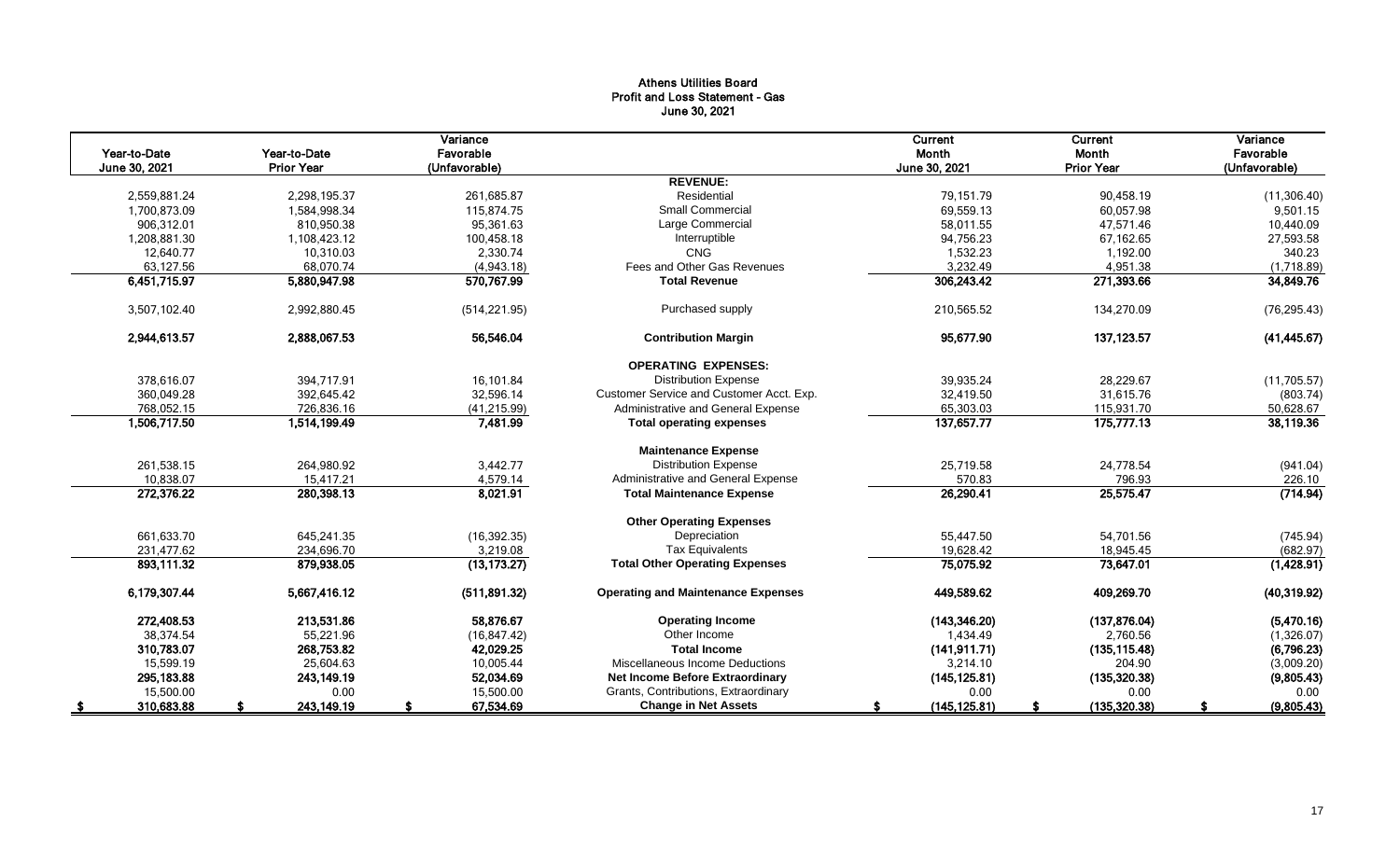# Athens Utilities Board Budget Comparison - Gas June 30, 2021

| Year-to-Date<br>June 30, 2021 | Year-to-Date<br><b>Budget</b> | $Y-T-D$<br>Variance | <b>Description</b>                        | <b>Current Month</b><br>June 30, 2021 | <b>Monthly</b><br><b>Budget</b> | <b>Budget</b><br>Variance |
|-------------------------------|-------------------------------|---------------------|-------------------------------------------|---------------------------------------|---------------------------------|---------------------------|
|                               |                               |                     | <b>REVENUE:</b>                           |                                       |                                 |                           |
| 2,559,881.24                  | 2,300,000.00                  | 259,881.24          | Residential                               | 79.151.79                             | 63,520.60                       | 15,631.19                 |
| 1,700,873.09                  | 1,660,000.00                  | 40,873.09           | Small Commercial                          | 69,559.13                             | 57,058.86                       | 12,500.27                 |
| 906.312.01                    | 870.000.00                    | 36.312.01           | Large Commercial                          | 58.011.55                             | 49.334.22                       | 8,677.33                  |
| 1,208,881.30                  | 1,200,000.00                  | 8,881.30            | Interruptible                             | 94,756.23                             | 82,706.78                       | 12,049.45                 |
| 12,640.77                     | 10,000.00                     | 2.640.77            | CNG                                       | 1,532.23                              | 833.33                          | 698.90                    |
| 63,127.56                     | 64,127.08                     | (999.52)            | Fees and Other Gas Revenues               | 3,232.49                              | 2,937.25                        | 295.24                    |
| 6,451,715.97                  | 6,104,127.08                  | 347,588.89          | <b>Total Revenue</b>                      | 306,243.42                            | 256,391.05                      | 49,852.37                 |
|                               |                               |                     |                                           |                                       |                                 |                           |
| 3,507,102.40                  | 3,382,400.00                  | (124, 702.40)       | Purchased supply                          | 210,565.52                            | 158,083.76                      | (52, 481.76)              |
| 2,944,613.57                  | 2,721,727.08                  | 222,886.49          | <b>Contribution Margin</b>                | 95,677.90                             | 98,307.29                       | (2,629.39)                |
|                               |                               |                     | <b>OPERATING EXPENSES:</b>                |                                       |                                 |                           |
| 378,616.07                    | 402,463.53                    | 23,847.46           | <b>Distribution Expense</b>               | 39,935.24                             | 27,856.85                       | (12,078.39)               |
| 360,049.28                    | 266,749.79                    | (93, 299.49)        | Cust. Service and Cust. Acct. Expense     | 32,419.50                             | 20,142.06                       | (12, 277.44)              |
| 768,052.15                    | 753,187.87                    | (14, 864.28)        | Administrative and General Expense        | 65,303.03                             | 35,186.72                       | (30, 116.31)              |
| 1,506,717.50                  | 1,422,401.18                  | (84, 316.32)        | <b>Total operating expenses</b>           | 137,657.77                            | 83,185.62                       | (54, 472.15)              |
|                               |                               |                     | <b>Maintenance Expense</b>                |                                       |                                 |                           |
| 261,538.15                    | 243,040.52                    | (18, 497.63)        | <b>Distribution Expense</b>               | 25,719.58                             | 21,225.20                       | (4,494.38)                |
| 10,838.07                     | 11,000.00                     | 161.93              | Administrative and General Expense        | 570.83                                | 1,059.75                        | 488.92                    |
| 272,376.22                    | 254,040.52                    | (18, 335.70)        | <b>Total Maintenance Expense</b>          | 26,290.41                             | 22,284.95                       | (4,005.46)                |
|                               |                               |                     | <b>Other Operating Expenses</b>           |                                       |                                 |                           |
| 661,633.70                    | 643,000.00                    | (18, 633.70)        | Depreciation                              | 55,447.50                             | 52,706.54                       | (2,740.96)                |
| 231.477.62                    | 240.000.00                    | 8,522.38            | <b>Tax Equivalents</b>                    | 19,628.42                             | 19,896.41                       | 267.99                    |
| 893,111.32                    | 883,000.00                    | (10, 111.32)        | <b>Total Other Operating Expenses</b>     | 75,075.92                             | 72,602.95                       | (2,472.97)                |
| 6,179,307.44                  | 5,941,841.71                  | (237, 465.73)       | <b>Operating and Maintenance Expenses</b> | 449,589.62                            | 336, 157.28                     | (113, 432.34)             |
| 272,408.53                    | 162,285.37                    | 110,123.16          | <b>Operating Income</b>                   | (143, 346.20)                         | (79, 766.24)                    | (63, 579.96)              |
| 38,374.54                     | 38,000.00                     | 374.54              | Other Income                              | 1,434.49                              | 641.30                          | 793.19                    |
| 310,783.07                    | 200,285.37                    | 110,497.70          | <b>Total Income</b>                       | (141, 911.71)                         | (79, 124.93)                    | (62, 786.78)              |
| 15,599.19                     | 33,000.00                     | 17,400.81           | Miscellaneous Income Deductions           | 3,214.10                              | 11,494.29                       | 8,280.19                  |
| 295,183.88                    | 167,285.37                    | 127,898.51          | <b>Net Before Extraordinary</b>           | (145, 125.81)                         | (90, 619.22)                    | (54, 506.59)              |
| 15,500.00                     | 0.00                          | 15,500.00           | Grants, Contributions, Extraordinary      | 0.00                                  | 0.00                            | 0.00                      |
| 310,683.88                    | 167,285.37<br>\$              | 143,398.51<br>\$    | <b>Change in Net Assets</b>               | (145, 125.81)<br>\$                   | (90, 619.22)<br>\$              | (54, 506.59)<br>\$        |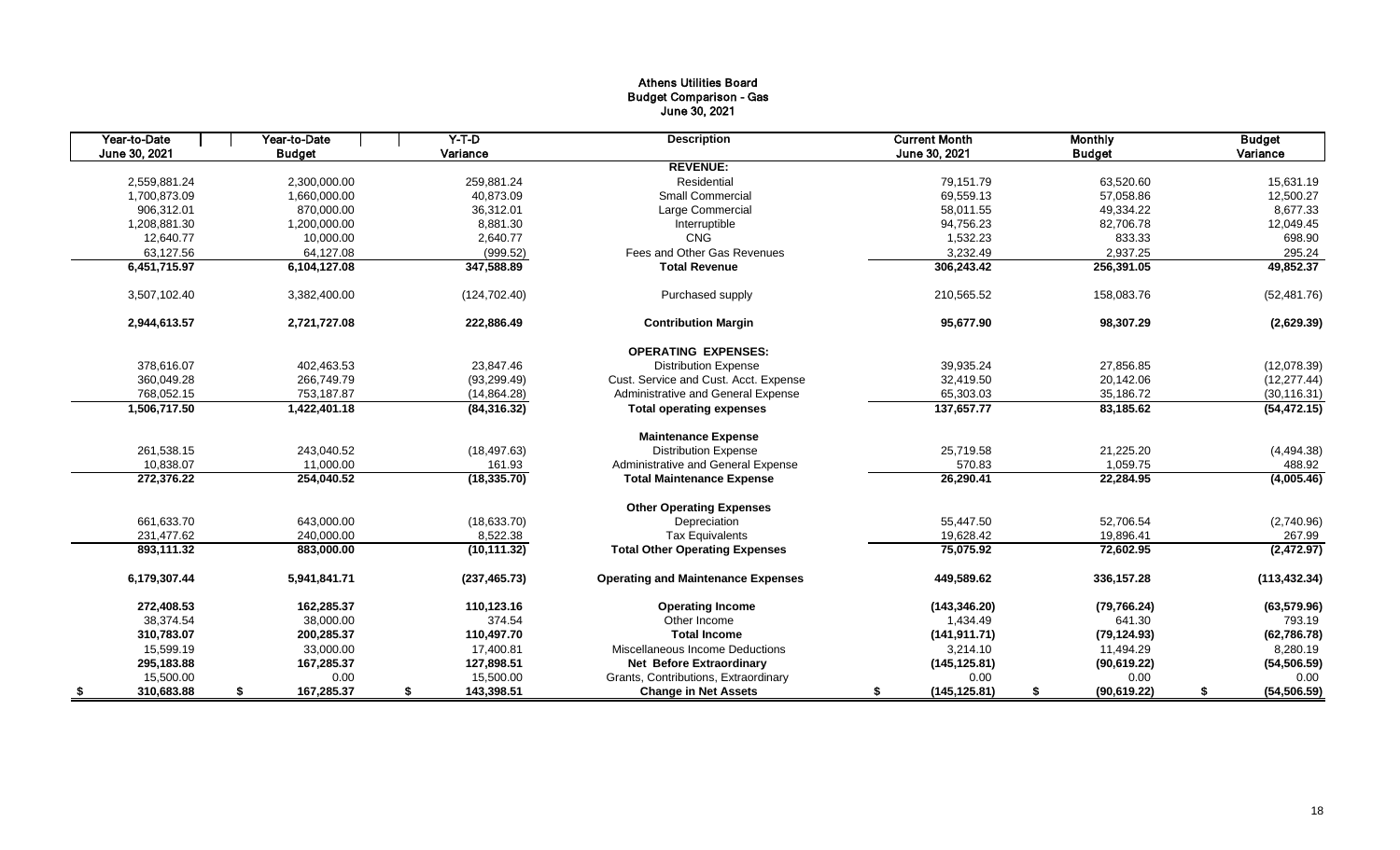# **Athens Utilities Board Gas Division STATEMENTS OF CASH FLOWS June 30, 2021**

| Year-to-Date<br>June 30, 2021 |    | Year-to-Date<br><b>Prior Year</b> |    | Variance      |                                                              | <b>Month to Date</b><br>June 30, 2021 |               | <b>Month to Date</b><br><b>Prior Year</b> | Variance           |
|-------------------------------|----|-----------------------------------|----|---------------|--------------------------------------------------------------|---------------------------------------|---------------|-------------------------------------------|--------------------|
|                               |    |                                   |    |               | <b>CASH FLOWS FROM OPERATING ACTIVITIES:</b>                 |                                       |               |                                           |                    |
| 295,183.88                    |    | 243,149.19                        |    | 52,034.69     | Net Operating Income                                         |                                       | (145, 125.81) | (135, 320.38)                             | (9,805.43)         |
|                               |    |                                   |    |               | <b>Adjustments to Reconcile Operating Income</b>             |                                       |               |                                           |                    |
|                               |    |                                   |    |               | to Net Cash Provided by Operations:                          |                                       |               |                                           |                    |
| 661,633.70                    |    | 645,241.35                        |    | 16,392.35     | Depreciation                                                 |                                       | 55,447.50     | 54,701.56                                 | 745.94             |
|                               |    |                                   |    |               | <b>Changes in Assets and Liabilities:</b>                    |                                       |               |                                           |                    |
| (223, 378.14)                 |    | 51,185.05                         |    | (274, 563.19) | Receivables                                                  |                                       | 102.748.57    | 53,638.21                                 | 49,110.36          |
| 0.00                          |    | 0.00                              |    | 0.00          | Due from (to) Other Divisions                                |                                       | 0.00          | 0.00                                      | 0.00               |
| 3,474.86                      |    | (4,294.31)                        |    | 7,769.17      | <b>Prepaid Expenses</b>                                      |                                       | (44, 705.99)  | (30, 272.07)                              | (14, 433.92)       |
| (105, 585.13)                 |    | 4,665.16                          |    | (110, 250.29) | <b>Deferred Pension Outflows</b>                             |                                       | (94, 135.32)  | 14,272.81                                 | (108, 408.13)      |
| (18, 484.57)                  |    | (3,930.00)                        |    | (14, 554.57)  | <b>Materials and Supplies</b>                                |                                       | 2,098.45      | (947.89)                                  | 3,046.34           |
| 93,184.25                     |    | (138, 659.89)                     |    | 231,844.14    | <b>Accounts Payable</b>                                      |                                       | (1,803.02)    | (9,489.86)                                | 7,686.84           |
| 2,736.01                      |    | (9,881.21)                        |    | 12,617.22     | <b>Other Current Liabilities</b>                             |                                       | 950.59        | (581.35)                                  | 1,531.94           |
| 3,485.00                      |    | 14,422.98                         |    | (10, 937.98)  | <b>Customer Deposits</b>                                     |                                       | 100.00        | 19,252.98                                 | (19, 152.98)       |
| 131,107.77                    |    | 50,995.74                         |    | 80,112.03     | <b>Net Pension Liabilities</b>                               |                                       | 128,654.02    | 45,592.01                                 | 83,062.01          |
| (11, 454.91)                  |    | (6,958.19)                        |    | (4,496.72)    | <b>Deferred Pension Inflows</b>                              |                                       | (11, 454.91)  | (6,958.19)                                | (4, 496.72)        |
| 41,979.63                     |    | 98,756.54                         |    | (56, 776.91)  | Retirements and Salvage                                      |                                       | 2,951.53      | 32,508.83                                 | (29, 557.30)       |
| 0.00                          |    | 0.00                              |    | 0.00          | Gas Unit Loans                                               |                                       | 0.00          | 0.00                                      | 0.00               |
| 873,882.35                    |    | 944,692.41                        |    | (70, 810.06)  | <b>Net Cash from Operating Activities</b>                    |                                       | (4,274.39)    | 36,396.66                                 | (40, 671.05)       |
|                               |    |                                   |    |               |                                                              |                                       |               |                                           |                    |
|                               |    |                                   |    |               | <b>CASH FROM CAPITAL AND INVESTING ACTIVITIES:</b>           |                                       |               |                                           |                    |
| 0.00                          |    | 0.00                              |    | 0.00          | <b>Adjust Net Pension Obligation</b>                         |                                       | 0.00          | 0.00                                      | 0.00               |
| 0.00                          |    | 0.00                              |    | 0.00          | <b>Prior Period Adjustment</b>                               |                                       | 0.00          | 0.00                                      | 0.00               |
| 15,500.00                     |    | 0.00                              |    | 15,500.00     | Grants, Contributions & Other Extraordinary Income (Expense) |                                       | 0.00          | 0.00                                      | 0.00               |
| (499, 679.00)                 |    | (602, 996.72)                     |    | 103,317.72    | Changes in Gas Utility Plant                                 |                                       | (44, 258.93)  | (71, 485.46)                              | 27,226.53          |
| (484, 179.00)                 |    | (602, 996.72)                     |    | 118,817.72    | Net Cash from Capital and Related Investing Activities       |                                       | (44, 258.93)  | (71, 485.46)                              | 27,226.53          |
|                               |    |                                   |    |               | <b>Cash from Financing Activities</b>                        |                                       |               |                                           |                    |
| 0.00                          |    | 0.00                              |    | 0.00          | Short Term Notes Payable                                     |                                       | 0.00          | 0.00                                      | 0.00               |
| 389,703.35                    | -S | 341,695.69                        | -S | 48,007.66     | <b>Net Changes in Cash Position</b>                          | \$.                                   | (48, 533.32)  | \$<br>(35,088.80)                         | \$<br>(13, 444.52) |
| 6,245,361.45                  |    | 5,903,665.76                      |    | 341,695.69    | Cash at Beginning of Period                                  | 6,683,598.12                          |               | 6,280,450.25                              | 403,147.87         |
|                               |    |                                   |    |               |                                                              |                                       |               |                                           |                    |
| 6,635,064.80                  |    | 6,245,361.45                      |    | 389,703.35    | Cash at End of Period                                        | 6,635,064.80                          |               | 6,245,361.45                              | 389,703.35         |
| 389,703.35                    | \$ | 341,695.69                        | \$ | 48,007.66     | <b>Changes in Cash and Equivalents</b>                       | \$                                    | (48, 533.32)  | \$<br>(35,088.80)                         | \$<br>(13, 444.52) |
|                               |    |                                   |    |               |                                                              |                                       |               |                                           |                    |

Long-Term Debt \$0.00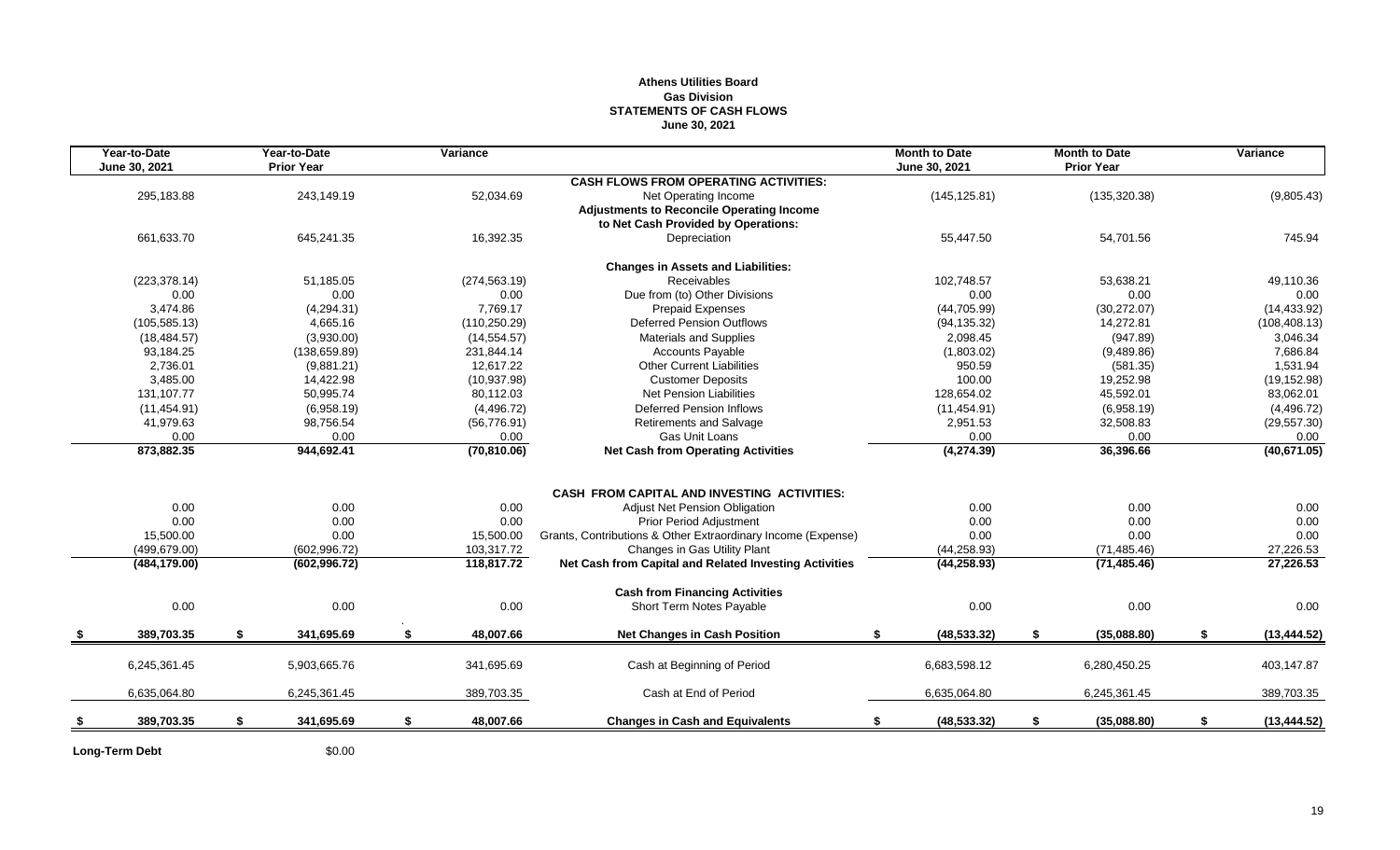#### Athens Utilities Board Statistics Report June 30, 2021

| Gas:                       |         |              |          |            |
|----------------------------|---------|--------------|----------|------------|
|                            | Current | <b>Prior</b> |          | # Accounts |
| <b>Number of services:</b> | Month   | Year         | Change   | Change     |
| Residential                | 5,545   | 5,474        | 1.30%    | 71         |
| Small Commercial           | 951     | 934          | 1.82%    | 17         |
| Large Commercial           | 10      | 10           | 0.00%    |            |
| Interruptible              | 6       |              | 0.00%    |            |
| <b>CNG</b>                 |         |              | $0.00\%$ |            |
| Total Services             | 6,513   | 6,425        | 1.37%    | 88         |

| <b>ISales Volumes:</b> |           | <b>Current Month</b> |            | Year-to-Date |                   |        |  |
|------------------------|-----------|----------------------|------------|--------------|-------------------|--------|--|
| Units Sold             | 6/30/2021 | <b>Prior Year</b>    | Change     | 6/30/2021    | <b>Prior Year</b> | Change |  |
| Residential            | 49,166    | 70,860               | $-30.62\%$ | 2,407,829    | 2,223,432         | 8.29%  |  |
| Small Commercial       | 74.476    | 74,910               | $-0.58%$   | 2,117,975    | 2,068,737         | 2.38%  |  |
| Large Commercial       | 76,045    | 75,370               | $0.90\%$   | 1,319,747    | 1,248,524         | 5.70%  |  |
| Interruptible          | 170,689   | 146,292              | 16.68%     | 2,497,898    | 2,378,744         | 5.01%  |  |
| <b>CNG</b>             | 1,841     | 2,798                | $-34.20%$  | 25,520       | 25,488            | 0.13%  |  |
|                        | 372,217   | 370,230              | 0.54%      | 8,368,969    | 7,944,925         | 5.34%  |  |

| <b>Employment</b>  |               |                   |                   |
|--------------------|---------------|-------------------|-------------------|
|                    | June 30, 2021 | <b>Prior Year</b> | <b>Difference</b> |
| Employee Headcount | 9.00          | 9.00              | 0.00              |
| FTE                | 11.08         | 9.55              | 1.53              |
| Y-T-D FTE          | 9.45          | 9.34              | 0.11              |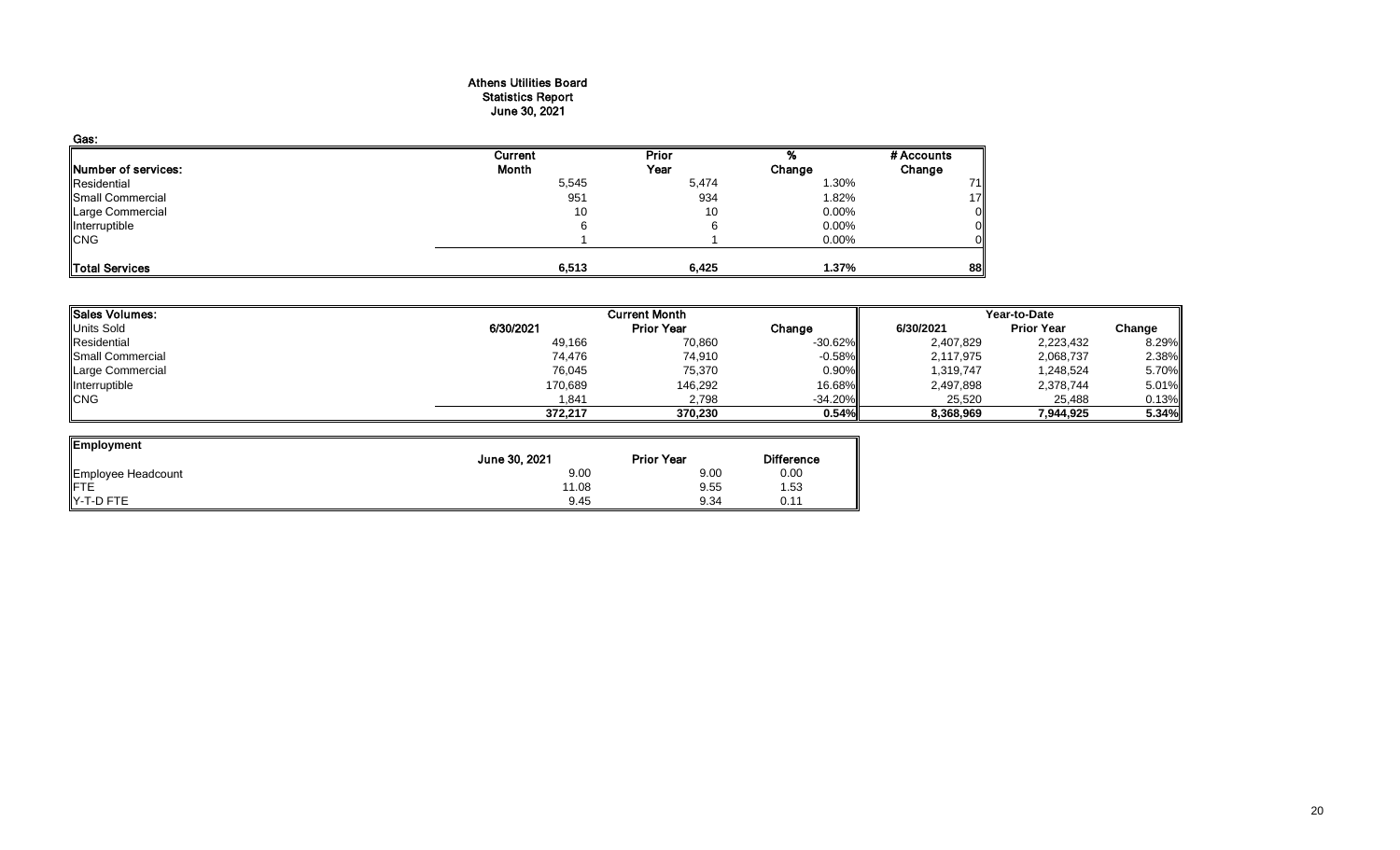## **Athens Utilities Board Gas Division Capital Budget Month Ending as of June 30, 2021**

|                                               |    | <b>Budget</b>                           | <b>Actual</b> | Variance to date<br>Favorable<br>(Unfavorable) | <b>Estimated</b><br>% Project<br><b>Completion</b> | <b>Percent Budget</b><br><b>Expended</b> |
|-----------------------------------------------|----|-----------------------------------------|---------------|------------------------------------------------|----------------------------------------------------|------------------------------------------|
| <b>Planned Capital Improvements:</b>          |    |                                         |               |                                                |                                                    |                                          |
| Truck 54 (2014) Service Tk                    |    | 50,000                                  |               | 50,000                                         |                                                    |                                          |
| Truck 30 (2010) (if not purchased in FY 2020) |    | 40,000                                  |               | 40,000                                         |                                                    |                                          |
| Upgrading Cathodic Protection Field -         |    | 15,000                                  | 30,052        | (15,052)                                       | 100%                                               | 200.35%                                  |
| <b>Replace Mechanical Correctors</b>          |    | 10,000                                  |               | 10,000                                         |                                                    |                                          |
| <b>Replace Pressure Charts</b>                |    | 6,500                                   |               | 6,500                                          |                                                    |                                          |
| Replace Leak Machines                         |    | 10,000                                  |               | 10,000                                         |                                                    |                                          |
| Replace Locating Equipment - Digital          |    | 5,000                                   |               | 5,000                                          |                                                    |                                          |
| Replace Locating Equipment - Pipe Horn        |    | 1,000                                   |               | 1,000                                          |                                                    |                                          |
| 20% of 5 Year Leak Survey                     |    | 30,000                                  | 26,380        | 3,620                                          | 100%                                               | 87.93%                                   |
| Replace Odorant System - Athens / Riceville   |    | 65,000                                  |               | 65,000                                         |                                                    |                                          |
| Trencher                                      |    | 102,000                                 |               | 102,000                                        |                                                    | Continuous                               |
| System Improvement                            |    | 60,000                                  | 2,232         | 57,768                                         |                                                    | 3.72% Continuous                         |
| Main                                          |    | 100,000                                 | 42,575        | 57,425                                         |                                                    | 42.57% Continuous                        |
| Services                                      |    | 130,000                                 | 252,776       | (122, 776)                                     |                                                    | 194.44% Continuous                       |
| IT Core (Servers, mainframe, etc.)            |    | 20,000                                  | 9,606         | 10,394                                         |                                                    | 48.03% Continuous                        |
| <b>Total Planned Capital Improvements:</b>    | S. | $644,500$ \$                            | $363,621$ \$  | 280,879                                        |                                                    |                                          |
| <b>Other Assets:</b>                          |    |                                         |               |                                                |                                                    |                                          |
| <b>Repair Regulator Stattion</b>              |    |                                         | 2,907         | (2,907)                                        |                                                    |                                          |
| Drive Thru Drawer                             |    |                                         | 6,216         | (6, 216)                                       |                                                    |                                          |
| Roof Replacement                              |    |                                         | 122,658       | (122, 658)                                     |                                                    |                                          |
| <b>Trencher Repair</b>                        |    |                                         | 2,420         | (2,420)                                        |                                                    |                                          |
| Denso Metering Station                        |    |                                         | 21,367        | (21, 367)                                      |                                                    |                                          |
| Other                                         |    |                                         | 3,040         | (3,040)                                        |                                                    |                                          |
| <b>Total Other Assets:</b>                    |    |                                         | 158,607 \$    | (158, 607)                                     |                                                    |                                          |
| Totals:                                       |    | 644,500                                 | $522,228$ \$  | 122,272                                        |                                                    |                                          |
|                                               |    | Percentage of Budget Spent Year-to-date |               | 81.03%                                         | <b>Fiscal Year</b>                                 | 100.00%                                  |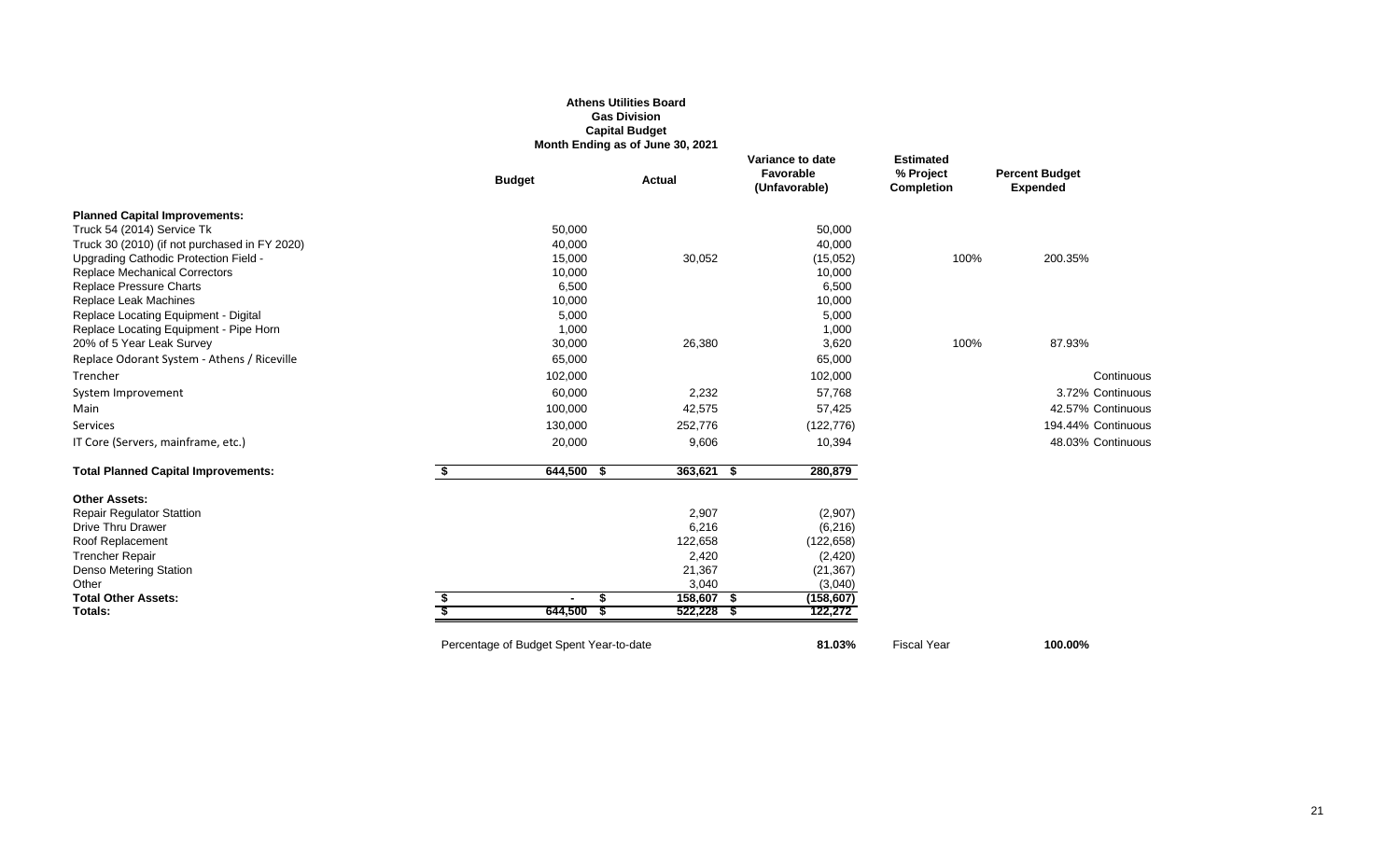#### **ATHENS UTILITIES BOARD WASTEWATER DIVISION BALANCE SHEET June 30, 2021**

| <b>Current Period</b> |    | <b>Prior Year</b> |                                  |                                            | <b>Current Period</b> |    | Prior             | Change                     |
|-----------------------|----|-------------------|----------------------------------|--------------------------------------------|-----------------------|----|-------------------|----------------------------|
| June 30, 2021         |    |                   | Change from<br><b>Prior Year</b> |                                            | June 30, 2021         |    | <b>Month</b>      | from prior<br><b>Month</b> |
|                       |    |                   |                                  | Assets:                                    |                       |    |                   |                            |
| 3.851.454.73          |    | 4.519.440.75      | (667, 986.02)                    | Cash and Cash Equivalents                  | 3,851,454.73          |    | 3,643,251.59      | 208.203.14                 |
| 895,792.11            |    | 547,376.03        | 348,416.08                       | <b>Receivables</b>                         | 895,792.11            |    | 908,189.70        | (12, 397.59)               |
| 0.00                  |    | 0.00              | 0.00                             | Short Term Balances Due from Other Div.    | 0.00                  |    | 0.00              | 0.00                       |
| 8,817.21              |    | 16,988.18         | (8, 170.97)                      | Prepaid Expenses                           | 8,817.21              |    | 24,003.43         | (15, 186.22)               |
| 203,944.62            |    | 244,139.83        | (40, 195.21)                     | Materials and Supplies Inventory           | 203,944.62            |    | 242,089.57        | (38, 144.95)               |
| 4,960,008.67          |    | 5,327,944.79      | (367, 936.12)                    | <b>Total Current Assets</b>                | 4,960,008.67          |    | 4,817,534.29      | 142,474.38                 |
| 0.00                  |    | 0.00              | 0.00                             | Bond and Interest Sinking Fund and Reserve | 0.00                  |    | 0.00              | 0.00                       |
| 0.00                  |    | 0.00              | 0.00                             | Reserve and Other                          | 0.00                  |    | 0.00              | 0.00                       |
| 0.00                  |    | 0.00              | 0.00                             | <b>Total Restricted Assets</b>             | 0.00                  |    | 0.00              | 0.00                       |
| 0.00                  |    | 438,877.52        | (438, 877.52)                    | Debt Issue Costs, Net of Amortization      | 0.00                  |    | 0.00              | 0.00                       |
| 801,105.69            |    | 0.00              | 801,105.69                       | <b>Deferred Pension Outflows</b>           | 801,105.69            |    | 487,035.37        | 314,070.32                 |
| 57,915,770.82         |    | 56,801,540.22     | 1,114,230.60                     | Sewer Utility Plant, at Cost               | 57,915,770.82         |    | 57,752,514.87     | 163,255.95                 |
| (23,400,270.88)       |    | (21, 864, 182.53) | (1,536,088.35)                   | Less: Accumulated Depreciation             | (23,400,270.88)       |    | (23, 201, 476.10) | (198, 794.78)              |
| 34,515,499.94         |    | 34,937,357.69     | (421, 857.75)                    | <b>Net Sewer Utility Plant</b>             | 34,515,499.94         |    | 34,551,038.77     | (35, 538.83)               |
| 35,316,605.63         |    | 35,376,235.21     | (59,629.58)                      | <b>Total Long Term Assets</b>              | 35,316,605.63         |    | 35,038,074.14     | 278,531.49                 |
| 40,276,614.30         | S. | 40,704,180.00     | \$<br>(427, 565.70)              | <b>Total Assets</b>                        | \$<br>40,276,614.30   | S. | 39,855,608.43     | \$<br>421,005.87           |
|                       |    |                   |                                  | <b>Liabilities and Retained Earnings:</b>  |                       |    |                   |                            |
| (74, 331.40)          |    | 78.496.63         | (152, 828.03)                    | <b>Accounts Payable</b>                    | (74, 331.40)          |    | (124, 635.94)     | 50,304.54                  |
| 261,300.37            |    | 262,620.37        | (1,320.00)                       | <b>Customer Deposits</b>                   | 261,300.37            |    | 260,755.37        | 545.00                     |
| 190,750.90            |    | 176,593.53        | 14,157.37                        | <b>Other Current Liabilities</b>           | 190,750.90            |    | 180,504.45        | 10,246.45                  |
| 377,719.87            |    | 517,710.53        | (139,990.66)                     | <b>Total Current Liabilities</b>           | 377,719.87            |    | 316,623.88        | 61,095.99                  |
| 0.00                  |    | 0.00              | 0.00                             | <b>Bonds Payable</b>                       | 0.00                  |    | 0.00              | 0.00                       |
| 1.591.076.33          |    | 1.730.281.44      | (139, 205.11)                    | Notes Payable - State of Tennessee         | 1.591.076.33          |    | 1,602,804.12      | (11, 727.79)               |
| 11,497,481.72         |    | 12,544,060.89     | (1,046,579.17)                   | Notes Payable - Other                      | 11,497,481.72         |    | 11,497,481.72     | 0.00                       |
| 1,244,208.58          |    | 726,861.88        | 517,346.70                       | Net Pension Liability                      | 1,244,208.58          |    | 757,013.21        | 487,195.37                 |
| 31,263.05             |    | 39,049.73         | (7,786.68)                       | <b>Deferred Pension Inflows</b>            | 31,263.05             |    | 39,049.73         | (7,786.68)                 |
| 14,364,029.68         |    | 15,040,253.94     | (676, 224.26)                    | <b>Total Long Term Liabilities</b>         | 14,364,029.68         |    | 13,896,348.78     | 467,680.90                 |
| 25,534,864.75         |    | 25, 146, 215. 53  | 388,649.22                       | <b>Net Position</b>                        | 25,534,864.75         |    | 25,642,635.77     | (107, 771.02)              |
| 40,276,614.30         | S. | 40,704,180.00     | \$<br>(427, 565.70)              | <b>Total Liabilities and Net Assets</b>    | \$<br>40,276,614.30   | S. | 39,855,608.43     | \$<br>421,005.87           |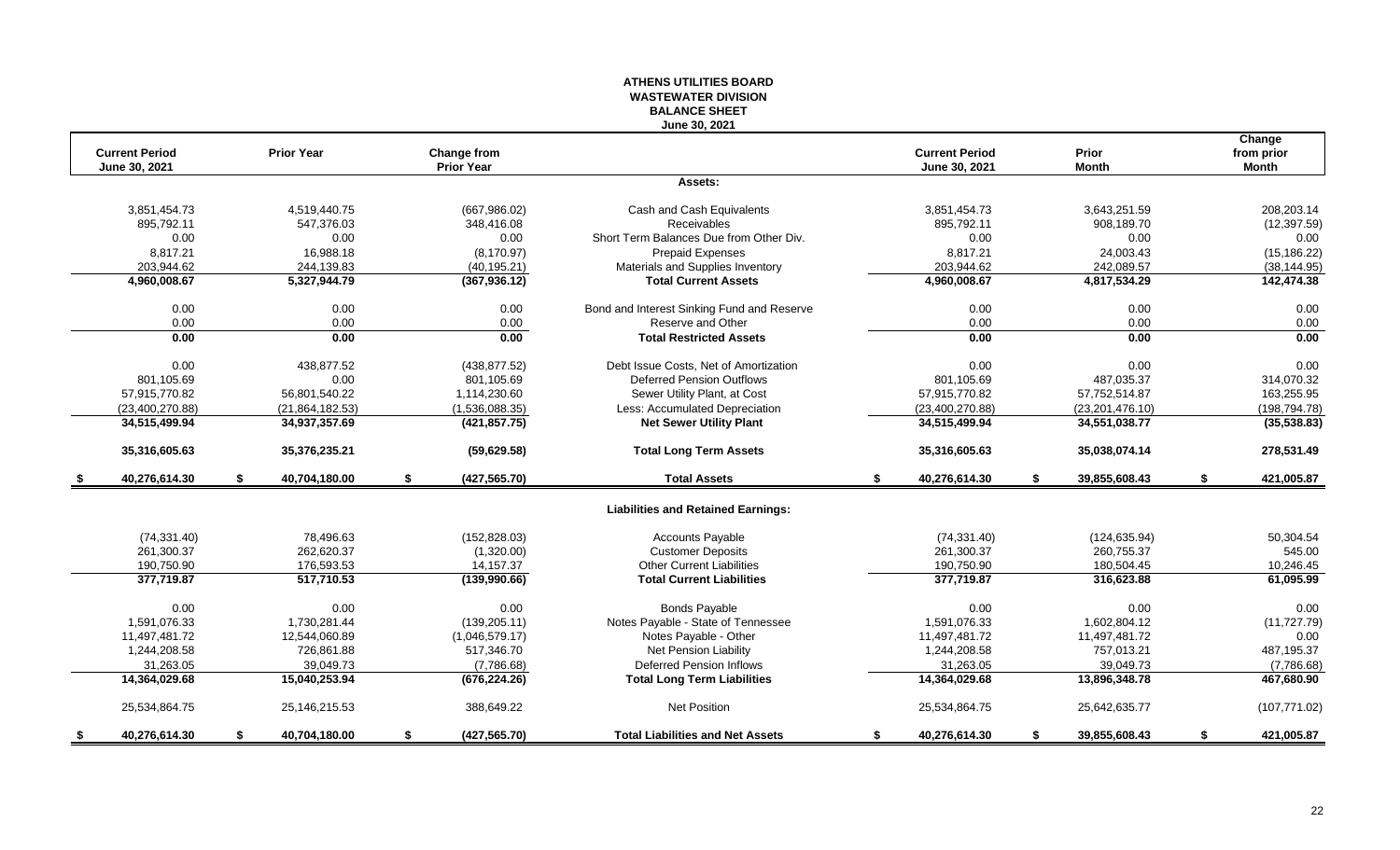# Athens Utilities Board Profit and Loss Statement - Wastewater June 30, 2021

| Year-to-Date<br>June 30, 2021 | Year-to-Date<br><b>Prior Year</b> | Variance<br>Favorable<br>(Unfavorable)        |                                            | Current<br>Month<br>June 30, 2021 | <b>Current</b><br>Month<br><b>Prior Year</b> | Variance<br>Favorable<br>(Unfavorable) |
|-------------------------------|-----------------------------------|-----------------------------------------------|--------------------------------------------|-----------------------------------|----------------------------------------------|----------------------------------------|
|                               |                                   |                                               | <b>REVENUE:</b>                            |                                   |                                              |                                        |
| 2,122,281.67                  | 2,106,883.29                      | 15,398.38                                     | Residential                                | 178,060.22                        | 180,934.94                                   | (2,874.72)                             |
| 1,764,683.19                  | 1,772,260.48                      | (7, 577.29)                                   | Small Commercial                           | 162,527.22                        | 143,673.47                                   | 18,853.75                              |
| 2,323,237.56                  | 2,556,794.11                      | (233, 556.55)                                 | Large Commercial                           | 151,064.91                        | 203,348.37                                   | (52, 283.46)                           |
| 250,357.18                    | 183,085.83                        | 67,271.35                                     | Other                                      | 12,595.55                         | 14,031.59                                    | (1,436.04)                             |
| 6,460,559.60                  | 6,619,023.71                      | (158, 464.11)                                 | <b>Total Revenue</b>                       | 504,247.90                        | 541,988.37                                   | (37,740.47)                            |
|                               |                                   |                                               | <b>OPERATING AND MAINTENANCE EXPENSES:</b> |                                   |                                              |                                        |
| 1,385,082.21                  | 1,391,739.46                      | 6,657.25                                      | Sewer Treatment Plant Expense              | 112,021.01                        | (2,576.45)                                   |                                        |
| 86,463.60                     | 93,292.04                         | 6,828.44                                      | <b>Pumping Station Expense</b>             | 5,117.26                          | 7,722.54                                     | 2,605.28                               |
| 304,560.99                    | 315,307.39                        | 10,746.40                                     | <b>General Expense</b>                     | 20,035.22                         | 21,993.40                                    | 1,958.18                               |
| 161,533.15                    | 439,333.61                        | 277,800.46                                    | Cust. Service and Cust. Acct. Expense      | 14,471.12                         | 11,297.17                                    | (3, 173.95)                            |
| 1,226,200.16                  | 1,044,546.65                      | (181, 653.51)                                 | Administrative and General Expense         | 235,384.95                        | 139,481.28                                   | (95, 903.67)                           |
| 3,163,840.11                  | 3,284,219.15                      | 120,379.04                                    | <b>Total Operating Expenses</b>            | 389,606.01                        | 292,515.40                                   | (97,090.61)                            |
|                               |                                   |                                               | <b>Maintenance Expense</b>                 |                                   |                                              |                                        |
| 186.607.25                    | 167.673.92                        | (18, 933.33)                                  | Sewer Treatment Plant Expense              | 11.268.51                         | 14.354.34                                    | 3.085.83                               |
| 84,035.87                     | 84,711.72                         | 675.85                                        | <b>Pumping Station Expense</b>             | 15,378.63                         | 6,544.93                                     | (8,833.70)                             |
| 294,438.80                    | 409,788.68                        | 115,349.88                                    | <b>General Expense</b>                     | 20,359.65                         | 26,155.95                                    | 5,796.30                               |
| 5,217.15                      | 7,260.67                          | 2,043.52                                      | Administrative and General Expense         | 445.97                            | 325.51                                       | (120.46)                               |
| 570,299.07                    | 669,434.99                        | 99,135.92<br><b>Total Maintenance Expense</b> |                                            | 47,452.76                         | 47,380.73                                    | (72.03)                                |
|                               |                                   |                                               | <b>Other Operating Expenses</b>            |                                   |                                              |                                        |
| 2,284,524.86                  | 1,775,457.80                      | (509.067.06)                                  | Depreciation                               | 193,255.72                        | 188,769.61                                   | (4,486.11)                             |
| 2,284,524.86                  | 1,775,457.80                      | (509,067.06)                                  | <b>Total Other Operating Expenses</b>      | 193,255.72                        | 188,769.61                                   | (4,486.11)                             |
| 6,018,664.04                  | 5,729,111.94                      | (289, 552.10)                                 | <b>Operating and Maintenance Expenses</b>  | 630,314.49                        | 528,665.74                                   | (101, 648.75)                          |
| 441,895.56                    | 889,911.77                        | (448, 016.21)                                 | <b>Operating Income</b>                    | (126,066.59)                      | 13,322.63                                    | (139, 389.22)                          |
| (19, 486.75)                  | 53,622.84                         | (73, 109.59)                                  | Other Income                               | 732.45                            | 1,703.15                                     | (970.70)                               |
| 422,408.81                    | 943,534.61                        | (521, 125.80)                                 | <b>Total Income</b>                        | (125, 334.14)                     | 15,025.78                                    | (140, 359.92)                          |
| 13,927.78                     | 7,813.63                          | (6, 114.15)                                   | Other Expense                              | 3,178.50                          | 160.00                                       | (3,018.50)                             |
| 408,481.03                    | 935,720.98                        | (527, 239.95)                                 | Net Income Before Debt Expense             | (128, 512.64)                     | 14,865.78                                    | (143, 378.42)                          |
|                               |                                   |                                               | <b>DEBT RELATED EXPENSES:</b>              |                                   |                                              |                                        |
| 0.00                          | 0.00                              | 0.00                                          | Amortization of Debt Discount              | 0.00                              | 0.00                                         | 0.00                                   |
| 0.00                          | 0.00                              | 0.00                                          | <b>Bond Interest</b>                       | 0.00                              | 0.00                                         | 0.00                                   |
| 71,296.71                     | 223.644.20                        | 152,347.49                                    | <b>Other Debt Interest</b>                 | 4.758.38                          |                                              | 1,259.92                               |
| 71,296.71                     | 223,644.20                        | 152,347.49                                    | Total debt related expenses                | 4,758.38                          | 6,018.30                                     | 1,259.92                               |
| 337,184.32                    | 712,076.78                        | (374, 892.46)                                 | <b>Net Before Extraordinary</b>            | (133, 271.02)<br>8,847.48         |                                              | (142, 118.50)                          |
| 51.464.90                     | 376.750.73                        | (325, 285.83)                                 | Grants, Contributions, Extraordinary       | 25,500.00                         | 70.741.67                                    | (45, 241.67)                           |
| 388,649.22<br>- 56            | 1,088,827.51                      | (700, 178.29)                                 | <b>Change in Net Assets</b>                | (107, 771.02)                     | 79,589.15                                    | (187, 360.17)<br>-S                    |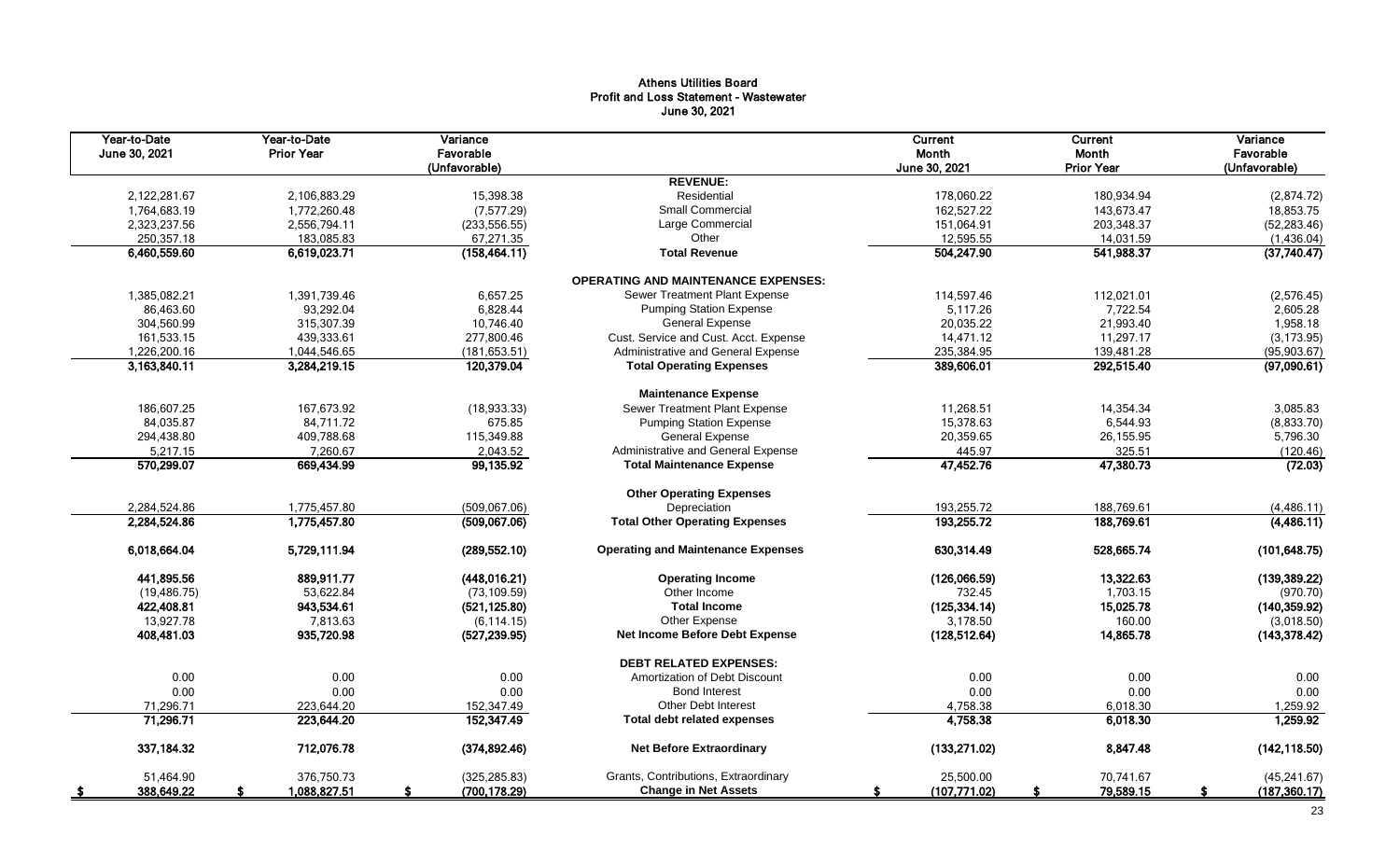# Athens Utilities Board Budget Comparison - Wastewater June 30, 2021

| Year-to-Date<br>June 30, 2021 | $Y-T-D$<br>Year-to-Date<br><b>Budget</b><br>Variance |                          | <b>Description</b>                          | <b>Current Month</b><br>June 30, 2021 | <b>Monthly</b><br><b>Budget</b> | <b>Budget</b><br>Variance |
|-------------------------------|------------------------------------------------------|--------------------------|---------------------------------------------|---------------------------------------|---------------------------------|---------------------------|
|                               |                                                      |                          |                                             |                                       |                                 |                           |
|                               |                                                      |                          | <b>REVENUE:</b>                             |                                       |                                 |                           |
| 2,122,281.67                  | 2,085,440.00                                         | 36,841.67                | Residential                                 | 178,060.22                            | 176,648.99                      | 1,411.23                  |
| 1,764,683.19                  | 1,809,500.00                                         | (44, 816.81)             | Small Commercial                            | 162,527.22                            | 150,879.80                      | 11,647.42                 |
| 2,323,237.56                  | 1,900,000.00                                         | 423,237.56               | Large Commercial                            | 151,064.91                            | 152,287.28                      | (1,222.37)                |
| 250,357.18                    | 161,750.00                                           | 88,607.18                | Other                                       | 12,595.55                             | 18,343.83                       | (5,748.28)                |
| 6,460,559.60                  | 5,956,690.00                                         | 503,869.60               | <b>Total Revenue</b>                        | 504,247.90                            | 498,159.90                      | 6,088.00                  |
|                               |                                                      |                          | <b>OPERATING AND MAINTENANCE EXPENSES:</b>  |                                       |                                 |                           |
| 1,385,082.21                  | 1,430,538.96                                         | 45,456.75                | Sewer Treatment Plant Expense               | 114,597.46                            | 125,122.36                      | 10,524.90                 |
| 86.463.60                     | 91,893.99                                            | 5,430.39                 | <b>Pumping Station Expense</b>              | 5,117.26                              | 7,653.39                        | 2,536.13                  |
| 304,560.99                    | 344,022.66                                           | 39,461.67                | General Expense                             | 20,035.22                             | 27,494.51                       | 7,459.29                  |
| 161,533.15                    | 160,459.58                                           | (1,073.57)               | Customer Service and Customer Acct. Expense | 14,471.12                             | 12,239.99                       | (2, 231.13)               |
| 1,226,200.16                  | 1,063,487.65                                         | (162, 712.51)            | Administrative and General Expense          | 235,384.95                            | 87,306.14                       | (148, 078.81)             |
| 3,163,840.11                  | 3,090,402.84                                         | (73, 437.27)             | <b>Total Operating Expenses</b>             | 389,606.01                            | 259,816.40                      | (129, 789.61)             |
|                               |                                                      |                          | <b>Maintenance Expense</b>                  |                                       |                                 |                           |
| 186,607.25                    | 177,886.34                                           | (8,720.91)               | Sewer Treatment Plant Expense               | 11,268.51                             | 14,582.24                       | 3,313.73                  |
| 84,035.87                     | 85,270.74                                            | 1,234.87                 | <b>Pumping Station Expense</b>              | 15,378.63                             | 7,830.63                        | (7,548.00)                |
| 294,438.80                    | 402,799.25                                           | 108,360.45               | <b>General Expense</b>                      | 20,359.65                             | 43,531.07                       | 23,171.42                 |
| 5,217.15                      | 5,400.00                                             | 182.85                   | Administrative and General Expense          | 445.97                                | 409.68                          | (36.29)                   |
| 570,299.07                    | 671,356.34                                           | 101,057.27               | <b>Total Maintenance Expense</b>            | 47,452.76                             | 66,353.62                       | 18,900.86                 |
|                               |                                                      |                          |                                             |                                       |                                 |                           |
|                               |                                                      |                          | <b>Other Operating Expenses</b>             |                                       |                                 |                           |
| 2,284,524.86                  | 1,586,030.00                                         | (698, 494.86)            | Depreciation                                | 193,255.72                            | 132,092.56                      | (61, 163.16)              |
| 2,284,524.86                  | 1,586,030.00                                         | (698, 494.86)            | <b>Total Other Operating Expenses</b>       | 193,255.72                            | 132,092.56                      | (61, 163.16)              |
| 6,018,664.04                  | 5,347,789.17                                         | (670, 874.87)            | <b>Operating and Maintenance Expenses</b>   | 630,314.49                            | 458,262.58                      | (172, 051.91)             |
| 441,895.56                    | 608,900.83                                           | (167,005.27)             | <b>Operating Income</b>                     | (126,066.59)                          | 39,897.32                       | (165, 963.91)             |
| (19, 486.75)                  | 35,000.00                                            | (54, 486.75)             | Other Income                                | 732.45                                | 2,361.67                        | (1,629.22)                |
| 422,408.81                    | 643,900.83                                           | (221, 492.02)            | <b>Total Income</b>                         | (125, 334.14)                         | 42,259.00                       | (167, 593.14)             |
| 13,927.78                     | 11,000.00                                            | (2,927.78)               | Other Expense                               | 3,178.50                              | 89.90                           | (3,088.60)                |
| 408,481.03                    | 632,900.83                                           | (224, 419.80)            | Net Income Before Debt Expense              | (128, 512.64)                         | 42,169.10                       | (170, 681.74)             |
|                               |                                                      |                          | <b>DEBT RELATED EXPENSES:</b>               |                                       |                                 |                           |
| 0.00                          | 0.00                                                 | 0.00                     | Amortization of Debt Discount               | 0.00                                  | 0.00                            | 0.00                      |
| 0.00                          | 0.00                                                 | 0.00                     | <b>Bond Interest</b>                        | 0.00                                  | 0.00                            | 0.00                      |
| 71,296.71                     | 310,485.00                                           |                          | Other Debt Interest                         |                                       | 25,466.46                       | 20,708.08                 |
| 71,296.71                     | 310,485.00                                           | 239,188.29<br>239,188.29 | <b>Total debt related expenses</b>          | 4,758.38<br>4,758.38                  | 25,466.46                       | 20,708.08                 |
|                               |                                                      |                          |                                             |                                       |                                 |                           |
| 337,184.32                    | 322,415.83                                           | 14,768.49                | <b>Net Before Extraordinary</b>             | (133, 271.02)                         | 16,702.64                       | (149, 973.66)             |
| 51,464.90                     | 0.00                                                 | 51,464.90                | Grants, Contributions, Extraordinary        | 25,500.00                             | 0.00                            | 25,500.00                 |
| 388,649.22<br>- \$            | \$<br>322,415.83                                     | \$<br>66,233.39          | <b>Change in Net Assets</b>                 | (107, 771.02)<br>\$                   | \$<br>16,702.64                 | \$<br>(124, 473.66)       |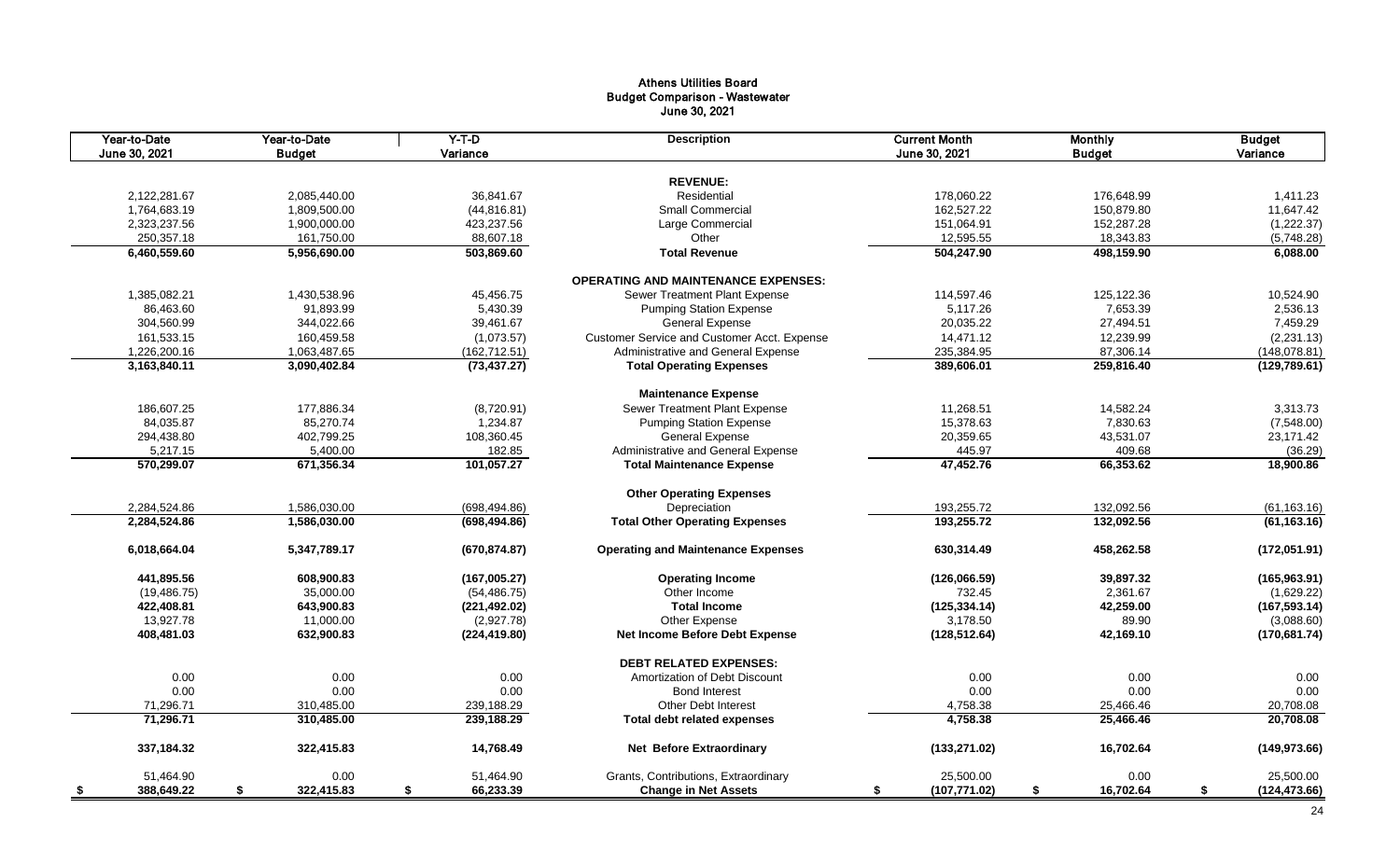## **Athens Utilities Board Wastewater Division STATEMENTS OF CASH FLOWS June 30, 2021**

| Year-to-Date<br>June 30, 2021 |      | Year-to-Date<br><b>Prior Year</b> |    | Variance      |                                                                 | <b>Month to Date</b><br>June 30, 2021 |    | <b>Month to Date</b><br><b>Prior Year</b> |    | Variance      |
|-------------------------------|------|-----------------------------------|----|---------------|-----------------------------------------------------------------|---------------------------------------|----|-------------------------------------------|----|---------------|
|                               |      |                                   |    |               | <b>CASH FLOWS FROM OPERATING ACTIVITIES:</b>                    |                                       |    |                                           |    |               |
| 337,184.32                    |      | 712,076.78                        |    | (374, 892.46) | Net Operating Income                                            | (133, 271.02)                         |    | 8,847.48                                  |    | (142, 118.50) |
|                               |      |                                   |    |               | <b>Adjustments to Reconcile Operating Income</b>                |                                       |    |                                           |    |               |
|                               |      |                                   |    |               | to Net Cash Provided by Operations:                             |                                       |    |                                           |    |               |
| 2,284,524.86                  |      | 1,775,457.80                      |    | 509,067.06    | Depreciation                                                    | 193,255.72                            |    | 188,769.61                                |    | 4,486.11      |
|                               |      |                                   |    |               | <b>Changes in Assets and Liabilities:</b>                       |                                       |    |                                           |    |               |
| (348, 416.08)                 |      | (16, 503.86)                      |    | (331, 912.22) | <b>Accounts Receivable</b>                                      | 12,397.59                             |    | (155, 818.64)                             |    | 168,216.23    |
| 0.00                          |      | 0.00                              |    | 0.00          | Due from (to) Other Divisions                                   | 0.00                                  |    | 0.00                                      |    | 0.00          |
| 0.00                          |      | 0.00                              |    | 0.00          | Short Term Notes to Other Divisions                             | 0.00                                  |    | 0.00                                      |    | 0.00          |
| 8.170.97                      |      | (5,645.05)                        |    | 13,816.02     | <b>Prepaid Expenses</b>                                         | 15,186.22                             |    | 6,775.62                                  |    | 8,410.60      |
| (362, 228.17)                 |      | 45,536.19                         |    | (407, 764.36) | <b>Deferred Pension Outflows</b>                                | (314,070.32)                          |    | 71,643.17                                 |    | (385, 713.49) |
| 40,195.21                     |      | 21.344.97                         |    | 18,850.24     | <b>Materials and Supplies</b>                                   | 38,144.95                             |    | 36,727.75                                 |    | 1,417.20      |
| (152, 828.03)                 |      | (150, 033.20)                     |    | (2,794.83)    | <b>Accounts Payable</b>                                         | 50,304.54                             |    | 5,822.58                                  |    | 44,481.96     |
| 14,157.37                     |      | 7,471.42                          |    | 6,685.95      | <b>Accrued Liabilities</b>                                      | 10,246.45                             |    | 9,027.21                                  |    | 1,219.24      |
| (336, 151.04)                 |      | (13,011.31)                       |    | (323, 139.73) | Retirements and Salvage                                         | 5,539.06                              |    | 23.258.93                                 |    | (17, 719.87)  |
| (1,320.00)                    |      | 200,420.37                        |    | (201, 740.37) | <b>Customer Deposits</b>                                        | 545.00                                |    | 203,685.37                                |    | (203, 140.37) |
| 517,346.70                    |      | 13,207.48                         |    | 504,139.22    | Net Pension Liability                                           | 487,195.37                            |    | 2,681.47                                  |    | 484,513.90    |
| (7,786.68)                    |      | (14,020.54)                       |    | 6,233.86      | <b>Deferred Pension Inflows</b>                                 | (7,786.68)                            |    | (14,020.54)                               |    | 6,233.86      |
| 1,992,849.43                  |      | 2,576,301.05                      |    | (583, 451.62) | <b>Total Cash from Operating Activities</b>                     | 357,686.88                            |    | 387,400.01                                |    | (29, 713.13)  |
|                               |      |                                   |    |               |                                                                 |                                       |    |                                           |    |               |
|                               |      |                                   |    |               | <b>CASH FLOWS FROM NONCAPITAL FINANCING ACTIVITIES:</b>         |                                       |    |                                           |    |               |
| 0.00                          |      | 0.00                              |    | 0.00          | Changes in Bonds payable                                        | 0.00                                  |    | 0.00                                      |    | 0.00          |
| (1, 185, 784.28)              |      | (1, 182, 438.28)                  |    | (3,346.00)    | Changes in Notes Payable                                        | (11, 727.79)                          |    | (11, 451.10)                              |    | (276.69)      |
| (1, 185, 784.28)              |      | (1, 182, 438.28)                  |    | (3,346.00)    | <b>Total Cash from Noncapital Financing Activities</b>          | (11, 727.79)                          |    | (11, 451.10)                              |    | (276.69)      |
|                               |      |                                   |    |               | <b>CASH FROM INVESTING ACTIVITIES:</b>                          |                                       |    |                                           |    |               |
| 0.00                          |      | 0.00                              |    | 0.00          | Prior Period Adjustment                                         | 0.00                                  |    | 0.00                                      |    | 0.00          |
| 51,464.90                     |      | 376,750.73                        |    | (325, 285.83) | <b>Grants Contributions &amp; Other Extraordinary</b>           | 25,500.00                             |    | 70,741.67                                 |    | (45, 241.67)  |
| 0.00                          |      | 0.00                              |    | 0.00          | <b>Adjust Net Pension Obligation</b>                            | 0.00                                  |    | 0.00                                      |    | 0.00          |
| (1,526,516.07)                |      | (1,701,197.33)                    |    | 174,681.26    | <b>Changes in Sewer Utility Plant</b>                           | (163, 255.95)                         |    | (171, 703.42)                             |    | 8,447.47      |
| (1,475,051.17)                |      | (1,324,446.60)                    |    | (150, 604.57) | <b>Total Cash from Capital and Related Investing Activities</b> | (137, 755.95)                         |    | (100, 961.75)                             |    | (36,794.20)   |
| (667, 986.02)                 | \$   | 69,416.17                         | \$ | (737, 402.19) | <b>Net Changes in Cash Position</b>                             | 208,203.14<br>\$                      | \$ | 274,987.16                                | \$ | (66, 784.02)  |
|                               |      |                                   |    |               |                                                                 |                                       |    |                                           |    |               |
| 4,519,440.75                  |      | 4,450,024.58                      |    | 69,416.17     | Cash at Beginning of Period                                     | 3,643,251.59                          |    | 4,244,453.59                              |    | (601, 202.00) |
| 3,851,454.73                  |      | 4,519,440.75                      |    | (667, 986.02) | Cash at End of Period                                           | 3,851,454.73                          |    | 4,519,440.75                              |    | (667, 986.02) |
| (667, 986.02)                 | - 56 | 69,416.17                         | S  | (737, 402.19) | <b>Changes in Cash and Equivalents</b>                          | 208.203.14<br>S.                      | \$ | 274,987.16                                | \$ | (66, 784.02)  |
|                               |      |                                   |    |               |                                                                 |                                       |    |                                           |    |               |

**Long-Term Debt** \$13,088,558.05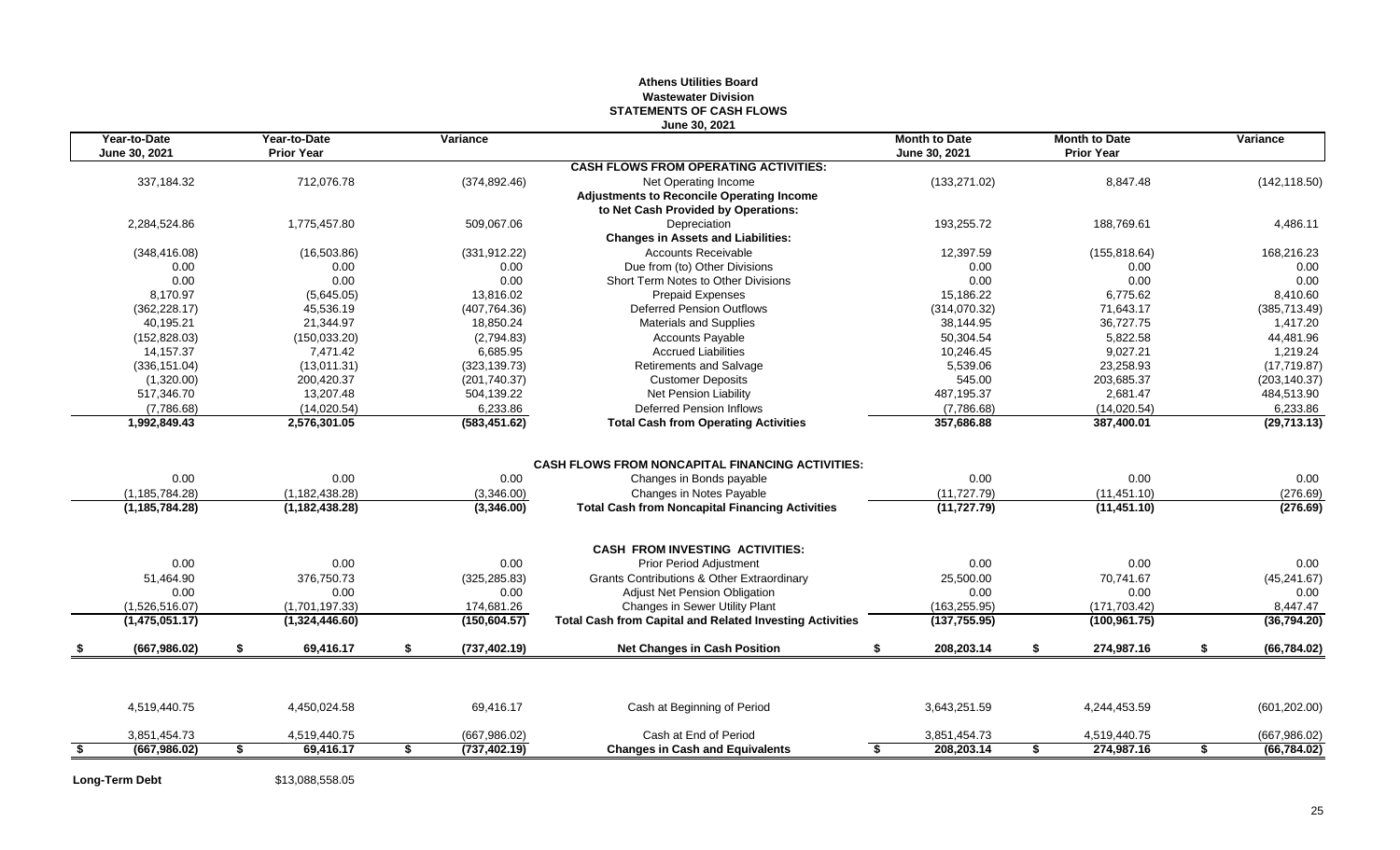## Athens Utilities Board Statistics Report June 30, 2021

## Wastewater: Current Prior % #Accounts<br>
Month Year Change Change Prior **Number of services:** Change Change Change Residential - Inside City **Change 2.05%**<br>Residential - Inside City **Change 2.05%** Residential - Inside City **Act as a constructed by Construction** and the set of the set of the set of the set of<br>Residential - Outside City **Act and Act and Act and Act and Act and Act and Act and Act and Act and Act and A** Residential - Outside City 70 63 11.11% 7 Commercial - Inside City 948 929 2.05% 19 Commercial - Outside City 4 4 0.00% 0 Total Services **5,435 5,363 1.34% 72**

| <b>Sales Volumes:</b>      |           | Current Month     |            |           | Year-to-Date      |            |  |  |  |
|----------------------------|-----------|-------------------|------------|-----------|-------------------|------------|--|--|--|
| Gallonsx100                | 6/30/2021 | <b>Prior Year</b> | Change     | 6/30/2021 | <b>Prior Year</b> | Change     |  |  |  |
| Residential - Inside City  | 161,326   | 163,089           | $-1.08\%$  | 1,856,565 | 1,848,647         | 0.43%      |  |  |  |
| Residential - Outside City | 3,100     | 2,441             | 27.00%     | 37,666    | 28,361            | 32.81%     |  |  |  |
| Commercial - Inside City   | 231,940   | 200,259           | 15.82%l    | 2,541,788 | 2,472,826         | 2.79%      |  |  |  |
| Commercial - Outside City  | 7,651     | 10,428            | $-26.63\%$ | 90,046    | 128,362           | $-29.85\%$ |  |  |  |
|                            | 404.017   | 376.217           | 7.39%      | 4.526.065 | 4,478,196         | 1.07%      |  |  |  |

| Employment         |               |                   |                   |
|--------------------|---------------|-------------------|-------------------|
|                    | June 30, 2021 | <b>Prior Year</b> | <b>Difference</b> |
| Employee Headcount | 18.00         | 18.00             | 0.00              |
|                    | 18.92         | 18.86             | 0.06              |
| Y-T-D FTE          | 19.91         | 19.91             | 0.00              |

| Total Company Employment |               |                   |                   |  |  |  |  |  |  |  |
|--------------------------|---------------|-------------------|-------------------|--|--|--|--|--|--|--|
|                          | June 30, 2021 | <b>Prior Year</b> | <b>Difference</b> |  |  |  |  |  |  |  |
| Company Total Headcount: | 102.00        | 100.00            | 2.00              |  |  |  |  |  |  |  |
| Company Total FTE        | 109.25        | 104.56            | 4.69              |  |  |  |  |  |  |  |
| Company Y-T-D FTE        | 103.83        | 103.50            | 0.33              |  |  |  |  |  |  |  |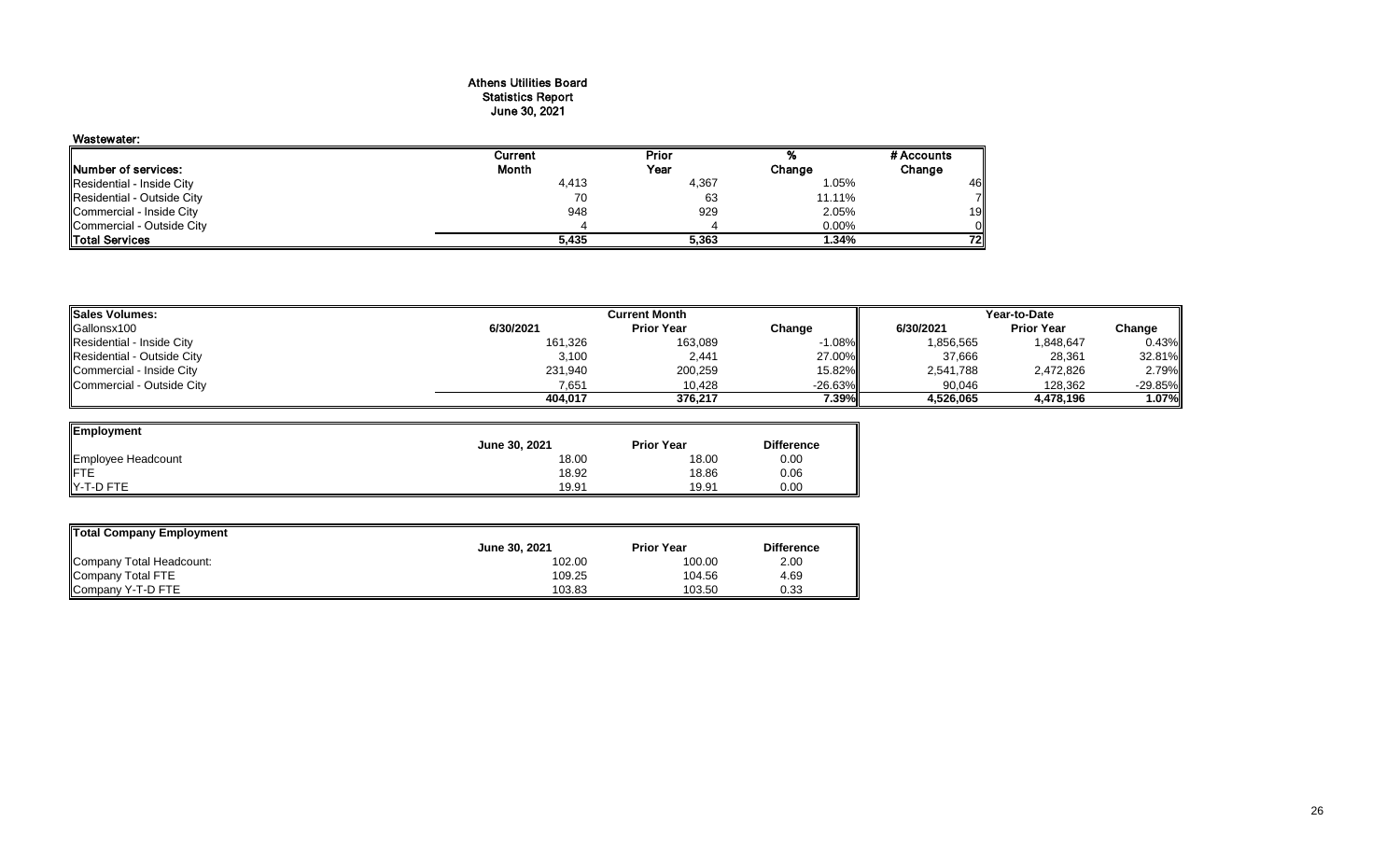## **Athens Utilities Board Wastewater Division Capital Budget Month Ending as of June 30, 2021**

|                                                                |    | <b>Budget</b>                           | <b>Actual</b> |                | <b>Variance to Date</b><br>Favorable<br>(Unfavorable) |            | <b>Estimated</b><br>% Project<br><b>Completion</b> | <b>Percent Budget</b><br><b>Expended</b> |
|----------------------------------------------------------------|----|-----------------------------------------|---------------|----------------|-------------------------------------------------------|------------|----------------------------------------------------|------------------------------------------|
| <b>Planned Capital Improvements:</b>                           |    |                                         |               |                |                                                       |            |                                                    |                                          |
| Replace Truck #42 (2012 F250)                                  |    | 45,000                                  |               |                |                                                       | 45,000     |                                                    |                                          |
| Replace Truck #33 (Meter Reader)                               |    | 30,000                                  |               |                |                                                       | 30,000     |                                                    |                                          |
| Replace Truck #65 (Small Dump)                                 |    | 65,000                                  |               | 45,779         |                                                       | 19,221     | 100%                                               | 70.43%                                   |
| Replace Cedar Springs Pump Station                             |    | 750,000                                 |               | 8,486          |                                                       | 741,514    |                                                    | 1.13%                                    |
| Sterling Road Valves and Piping                                |    | 75,000                                  |               |                |                                                       |            |                                                    |                                          |
| Emergency Generator Sterling Rd. PS                            |    | 175,000                                 |               |                |                                                       | 175,000    |                                                    |                                          |
| Oostanaula WWTP Refurbishment                                  |    | 125,000                                 |               | 64,011         |                                                       | 60,989     |                                                    | 51.21% Continuous                        |
| NMC WWTP Refurbishment                                         |    | 100,000                                 |               | 100,009        |                                                       | (9)        |                                                    | 100.01% Continuous                       |
| Admin and Operators Buildings Maint. - Oost.                   |    | 10,000                                  |               |                |                                                       | 10,000     |                                                    | Continuous                               |
| <b>Laboratory Equipment</b>                                    |    | 15,000                                  |               | 2,213          |                                                       | 12,787     |                                                    | 14.75% Continuous                        |
| <b>Lift Station Rehabilitation</b>                             |    | 35,000                                  |               | 43,163         |                                                       | (8, 163)   |                                                    | 123.32% Continuous                       |
| <b>Field and Safety Equipment</b>                              |    | 15,000                                  |               | 2,472          |                                                       | 12,528     |                                                    | 16.48% Continuous                        |
| <b>Collection System Rehab</b>                                 |    | 500,000                                 |               | 568,957        |                                                       | (68, 957)  |                                                    | 113.79% Continuous                       |
| <b>Material Donations</b>                                      |    | 5,000                                   |               | 887            |                                                       | 4,113      |                                                    | 17.73% Continuous                        |
| Technology (SCADA, Computers)                                  |    | 35,000                                  |               | 14,335         |                                                       | 20,665     |                                                    | 40.96% Continuous                        |
| <b>Services</b>                                                |    | 125,000                                 |               | 259,513        |                                                       | (134, 513) |                                                    | 207.61% Continuous                       |
| Extensions                                                     |    | 25,000                                  |               | 150            |                                                       | 24,850     |                                                    | 0.60% Continuous                         |
| <b>Grinder Pump Core Replacements</b>                          |    | 35,000                                  |               | 28,213         |                                                       | 6,787      |                                                    | 80.61% Continuous                        |
| <b>Rehabilitation of Services</b>                              |    | 75,000                                  |               | 56,217         |                                                       | 18,783     |                                                    | 74.96% Continuous                        |
| <b>Manhole Rehabilitation</b>                                  |    | 12,000                                  |               | 9,144          |                                                       | 2,856      |                                                    | 76.20% Continuous                        |
| IT Core (Servers, mainframe, etc.)                             |    | 20,000                                  |               |                |                                                       | 20,000     |                                                    | Continuous                               |
| <b>Total Planned Capital Improvements:</b>                     | \$ | $2,272,000$ \$                          |               | $1,203,550$ \$ |                                                       | 993,450    |                                                    |                                          |
| <b>Other Assets:</b>                                           |    |                                         |               |                |                                                       |            |                                                    |                                          |
| Oost WWTP UV Bulbs (FY 2020 Budget Item)                       |    | 45,000                                  |               | 59,227         |                                                       | (14, 227)  |                                                    |                                          |
| Madison Avenue Gravity Sewer Replacement (FY 2020 Budget Item) |    | 750,000                                 |               | 645,226        |                                                       | 104,774    |                                                    |                                          |
| <b>Grinder Pump Project</b>                                    |    |                                         |               |                |                                                       |            |                                                    |                                          |
| Denso Pump Station (FY 2020 Budget Item)                       |    | 880,000                                 |               | 780,939        |                                                       |            |                                                    |                                          |
| Other                                                          |    |                                         |               | 1,770          |                                                       | (1,770)    |                                                    |                                          |
| <b>Total Other Assets</b>                                      | \$ | 1,675,000                               | - 5           | 1,487,163      | \$                                                    | 88,776     |                                                    |                                          |
| Totals:                                                        | S, | 3,947,000                               | - \$          | 2,690,712 \$   |                                                       | 1,082,227  |                                                    |                                          |
|                                                                |    | Percentage of Budget Spent Year-to-date |               |                |                                                       | 68.17%     | <b>Fiscal Year</b>                                 | 100.00%                                  |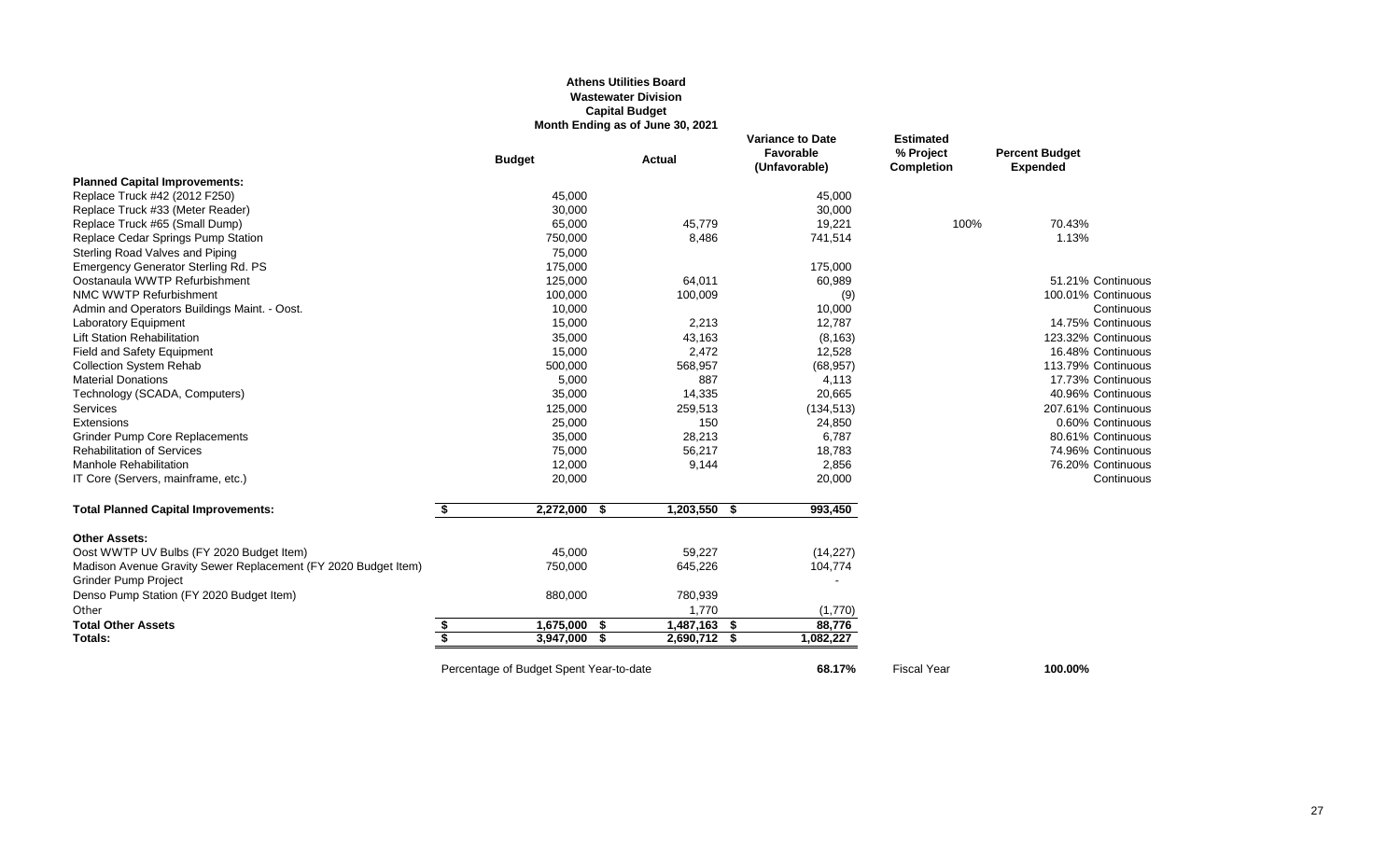|      |                       |                   |              |                   |              | <b>ATHENS UTILITIES BOARD</b>                  |                         |       |            |       |             |
|------|-----------------------|-------------------|--------------|-------------------|--------------|------------------------------------------------|-------------------------|-------|------------|-------|-------------|
|      |                       |                   |              |                   |              | <b>FIBER</b>                                   |                         |       |            |       |             |
|      |                       |                   |              |                   |              | <b>BALANCE SHEET</b>                           |                         |       |            |       |             |
|      |                       |                   |              |                   |              | June 30, 2021                                  |                         |       |            |       |             |
|      |                       |                   |              |                   |              |                                                |                         |       |            |       | Change      |
|      | <b>Current Period</b> |                   | Year-to-Date |                   | Change from  |                                                | <b>Current Period</b>   |       | Prior      |       | from prior  |
|      | June 30, 2021         | <b>Prior Year</b> |              | <b>Prior Year</b> |              |                                                | <b>January 31, 2016</b> | Month |            | Month |             |
|      |                       |                   |              |                   |              | <b>Assets</b>                                  |                         |       |            |       |             |
|      | 219,172.89            |                   | 106,771.06   |                   | 112,401.83   | Services                                       | 219,172.89              |       | 186,976.76 |       | 32,196.13   |
|      | 47,891.75             |                   | 39,401.69    |                   | 8,490.06     | <b>Accumulated Depreciation</b>                | 47,891.75               |       | 47,070.23  |       | 821.52      |
|      | 171,281.14            |                   | 67,369.37    |                   | 103,911.77   | <b>Total Fixed Assets</b>                      | 171,281.14              |       | 139,906.53 |       | 31,374.61   |
|      |                       |                   |              |                   |              | <b>Current Assets</b>                          |                         |       |            |       |             |
|      | 163,079.34            |                   | 187,886.85   |                   | (24, 807.51) | Cash                                           | 163,079.34              |       | 190,174.06 |       | (27,094.72) |
|      | 2,085.00              |                   | 14,417.96    |                   | (12, 332.96) | Accounts Receivable                            | 2,085.00                |       | 2,085.00   |       |             |
|      | 165,164.34            |                   | 202,304.81   |                   | (37, 140.47) | <b>Total Current Assets</b>                    | 165,164.34              |       | 192,259.06 |       | (27,094.72) |
| - \$ | 336,445.48            |                   | 269,674.18   | S.                | 66,771.30    | <b>Total Assets</b>                            | 336,445.48              |       | 332,165.59 | £.    | 4,279.89    |
|      |                       |                   |              |                   |              |                                                |                         |       |            |       |             |
|      |                       |                   |              |                   |              | Liabilities                                    |                         |       |            |       |             |
|      | $\sim$                |                   |              |                   |              | Payable to Other Divisions                     |                         |       |            |       | $\sim$      |
|      | 336,445.48            |                   | 269,674.18   |                   | 66,771.30    | <b>Retained Earnings</b>                       | 336,445.48              |       | 332,165.59 |       | 4,279.89    |
| \$   | 336,445.48            | \$                | 269,674.18   | \$                | 66,771.30    | <b>Total Liabilities and Retained Earnings</b> | \$<br>336,445.48        | \$    | 332,165.59 | \$    | 4,279.89    |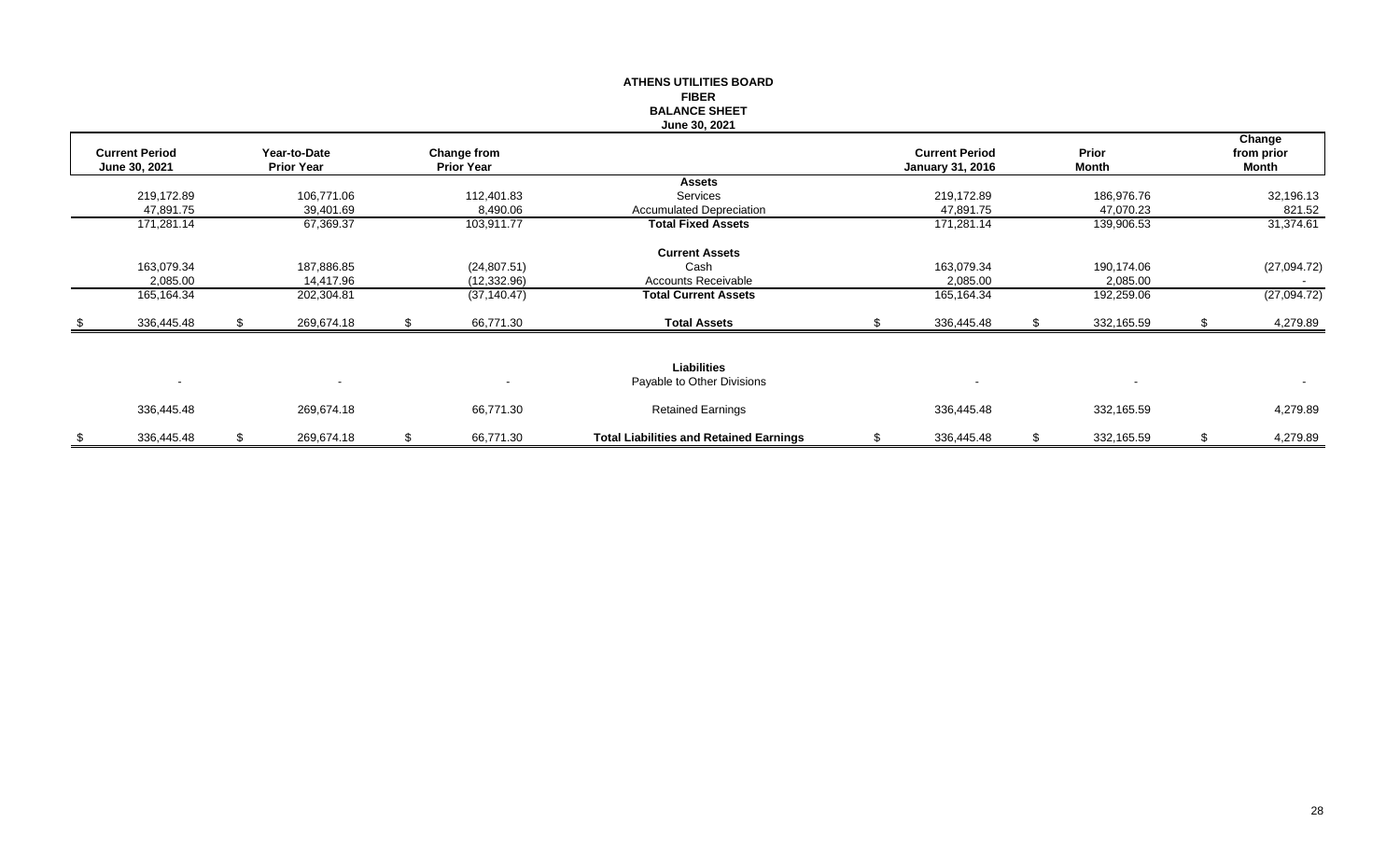| Year-to-Date<br>June 30, 2021 |            | Year-to-Date<br><b>Prior Year</b> |            | Variance<br>Favorable<br>(Unfavorable) |             |                                                 | <b>Current</b><br>Month<br>June 30, 2021 |          | Current<br>Month<br><b>Prior Year</b> |           |              |
|-------------------------------|------------|-----------------------------------|------------|----------------------------------------|-------------|-------------------------------------------------|------------------------------------------|----------|---------------------------------------|-----------|--------------|
|                               | 116,338.00 |                                   | 120,178.00 |                                        | (3,840.00)  | Revenue                                         |                                          | 8,669.00 |                                       | 10,299.00 | (1,630.00)   |
|                               |            |                                   |            |                                        |             | <b>Operating and Maintenance Expenses</b>       |                                          |          |                                       |           |              |
|                               | 3,211.24   |                                   | 78.78      |                                        | (3, 132.46) | Overhead Line Expense                           |                                          | 149.52   |                                       |           | (149.52)     |
|                               | 3,972.84   |                                   | 3,972.84   |                                        |             | Administrative and General Expense              |                                          | 331.07   |                                       | 331.07    |              |
|                               | 44,636.74  |                                   | 49,098.47  |                                        | 4,461.73    | Telecom Expense                                 |                                          | 3,138.88 |                                       | 3,519.16  | 380.28       |
| -\$                           | 51,820.82  |                                   | 53,150.09  |                                        | 1,329.27    | <b>Total Operating and Maintenance Expenses</b> |                                          | 3,619.47 |                                       | 3,850.23  | 230.76       |
|                               | 744.18     |                                   | 622.38     |                                        | 121.80      | Interest Income                                 |                                          | 51.88    |                                       | 57.43     | (5.55)       |
|                               |            |                                   |            |                                        |             | <b>Other Operating Expense</b>                  |                                          |          |                                       |           |              |
|                               | 8,490.06   |                                   | 7,441.60   |                                        | (1,048.46)  | <b>Depreciation Expense</b>                     |                                          | 821.52   |                                       | 593.49    | (228.03)     |
|                               | 56,771.30  |                                   | 60,208.69  |                                        | (3,437.39)  | Net Before Extraordinary                        |                                          | 4,279.89 |                                       | 5,912.71  | (1,632.82)   |
|                               | 10,000.00  |                                   | 15,218.96  |                                        | (5,218.96)  | Grants, Contributions, Extraordinary            |                                          |          |                                       | 10,218.96 | (10, 218.96) |
| -\$                           | 66,771.30  | \$                                | 75.427.65  | \$                                     | (8,656.35)  | <b>Change in Net Assets</b>                     | S                                        | 4,279.89 |                                       | 16,131.67 | (11, 851.78) |

#### Athens Utilities Board Profit and Loss Statement - Fiber June 30, 2021